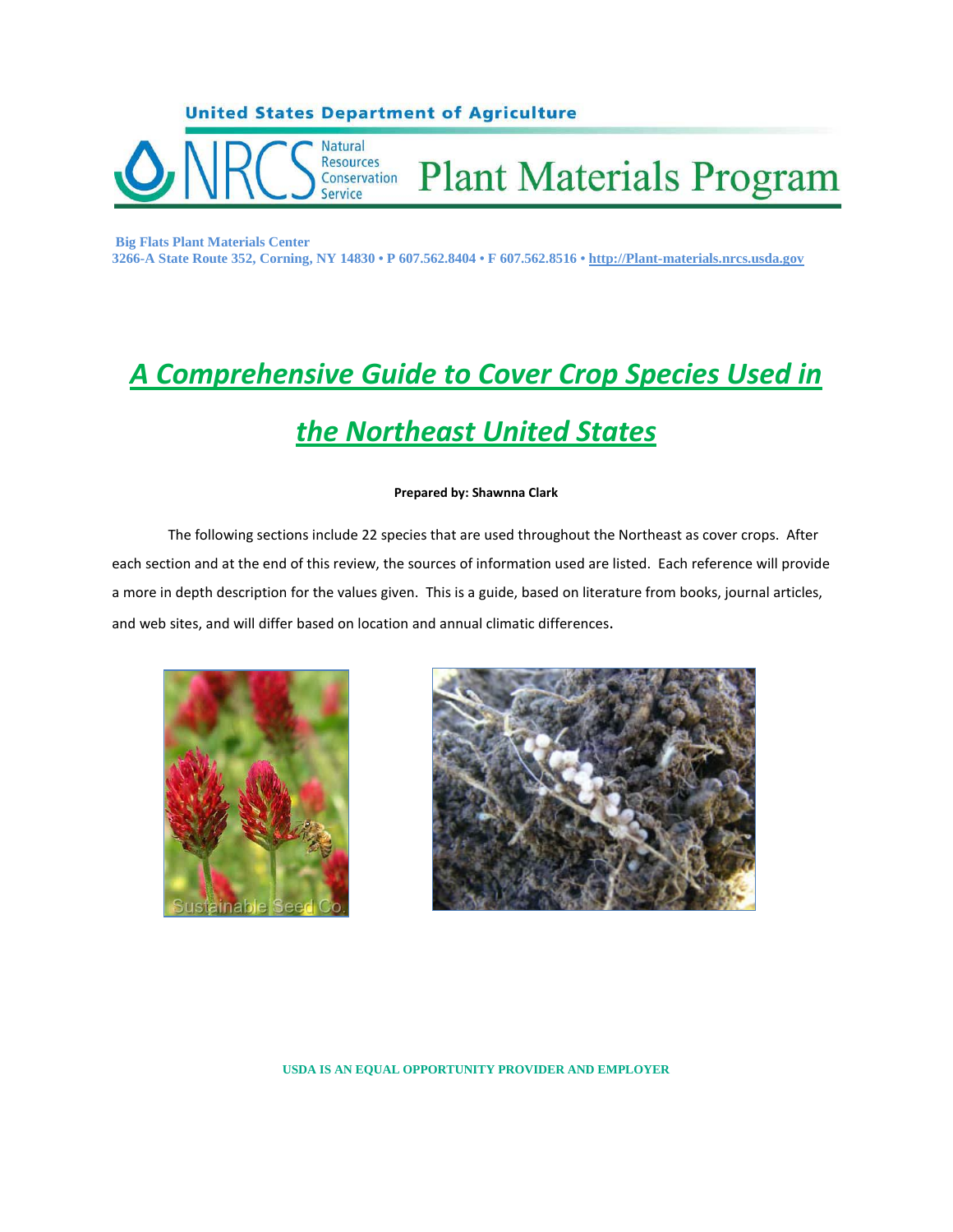### **Annual Ryegrass or Italian Ryegrass** *(Lolium multiflorum)*

~annual, cool season, winter or spring annual (bunchgrass)

| <b>Planting Dates:</b>                                                             | <b>Source</b> | Percent $N$ (%):                                          | <b>Source</b>    |
|------------------------------------------------------------------------------------|---------------|-----------------------------------------------------------|------------------|
| mid-summer-early fall (@ least 40d before<br>frost)                                | 11            | $2.1 - 2.4$                                               | 90, 71           |
| Mar 15- May 1 or July 20- Sept 15                                                  | 3, 42, 76     | ave 1.5 (fall seeded)                                     | 91               |
|                                                                                    |               | 1.37                                                      | 71               |
| <b>Seeding Rates (lbs/A):</b>                                                      |               | <b>C:N Ratio:</b>                                         |                  |
| 20-30 bc; 10-20 dr; 8-15 mix                                                       | 3, 11         | $20:1 - 31:1$                                             | 49,71            |
| 12-15 mix; 20-25                                                                   | 42            |                                                           |                  |
| (depends on use)                                                                   |               | lbs/bu:                                                   |                  |
|                                                                                    |               | $24 - 26$                                                 |                  |
| <b>Seeding Depth (in):</b>                                                         |               |                                                           |                  |
| $.25 - .5$                                                                         | 3,11          | seeds/lb:                                                 |                  |
|                                                                                    |               | 217000-230000                                             | 71,77,<br>42, 49 |
| <b>Flowering Dates:</b>                                                            |               |                                                           |                  |
| June-Aug                                                                           | 71            | <b>Re-seeding</b><br><b>Characteristics:</b>              |                  |
|                                                                                    |               | very high, if not killed                                  | 11, 3,<br>71     |
| <b>Root System:</b>                                                                |               |                                                           |                  |
| shallow, dense fibrous                                                             | 3, 91, 71     | Mix with:                                                 |                  |
|                                                                                    |               | legumes, grasses                                          | 11               |
| <b>Winter-Kill Temp:</b>                                                           |               |                                                           |                  |
| will over winter                                                                   | 3,71          | Soils:                                                    |                  |
|                                                                                    |               | wide range, best in loam                                  | 3                |
| <b>Competition with weeds</b>                                                      |               | 5-8 pH                                                    | 71               |
| excellent                                                                          | 11, 3, 71     |                                                           |                  |
|                                                                                    |               | <b>Shade Tolerance:</b>                                   |                  |
| <b>Total Dry Matter Biomass (lbs/A)</b>                                            |               | intolerant                                                | 71               |
| 2600 (OSU Extension)                                                               | 90            |                                                           |                  |
| 3300-4000 (seeded early spring or late<br>summer in ME)                            | 20            | $N$ (lbs/A): (high N user)                                |                  |
| 1840 (Nov planted, seeded in March)                                                | 71            | 43 (takeup) (if survives winter,<br>CA Study from UCSARP) | 11,71            |
| 4000-8000 (multi-cut system, over full<br>season with high moisture and fertility) | 11            | 62 (recycled)                                             | 90               |
| 1300-2000 (fall seeded)                                                            | 91            | ~60 by mid-May following<br>corn in MD study              | 11               |
|                                                                                    |               |                                                           |                  |
| Root Biomass (lbs/A):                                                              | 71            |                                                           |                  |
| 778 (Nov planted, harvest in March                                                 |               |                                                           |                  |

| Percent N (%):                                            | Source                        |
|-----------------------------------------------------------|-------------------------------|
| $2.1 - 2.4$                                               | 90,71                         |
| ave 1.5 (fall seeded)                                     | 91                            |
| 1.37                                                      | 71                            |
| <b>C:N Ratio:</b>                                         |                               |
| $20:1 - 31:1$                                             | 49,71                         |
| lbs/bu:                                                   |                               |
| $24 - 26$                                                 |                               |
|                                                           |                               |
| seeds/lb:                                                 |                               |
| 217000-230000                                             | $\overline{7}1,77,$<br>42, 49 |
| <b>Re-seeding</b>                                         |                               |
| <b>Characteristics:</b>                                   |                               |
| very high, if not killed                                  | 11, 3,<br>71                  |
|                                                           |                               |
| Mix with:                                                 |                               |
| legumes, grasses                                          | 11                            |
|                                                           |                               |
| Soils:                                                    |                               |
| wide range, best in loam                                  | 3                             |
| 5-8 pH                                                    | 71                            |
|                                                           |                               |
| <b>Shade Tolerance:</b>                                   |                               |
| intolerant                                                | 71                            |
|                                                           |                               |
| N (lbs/A): (high N user)                                  |                               |
| 43 (takeup) (if survives winter,<br>CA Study from UCSARP) | 11,71                         |
| 62 (recycled)                                             | 90                            |
| ~60 by mid-May following<br>corn in MD study              | 11                            |
|                                                           |                               |
|                                                           |                               |

#### **Additional Comments:**

~good for erosion control, improving aggregate stability

~can tolerate some flooding

~uses of a lot of water and N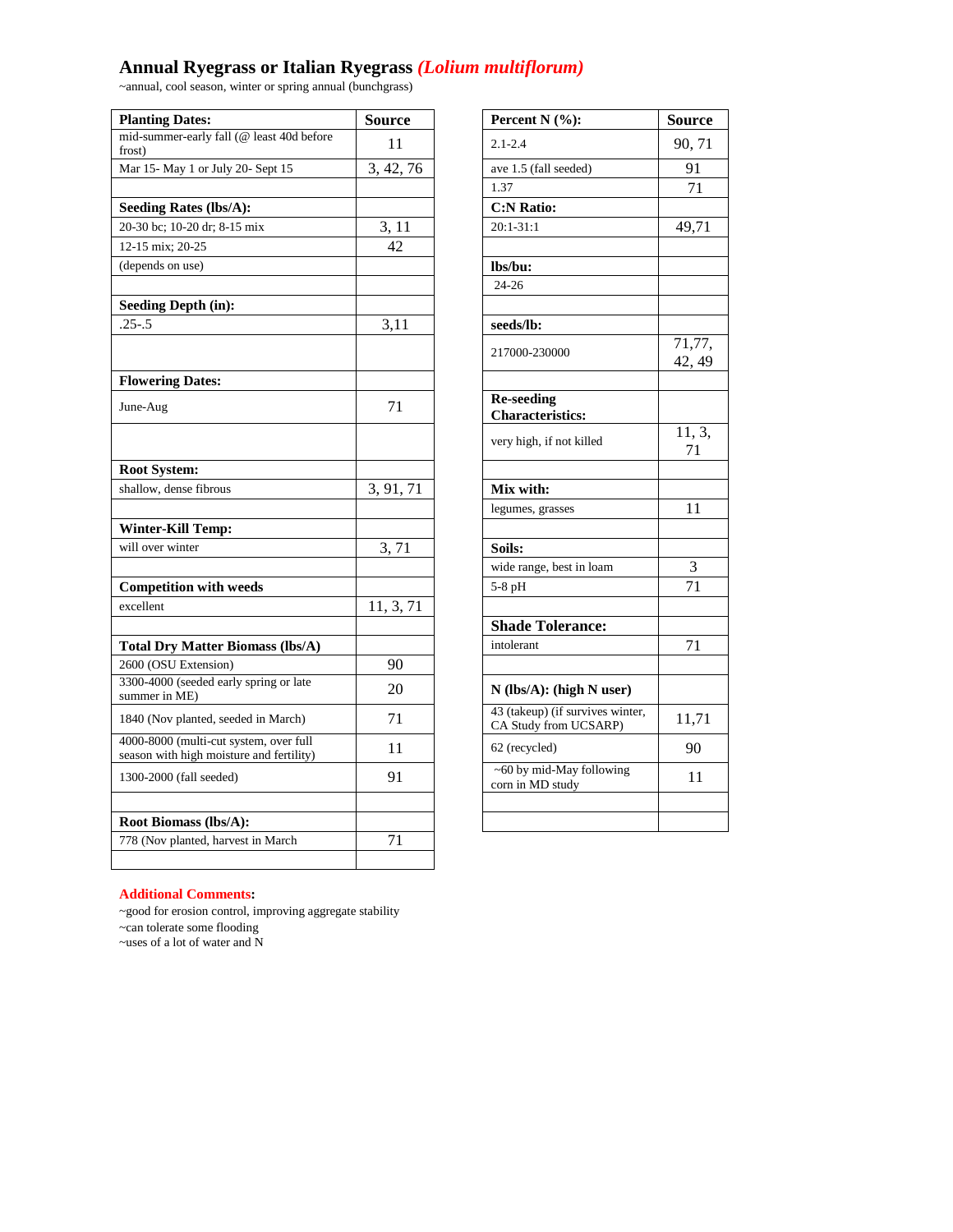#### *Works cited*

3. Bjorkman, Thomas and J.W. Shail. *Cornell Cover Crop Guide.* 2010. 2pp. Ver. 1.100716 http://calshortlamp.cit.cornell.edu/bjorkman/covercrops (accessed 2011).

11. Clark, Andy. *Managing Cover Crops Profitably (3rd edition).* Beltsville, Mayland: Sustainable Agriculture Network, USDA-SARE, 2007.

14. Creamer, N.G. and Baldwin,K.R. "Summer Cover Crops." *North Carolina State University Hort.* February 1999. http:www.ces.ncsu.edu/dept/hort/hil/hil-37.html (accessed 2011).

20. Fedco Seeds. "Cover Crops at a Glace." *Fedco Seeds, Maine.* 2010. http://www.fedcoseeds.com/ogs/covercrop\_chart.htm (accessed 2011).

42. Monsanto Company. "Performance From Field to Feed." *2011 Trelay seeds Forage Products.* Livingston, WI, 2011.

49. Ohio State University Extension, multiple authors. "Agronomy Guide 14th edition." *University of Ohio Extension.* 2005. http://ohioline.osu.edu/b472/.

71. University of California Sustainable Agriculture Research and Education Program. *UC SAREP Cover Crop Resorce Page.* http://www.sarep.ucdavis.edu/ccrop/ (accessed 2011).

77. USDA NRCS Ohio. "Technical Note: Agronomy OH-." *Conservation Cover Establishment Guide.* Columbus, Ohio, June 2008.

90. Hoorman, J.J., Islam, Rafiq, and Sundermeir, Alan. "Sustainable Crop Rotations with Cover Cops." Ohio State University Extension Fact Sheet, SAG 9-09. 2009

91. Baldwin, Keith R, and Creamer, Nancy G. "Cover Crops for Organic Farms." http;//www.cefs.ncsu.edu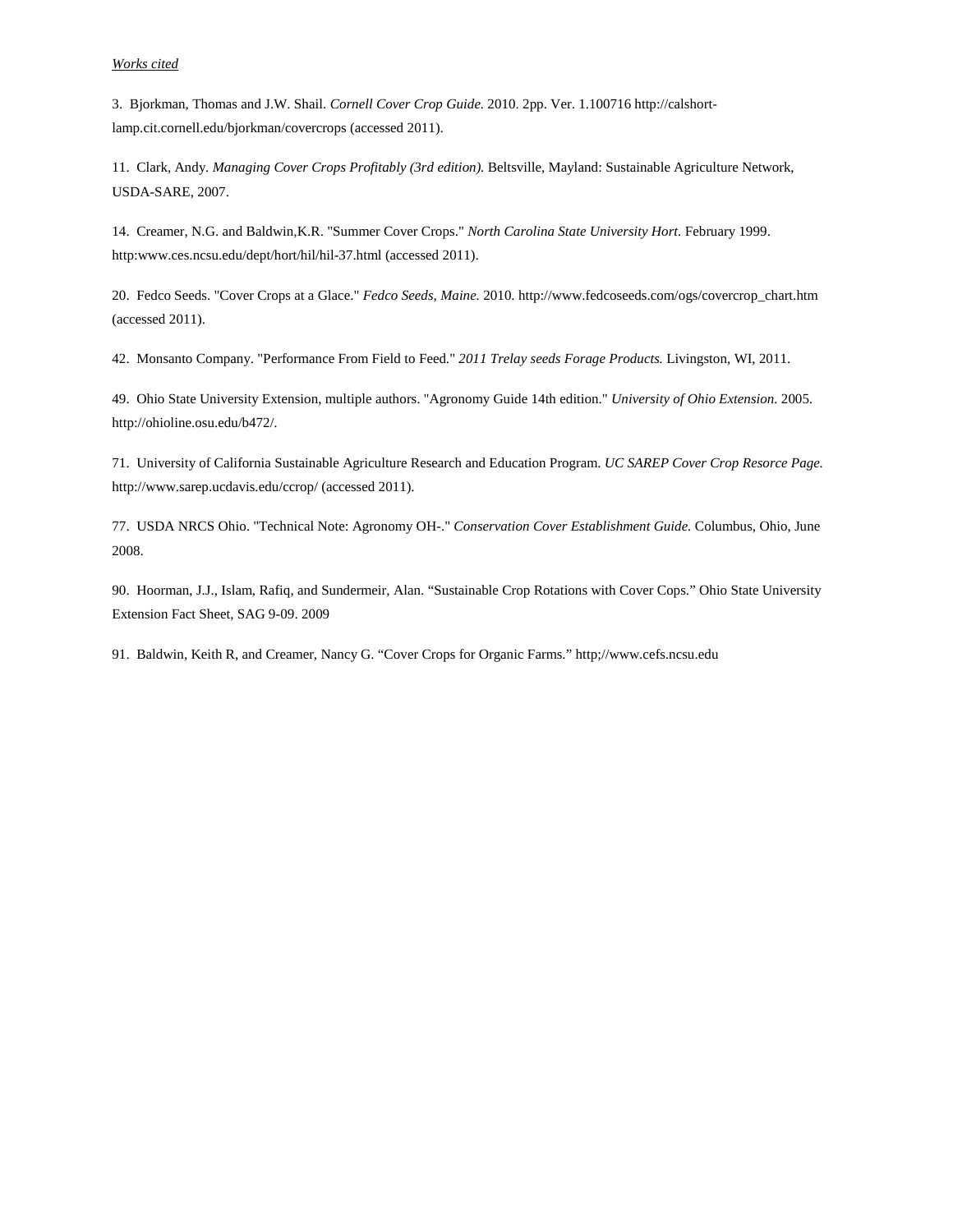# **Austrian Winter Pea** *(Pisum sativum)*

~summer annual legume (north)

| <b>Planting Dates:</b><br><b>Source</b><br>Root Biomass (lbs/A):<br><b>Source</b>                              |  |
|----------------------------------------------------------------------------------------------------------------|--|
| 350-1000<br>early spring as early as possible<br>11, 20<br>88                                                  |  |
| Mar-Apr or Sept-Oct<br>2<br><b>Percent N:</b>                                                                  |  |
| 66<br>2.6<br>90<br>Aug or spring                                                                               |  |
| $3 - 4$<br>71<br><b>Seeding Rates (lbs/A):</b>                                                                 |  |
| 91<br>60-90 dr<br>$N$ (lbs/A) (producing):                                                                     |  |
| 2,77<br>30-40; 20-30 mix<br>170-190 (PA)<br>66                                                                 |  |
| 3<br>140<br>90-150 (depending on incorporation)<br>11                                                          |  |
| 100-220<br>20<br>30<br>119 (Southern Tier NY)                                                                  |  |
| <b>Seeding Depth (in):</b><br>ave 99<br>26                                                                     |  |
| 2, 51, 71<br>51<br>$.25 - 2$<br>50-150 (PA)                                                                    |  |
| <b>C:N Ratio:</b>                                                                                              |  |
| $9:1 - 11:1$<br>26<br><b>Inoculants:</b>                                                                       |  |
| 90<br>77<br>17:1<br>Rhizobium leguminosarum biovar viceae                                                      |  |
|                                                                                                                |  |
| lbs/bu:<br><b>Flowering Dates:</b>                                                                             |  |
| 32-55 d after seeding<br>71<br>60<br>2                                                                         |  |
|                                                                                                                |  |
| seeds/lb:<br><b>Canopy Cover:</b>                                                                              |  |
| 26-36" fall<br>11<br>18000<br>76                                                                               |  |
|                                                                                                                |  |
| <b>Root System:</b><br><b>Re-seeding Characteristics:</b>                                                      |  |
| Shallow fibrous<br>32<br>does not re-seed well<br>66, 71                                                       |  |
|                                                                                                                |  |
| Mix with:<br><b>Winter-Kill Temp:</b>                                                                          |  |
| 11,71<br>66,71<br>will winter kill, but generally winter hardy (10 F)<br>cereals, brassicas, and other legumes |  |
| 11<br>sustained below 18 F                                                                                     |  |
| 66<br>Soils:<br>Will not overwinter N of MD                                                                    |  |
| $4.2 - 8.3$ pH<br>71<br><b>Competition with weeds:</b>                                                         |  |
| 11<br>high<br>well limed, well drained clay or heavy                                                           |  |
|                                                                                                                |  |
| <b>Shade Tolerance:</b><br><b>Total Dry Matter Biomass (lbs/A)</b>                                             |  |
| 41, 67<br>Semi-tolerant<br>4000 (aboveground, in North East)<br>11                                             |  |
| 20, 90<br>5100-6200 (ME seeded early spring))                                                                  |  |
| 11, 41<br>5000 (planted in spring) (North East)<br>$Cost$ (\$/lb)                                              |  |
| 3000 (NY)<br>30<br>11<br>$.60 - 1.20$                                                                          |  |

| Root Biomass (lbs/A):                  | Source         |
|----------------------------------------|----------------|
| 350-1000                               | 88             |
| <b>Percent N:</b>                      |                |
| 2.6                                    | 90             |
| $3 - 4$                                | 71             |
| N (lbs/A) (producing):                 |                |
| 170-190 (PA)                           | 66             |
| 90-150 (depending on incorporation)    | 11             |
| 119 (Southern Tier NY)                 | 30             |
| ave 99                                 | 26             |
| 50-150 (PA)                            | 51             |
| <b>C:N Ratio:</b>                      |                |
| $9:1 - 11:1$                           | 26             |
| 17:1                                   | 90             |
|                                        |                |
| lbs/bu:                                |                |
| 60                                     | $\mathfrak{D}$ |
|                                        |                |
| seeds/lb:                              |                |
| 18000                                  | 76             |
|                                        |                |
| <b>Re-seeding Characteristics:</b>     |                |
| does not re-seed well                  | 32             |
|                                        |                |
| Mix with:                              |                |
| cereals, brassicas, and other legumes  | 66,71          |
|                                        |                |
| Soils:                                 |                |
| 4.2-8.3 pH                             | 71             |
| well limed, well drained clay or heavy |                |
|                                        |                |
| <b>Shade Tolerance:</b>                |                |
| Semi-tolerant                          | 11             |
|                                        |                |
| $Cost($ \$/lb)                         |                |
| $.60 - 1.20$                           | 11             |

### **Additional Comments:**

**~decomposes fast (low C:N ratio)**

**~reduces soil erosion, and supplies N to soil**

**~intolerant to salinity, drought, or water-logged soils**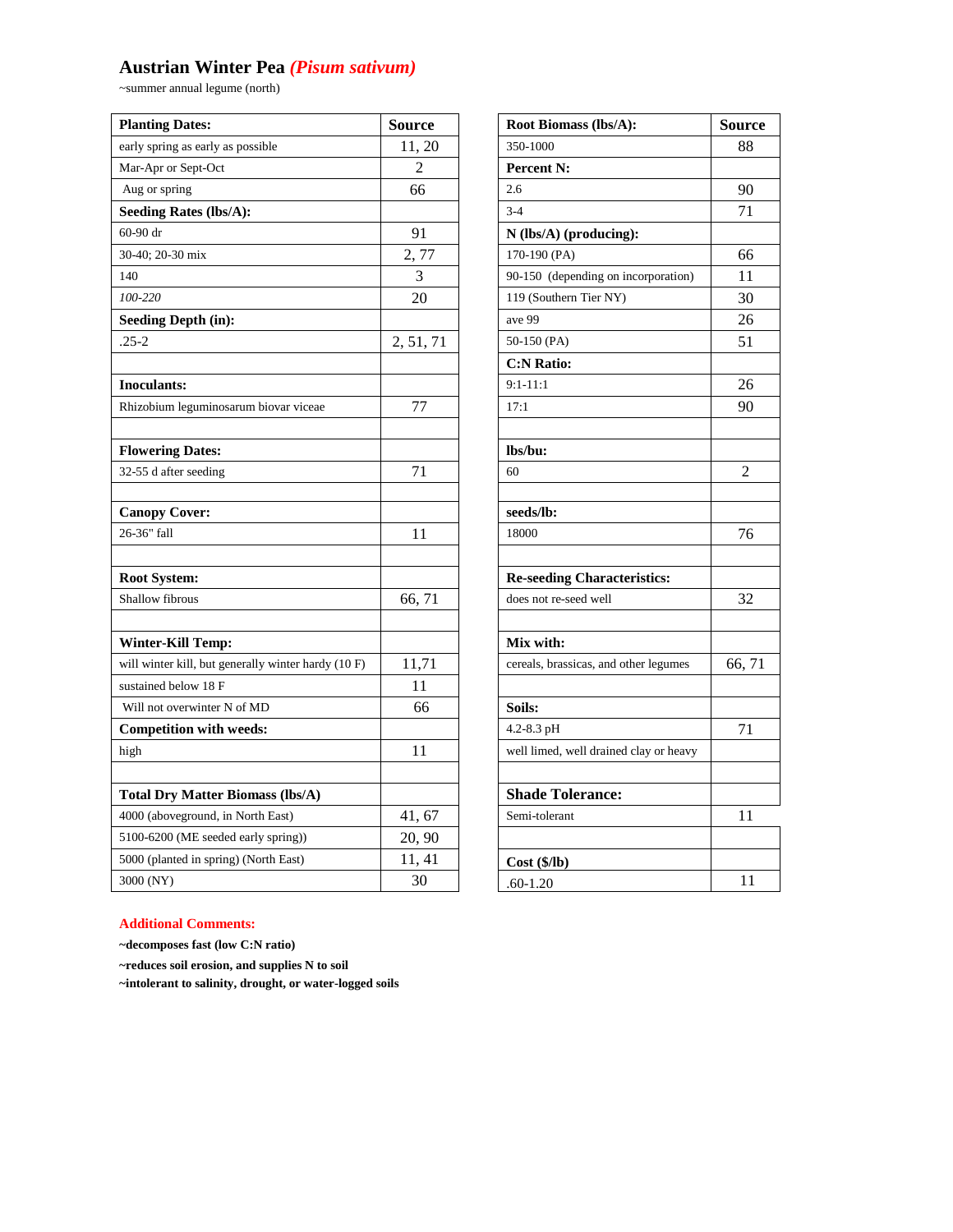2. Allied Seed. "Farm Science Genetics." *Seed Information Chart.* 2010. www.farmsciencegenetics.com (accessed 2011).

3. Bjorkman, Thomas and J.W. Shail. *Cornell Cover Crop Guide.* 2010. 2pp. Ver. 1.100716 http://calshortlamp.cit.cornell.edu/bjorkman/covercrops (accessed 2011).

11. Clark, Andy. *Managing Cover Crops Profitably (3rd edition).* Beltsville, Mayland: Sustainable Agriculture Network, USDA-SARE, 2007.

20. Fedco Seeds. "Cover Crops at a Glace." *Fedco Seeds, Maine.* 2010. http://www.fedcoseeds.com/ogs/covercrop\_chart.htm (accessed 2011).

26. Hatfield, H.L. and B.A. Stewart. "*Crops Residue Management."* Boca Raton. Lewis Publishers, 1994.

30. Hoyt, Julian Drelich and David. "The Alternative Forage, Brassicas." *Brassicas.* NY: Black River/St. Lawerence South Central and Sullivan Trails Resource Conservation and Development Councils, 1980's.

32. Ingels, Chuck.Mark Van Horn, Robert Bugg, and Rick Miller. "Selecting Cover Crops." *California Agriculture 48(5)* 43-48.

41. Magdoff, Fred. and Harold Van Es. "Chapter 10: Cover Crops". In *Building Soils for Better Crops: Sustainable Soil Management.* pgs 101- 112. SARE 2009

51. Penn State Cooperative Extension. *Agronomy Guide 2009-2010.* http://extension.psu.edu/agronomy-guide (accessed 2011).

52. Penn State Cooperative Extension. *Agronomy Guide 2009-2010.* http://extension.psu.edu/agronomy-guide (accessed 2011).

66. Penn State University. "Field Crop News." http://fcn.agronomy.psu.edu/ (accessed 2011)

67. Sullivan, Preston. *Overview of Cover Crops and Green Manures.* ATTRA, 2003.

71. University of California Sustainable Agriculture Research and Education Program. *UC SAREP Cover Crop Resorce Page.* http://www.sarep.ucdavis.edu/ccrop/ (accessed 2011).

77. USDA NRCS Ohio. "Technical Note: Agronomy OH-." *Conservation Cover Establishment Guide.* Columbus, Ohio, June 2008.

88. Jensen, E.S. "Seasonal Patterns of Growth and Nitrogen in Field-Grown Pea." Plant and Soil, 1987:29-37.

90. Hoorman, J.J., Islam, Rafiq, and Sundermeir, Alan. "Sustainable Crop Rotations with Cover Cops." Ohio State University Extension Factsheet SAG 9-09. 2009

91. Baldwin, Keith R, and Creamer, Nancy G. "Cover Crops for Organic Farms." http;//www.cefs.ncsu.edu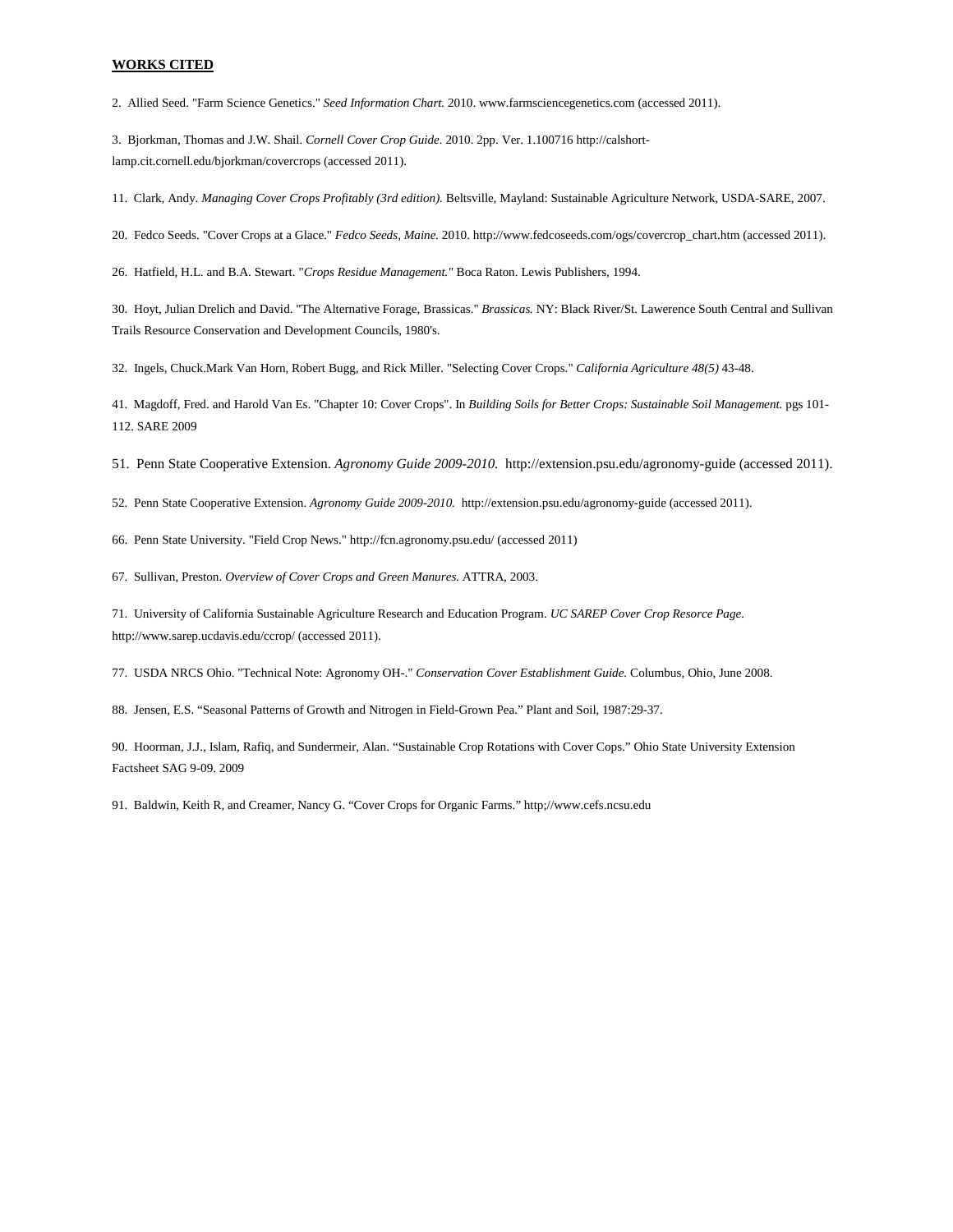# **Barley** *(Hordeum vulgare)*

~spring, cool season annual, cereal grass

| <b>Planting Dates:</b>                                     | <b>Source</b> | <b>Percent N:</b>                          | <b>Source</b> |
|------------------------------------------------------------|---------------|--------------------------------------------|---------------|
| Apr-May or Aug-Oct                                         | 2,64          | 3.5 (PA Rodale)                            | 92            |
| spring or summer                                           | 33, 43        | 1.2                                        | 71            |
| spring                                                     | 11, 20, 42    | $N$ (lbs/A):                               |               |
| Sept 10-Sept 30                                            | 51            | 38 (PA, Rodale)                            | 92            |
|                                                            |               | 45-50 (killed end of Apr)                  | 51            |
| <b>Seeding Rates (lbs/A):</b>                              |               | 62 (top N) (seeded fall; killed in<br>May) | 26, 29        |
| 80-120 or 60-90 mix (bc)                                   | 2.20          |                                            |               |
| 50-100 dr; 80-125 bc; 25-50 mix<br>(spring)                | 11            | <b>C:N Ratio:</b>                          |               |
| 50-125                                                     | 43            | 20:1                                       | 71            |
| 72-96                                                      | 42            | medium                                     | 78            |
| 90-120                                                     | 64            |                                            |               |
| <b>Seeding Depth (in):</b>                                 |               | lbs/bu:                                    |               |
| $.75 - 2$                                                  | 2, 43, 51, 11 | 48                                         | 2, 51         |
| <b>Flowering Dates:</b>                                    |               | seeds/lb:                                  |               |
| mid-late summer                                            | 71            | 13500-14000                                | 2, 42, 51     |
| <b>Root System:</b>                                        |               | <b>Re-seeding Characteristics:</b>         |               |
| fibrous                                                    | 11            | does not re-seed well                      | 71            |
| <b>Winter-Kill Temp:</b>                                   |               | Mix with:                                  |               |
| 17.6F                                                      | 71            | annual legumes, other small grains         | 11            |
| <b>Competition with weeds:</b>                             |               | Soils:                                     |               |
| excellent                                                  | 43, 71        | 5-8.5 pH                                   | 78            |
|                                                            |               | light soils                                | 11            |
| <b>Total Dry Matter Biomass</b><br>$(lbs/A):$              |               |                                            |               |
| 4500 (aboveground, killed end of<br>Apr)                   | 51            | <b>Shade Tolerance:</b>                    |               |
| 2570 (cut May 9 PA, seeded in fall)                        | 92            | intolerant                                 | 78            |
| 3000-10000 (aboveground, grown until<br>full bloom, SE US) | 43            |                                            |               |
| ave 8800 (spring seeded in ME)                             | 20            | Cost \$/lb:                                |               |
|                                                            |               | $.17 - .37$                                | 11            |
|                                                            |               |                                            |               |
|                                                            |               |                                            |               |

| <b>Percent N:</b>                          | <b>Source</b> |
|--------------------------------------------|---------------|
| 3.5 (PA Rodale)                            | 92            |
| 1.2                                        | 71            |
| $N$ (lbs/A):                               |               |
| 38 (PA, Rodale)                            | 92            |
| 45-50 (killed end of Apr)                  | 51            |
| 62 (top N) (seeded fall; killed in<br>May) | 26, 29        |
|                                            |               |
| <b>C:N Ratio:</b>                          |               |
| 20:1                                       | 71            |
| medium                                     | 78            |
|                                            |               |
| lbs/bu:                                    |               |
| 48                                         | 2, 51         |
|                                            |               |
| seeds/lb:                                  |               |
| 13500-14000                                | 2, 42, 51     |
|                                            |               |
| <b>Re-seeding Characteristics:</b>         |               |
| does not re-seed well                      | 71            |
| Mix with:                                  |               |
| annual legumes, other small grains         | 11            |
|                                            |               |
| Soils:                                     |               |
| 5-8.5 pH                                   | 78            |
| light soils                                | 11            |
|                                            |               |
| <b>Shade Tolerance:</b>                    |               |
| intolerant                                 | 78            |
|                                            |               |
| Cost \$/lb:                                |               |
| $.17 - .37$                                | 11            |
|                                            |               |

#### **Additional Comments:**

**~drought tolerant, high salt tolerance; quick growing, reduces soil erosion ~does not tolerate wet soils, low fertile soils, good salinity tolerance ~scavenger of excess nutrients and adds OM**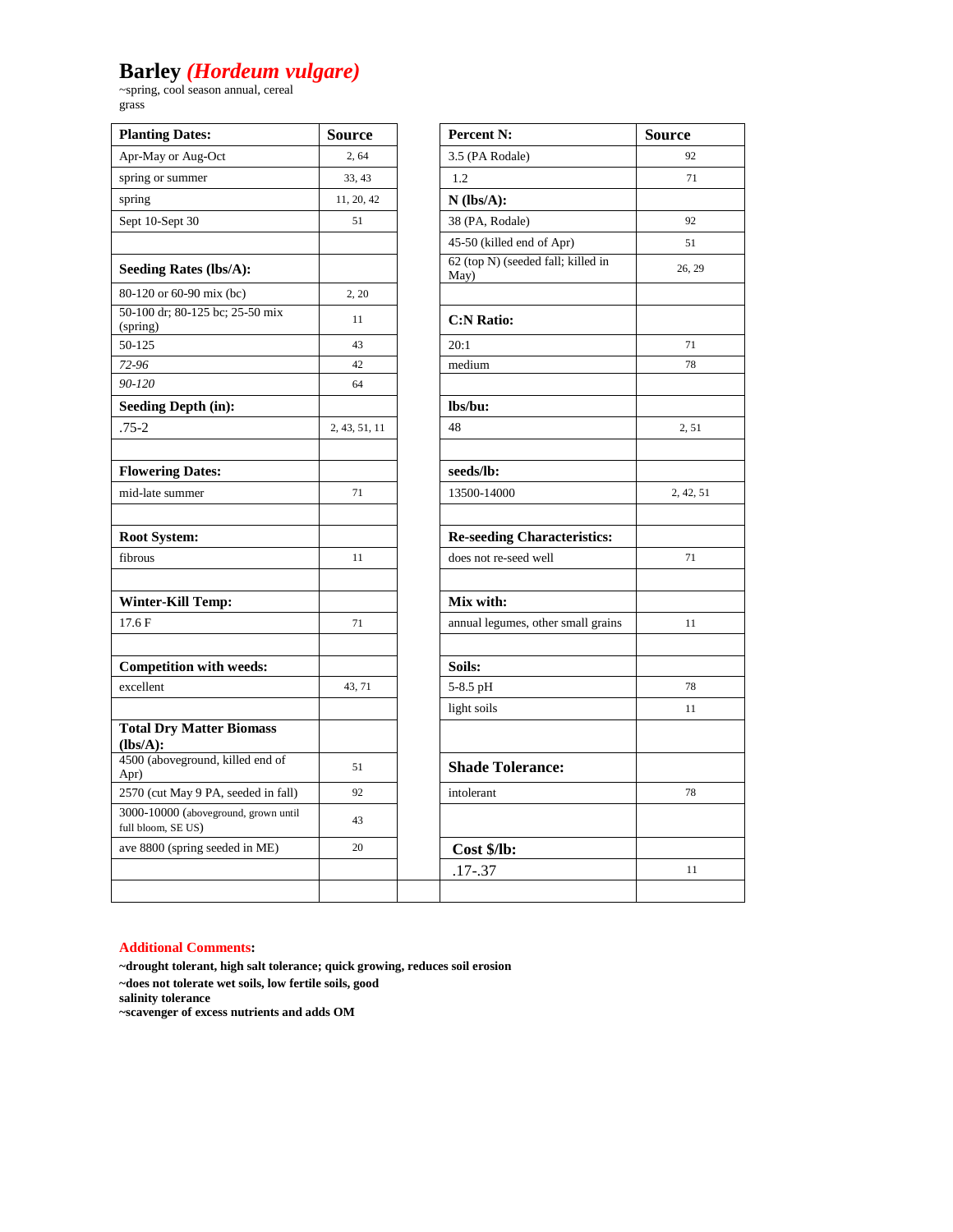2. Allied Seed. "Farm Science Genetics." *Seed Information Chart.* 2010. www.farmsciencegenetics.com (accessed 2011).

11. Clark, Andy. *Managing Cover Crops Profitably (3rd edition).* Beltsville, Mayland: Sustainable Agriculture Network, USDA-SARE, 2007.

20. Fedco Seeds. "Cover Crops at a Glace." *Fedco Seeds, Maine.* 2010. http://www.fedcoseeds.com/ogs/covercrop\_chart.htm (accessed 2011).

26. Hatfield, H.L. and B.A. Stewart. "*Crops Residue Management."* Boca Raton. Lewis Publishers, 1994.

29. Holderbaum, J.F., A.M. Decker, J.J. Meisinger, F.R. Mulford, and L.R. Vough. "Fall-Seeded Legume Cover Crops for NO-Tillage Corn in the Humid East." *Agron. J.*, 1990: 117-124.

33. Johnny's Seed. *Farm Seed.* 2011. http://www.johnnyseeds.com/t-catalog\_extras\_cover\_crops.aspx (accessed 2011).

42. Monsanto Company. "Performance From Field to Feed." *2011 Trelay seeds Forage Products.* Livingston, WI, 2011.

43. Morse, Mark Schonbeck and Ron. *Rodale Institute.* 2004. http://newfarm.rodaleinstitute.org/features/0104/no-till/chart.shtml (accessed 2011).

51. Penn State Cooperative Extension. *Agronomy Guide 2009-2010.* http://extension.psu.edu/agronomy-guide (accessed 2011).

64. Stivers, L.J., D.C. Brainard, G.S. Abawi, and D.W. Wolfe. *Cover Crops for Vegetable Production in the Northeast.* Ithaca, New York: Cornell Cooperative Extension.

71. University of California Sustainable Agriculture Research and Education Program. *UC SAREP Cover Crop Resorce Page.* http://www.sarep.ucdavis.edu/ccrop/ (accessed 2011).

78. USDA NRCS PLANTS Database. *PLANTS Database.* [http://plants.usda.gov/java/.](http://plants.usda.gov/java/)

92. The New Farm's Cover Crop Guide, Bob Hofstetter, P.5, 1988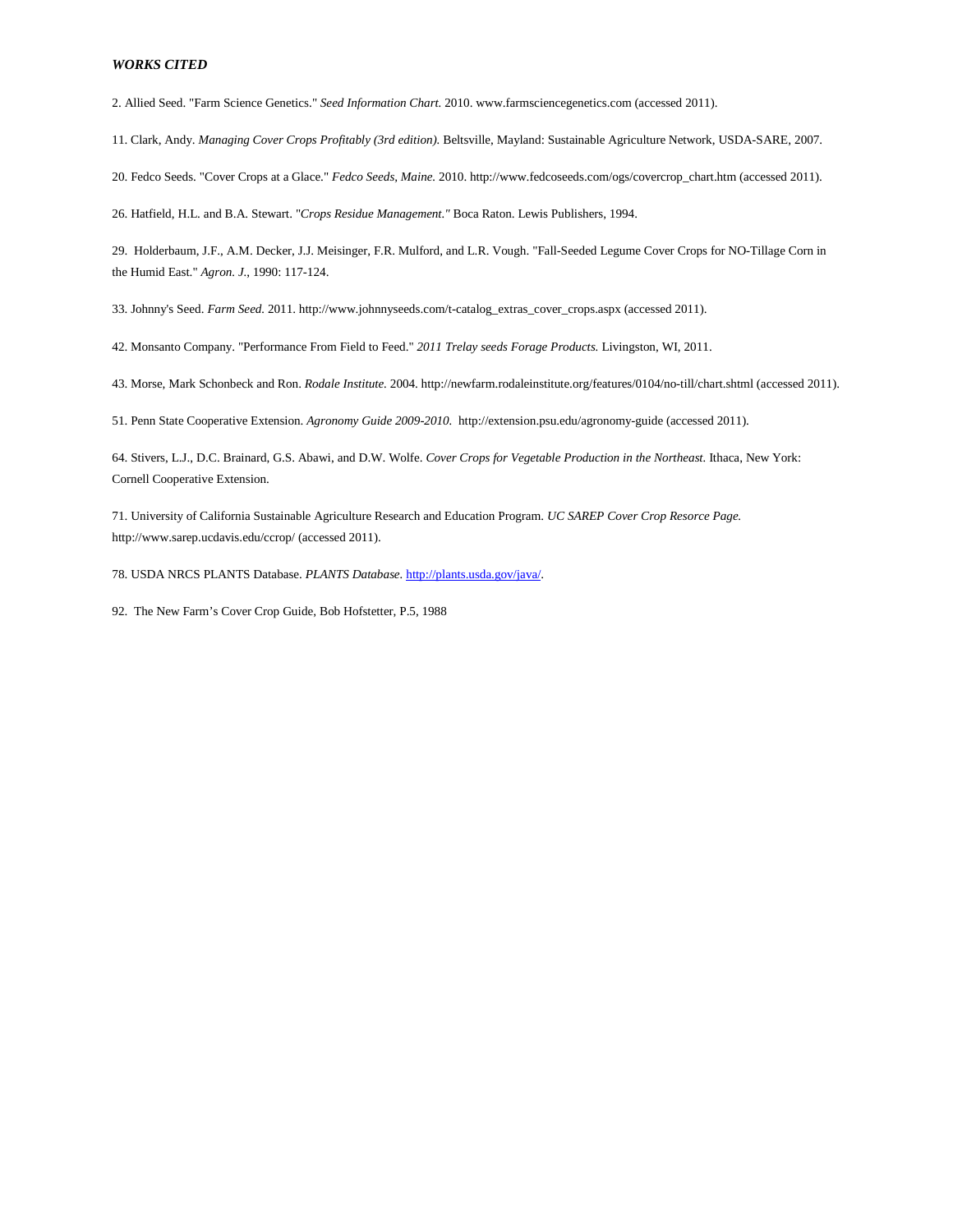# **Brown Mustard** *(Brassica juncea)*

~annual cool season forb

| <b>Planting Dates:</b>                      | <b>Source</b>  |                                              | <b>Source</b> |
|---------------------------------------------|----------------|----------------------------------------------|---------------|
| Apr-May 15 (summer cover crop)              | 48             |                                              |               |
| mid July-Aug (after cash crop)              | 3              | N content (lbs/A):                           |               |
| mid May-June                                | 11             | 328 on high residual N veg<br>ground         | 11            |
| spring (less in MI) or summer-fall (better) | 33, 11         |                                              |               |
| <b>Seeding Rates (lbs/A):</b>               |                | <b>C:N Ratio:</b>                            |               |
| 10-12 dr; 10-15 bc                          | $71\,$         | $15:1$ ; low                                 | 71,78         |
| 5-12 dr; 10-15bc                            | 3, 11          |                                              |               |
| $6 - 8$                                     | 48, 33         | lbs/bu:                                      |               |
| <b>Seeding Depth (in):</b>                  |                | 18                                           | 78            |
| $.5 - 1.5$                                  | 3,48           |                                              |               |
|                                             |                | seeds/lb:                                    |               |
| <b>Flowering Dates:</b>                     |                | 200000-230000                                | 48,78         |
| Mid to late May                             | $\overline{3}$ |                                              |               |
| 4-6 wks after planting                      | 3, 71          | <b>Re-seeding</b><br><b>Characteristics:</b> |               |
|                                             |                | high, do not let go to seed                  | 3             |
| <b>Root System:</b>                         |                |                                              |               |
| taproot                                     | 59,71          | Mix with:                                    |               |
|                                             |                | cereals, vetch                               | 71            |
| <b>Winter-Kill Temp:</b>                    |                |                                              |               |
| $17-25$ F                                   | 11, 71, 78     | Soils:                                       |               |
|                                             |                | loam to heavy soils                          | 59            |
| <b>Competition with weeds:</b>              |                | pH 5.5-7.5                                   | 11            |
| allelopathic; very high                     | 3, 30, 71      |                                              |               |
|                                             |                | <b>Shade Tolerance:</b>                      |               |
| <b>Total Dry Matter Biomass (lbs/A):</b>    |                | intolerant                                   | 78            |
| 8500 (Salinas Valley, CA)                   | 11             |                                              |               |
|                                             |                | Cost $\mathbf{Ab}$ (\$):                     |               |
| Root Biomass (lbs/A):                       |                | 1.50-3.00                                    | 11            |
| 700 lbs/A (East Lansing MI)                 | 61             | 66/A                                         | 11            |
|                                             |                |                                              |               |

|                                      | Source          |
|--------------------------------------|-----------------|
|                                      |                 |
| N content (lbs/A):                   |                 |
| 328 on high residual N veg<br>ground | 11              |
|                                      |                 |
| <b>C:N Ratio:</b>                    |                 |
| $15:1$ ; low                         | 71,78           |
| lbs/bu:                              |                 |
| 18                                   | 78              |
|                                      |                 |
| seeds/lb:                            |                 |
| 200000-230000                        | 48,78           |
|                                      |                 |
| <b>Re-seeding</b>                    |                 |
| <b>Characteristics:</b>              |                 |
| high, do not let go to seed          | 3               |
| Mix with:                            |                 |
| cereals, vetch                       | 71              |
|                                      |                 |
| Soils:                               |                 |
| loam to heavy soils                  | 59              |
| pH 5.5-7.5                           | $\overline{11}$ |
|                                      |                 |
| <b>Shade Tolerance:</b>              |                 |
| intolerant                           | 78              |
|                                      |                 |
| Cost $\mathbf{Ab}$ (\$):             |                 |
| 1.50-3.00                            | 11              |
| 66/A                                 | 11              |

#### **Additional Comments:**

**~do NOT use in rotations with other** 

**Brassicas**

**~good for weed suppression, nematode and soil fungal control, breaking up compacted soils, organic matter**

**~flowers will attract honey bees**

**~breaks down fast**

**~cannot tolerate flooding**

**~do not over-seed, too much will infect leaves with diseases**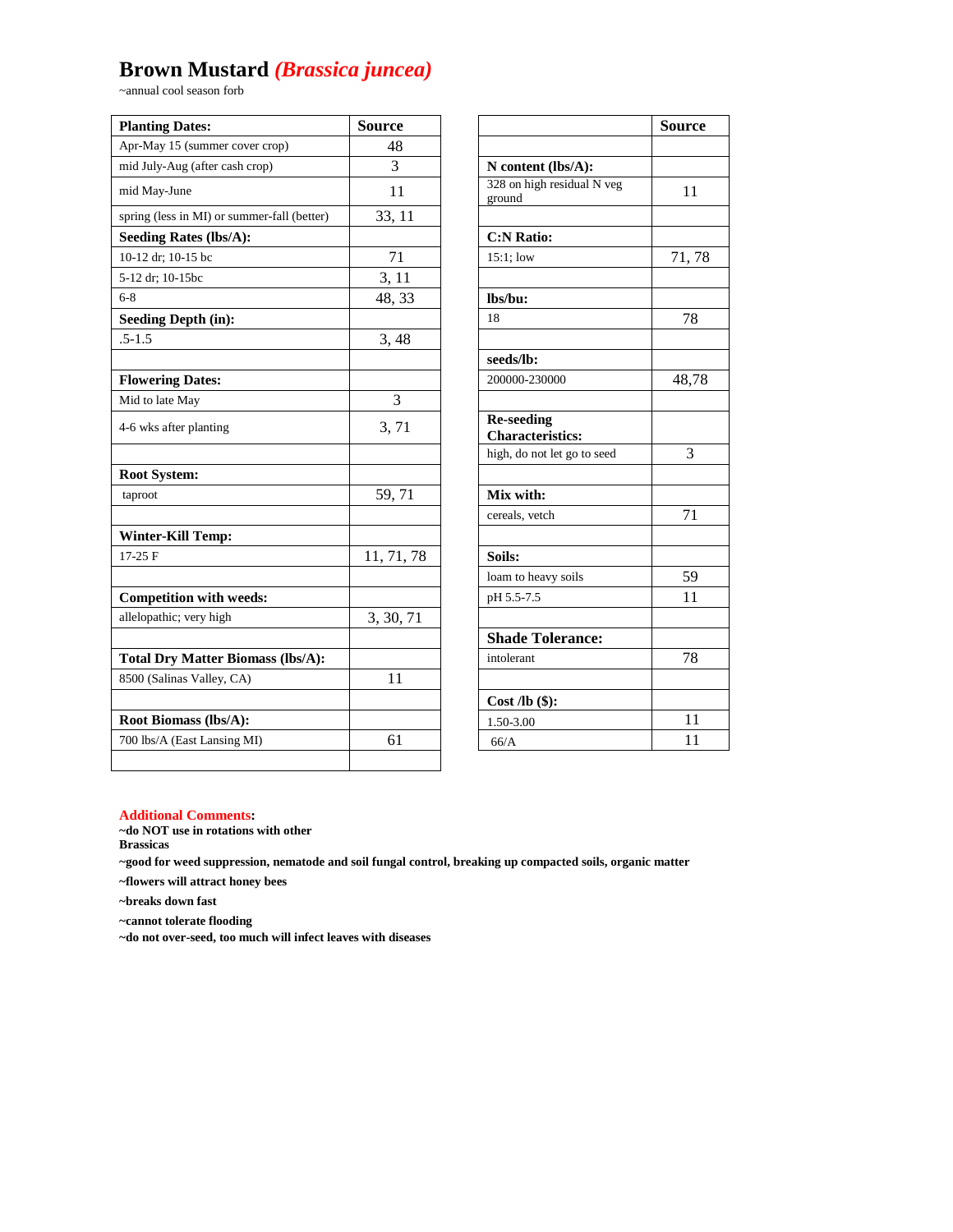3. Bjorkman, Thomas and J.W. Shail. *Cornell Cover Crop Guide.* 2010. 2pp. Ver. 1.100716 http://calshortlamp.cit.cornell.edu/bjorkman/covercrops (accessed 2011).

11. Clark, Andy. *Managing Cover Crops Profitably (3rd edition).* Beltsville, Mayland: Sustainable Agriculture Network, USDA-SARE, 2007.

30. Hoyt, Julian Drelich and David. "The Alternative Forage, Brassicas." *Brassicas.* NY: Black River/St. Lawerence South Central and Sullivan Trails Resource Conservation and Development Councils, 1980's.

33. Johnny's Seed. *Farm Seed.* 2011. http://www.johnnyseeds.com/t-catalog\_extras\_cover\_crops.aspx (accessed 2011).

48. North Dakota State University Extension Service. "Specialty Crops." *ProCrop.* http:www.ag.ndsu.edu/procrop (accessed March 29, 2011).

59. Sarrantonio, Marianne. *Northeast Cover Crop Handbook.* Emmaus,PA: Rodale Institute, 1994.

61. Snapp, S.S. et al. "Root, Shoot Tissues of Brassica juncea and Cereal secale Promote Potato Health." *Plant and Soil*, 2007.

71. University of California Sustainable Agriculture Research and Education Program. *UC SAREP Cover Crop Resorce Page.* http://www.sarep.ucdavis.edu/ccrop/ (accessed 2011).

78. USDA NRCS PLANTS Database. *PLANTS Database.* http://plants.usda.gov/java/.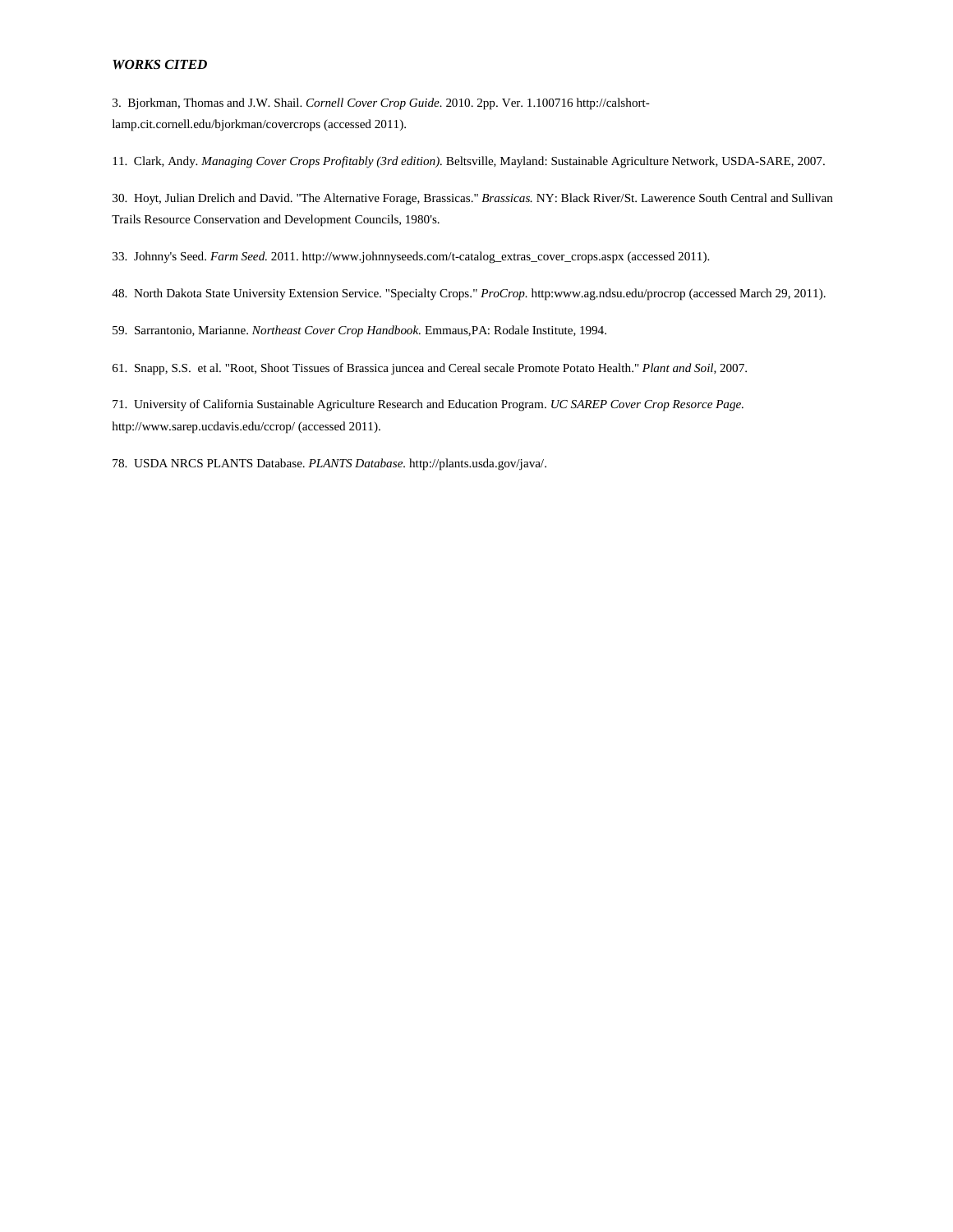# **Rapeseed or Canola** *(Brassica napus)*

~annual spring forb (winter-types are Brassica rapa)

~canola is rapeseed that has been bred to have low conc. of glucosinates and erucic acid in the seed

| <b>Planting Dates:</b>                               | <b>Source</b> | Root Biomass (lbs/A)                        | <b>Source</b> |
|------------------------------------------------------|---------------|---------------------------------------------|---------------|
| 6 wks prior to killing frost                         | 59,87         | 4000-7600 (MA; MD)                          | 72, 82        |
| Apr 1- May 1 or Aug 1- Sept 1                        | 2, 71, 76     | 1000 (MD sampled in fall)                   | 94            |
| spring around corn time planting                     | 59            | Percent N:                                  |               |
| Aug                                                  | 3,84          | low                                         | 78            |
| <b>Seeding Rates (lbs/A):</b>                        |               |                                             |               |
| $4 - 12$                                             | 51            | <b>Biomass of N</b><br>(lbs/A)(accumulate): |               |
| 5-10 dr; 8-14 bc                                     | 3, 11, 87     | $120$ lbs/A                                 | 11            |
| 5-8 dr; 4-6 mix                                      | 2,72          |                                             |               |
| <b>Seeding Depth (in):</b>                           |               | <b>C:N Ratio:</b>                           |               |
| $.25-1$                                              | 3,71          | 20:1-30:1 shoots: 10:1-20:1 roots           | 11            |
| <b>Flowering Dates:</b>                              |               | lbs/bu:                                     |               |
| early spring                                         | 76            | 50                                          | 48            |
|                                                      |               |                                             |               |
| <b>Canopy Cover:</b>                                 |               | seeds/lb:                                   |               |
| 80% or more                                          | 11            | 140000-157000                               | 48, 49,<br>76 |
| <b>Root System:</b>                                  |               | <b>Re-seeding Characteristics:</b>          |               |
| deep taproot                                         | 11            | high in proper conditions                   | 59,76         |
|                                                      |               |                                             |               |
| <b>Winter-Kill Temp:</b>                             |               | Mix with:                                   |               |
| low temps ~10 F (winter-type cultivars)              | 11            | small grains                                | 59            |
| In ME will winter kill                               |               |                                             |               |
| <b>Competition with weeds:</b>                       |               | Soils:                                      |               |
| high (rapeseed)                                      | 59,71         | pH above 6                                  | 87            |
|                                                      |               | coarse textured                             | 84            |
| <b>Total Dry Matter Biomass (lbs/A)</b>              |               |                                             |               |
| 1500-2500 lbs/A (ND)                                 | 48            | <b>Shade Tolerance:</b>                     |               |
| 4000-6700 lbs/A (seeded mid-June,<br>harvested Sept) | 3, 73         | intolerant                                  | 11            |
| 6200-8000 lbs/A 90d after seeding                    | 30, 59        |                                             |               |
| 2500-3500 (MD)                                       | 84, 87        | $Cost/lb$ (\$)                              |               |
|                                                      |               | 1.00-2.00; 80-100 \$/A                      | 11, 30        |

| Root Biomass (lbs/A)                        | Source        |
|---------------------------------------------|---------------|
| 4000-7600 (MA; MD)                          | 72, 82        |
| 1000 (MD sampled in fall)                   | 94            |
| Percent N:                                  |               |
| low                                         | 78            |
|                                             |               |
| <b>Biomass of N</b><br>(lbs/A)(accumulate): |               |
| $120$ lbs/A                                 | 11            |
|                                             |               |
| <b>C:N Ratio:</b>                           |               |
| 20:1-30:1 shoots: 10:1-20:1 roots           | 11            |
|                                             |               |
| lbs/bu:                                     |               |
| 50                                          | 48            |
|                                             |               |
| seeds/lb:                                   |               |
| 140000-157000                               | 48, 49,<br>76 |
|                                             |               |
| <b>Re-seeding Characteristics:</b>          |               |
| high in proper conditions                   | 59,76         |
|                                             |               |
| Mix with:                                   |               |
| small grains                                | 59            |
|                                             |               |
| Soils:                                      |               |
| pH above 6                                  | 87            |
| coarse textured                             | 84            |
|                                             |               |
| <b>Shade Tolerance:</b>                     |               |
| intolerant                                  | 11            |
|                                             |               |
| $Cost/lb$ (\$)                              |               |
| 1.00-2.00; 80-100 \$/A                      | 11,30         |

#### **Additional Comments:**

**~supplies organic matter, weeds suppression, enhances soil properties, captures nitrate, erosion control, use as forage**

**~does not perform well on poorly drained soils**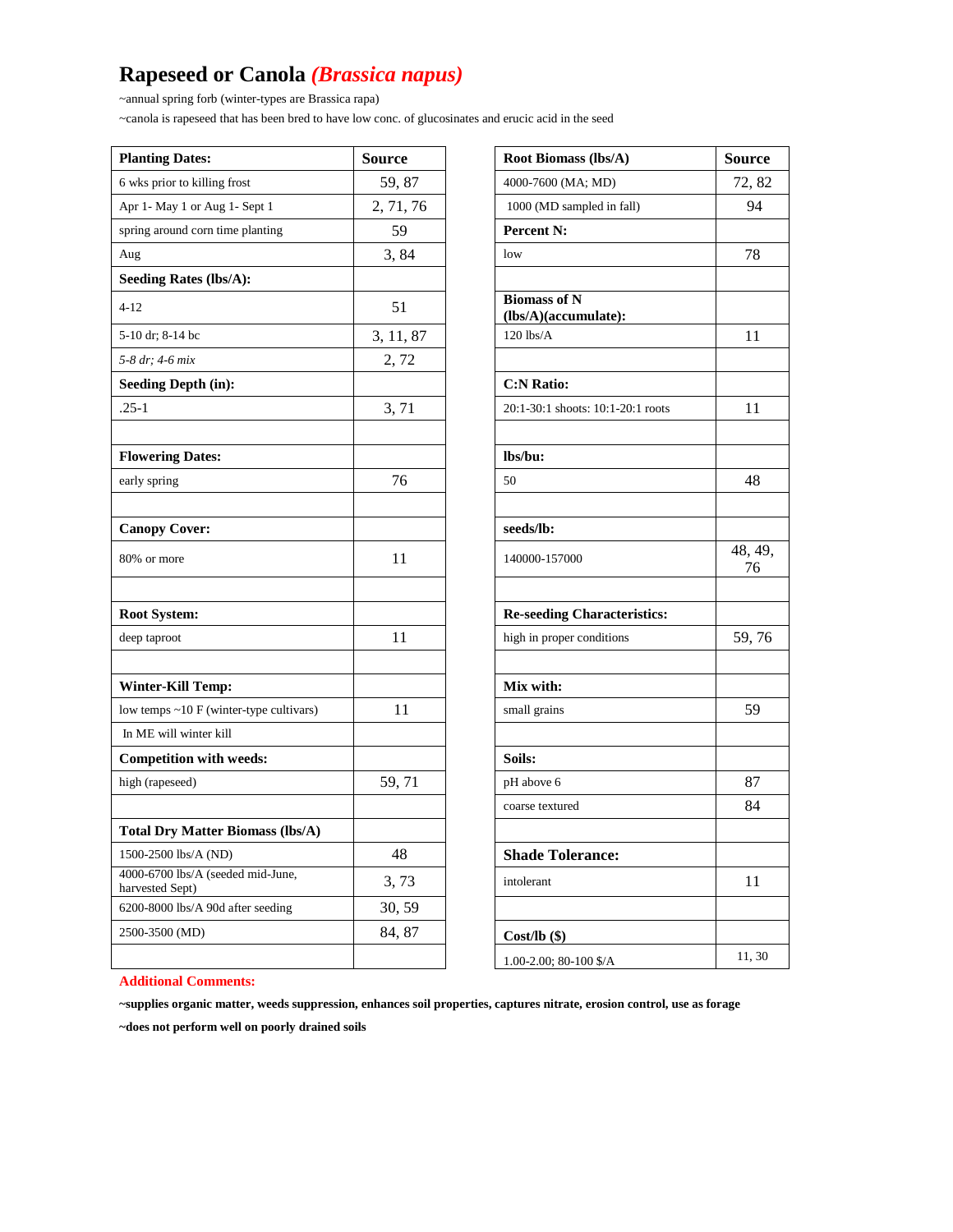2. Allied Seed. "Farm Science Genetics." *Seed Information Chart.* 2010. www.farmsciencegenetics.com (accessed 2011).

3. Bjorkman, Thomas and J.W. Shail. *Cornell Cover Crop Guide.* 2010. 2pp. Ver. 1.100716 http://calshortlamp.cit.cornell.edu/bjorkman/covercrops (accessed 2011).

11. Clark, Andy. *Managing Cover Crops Profitably (3rd edition).* Beltsville, Mayland: Sustainable Agriculture Network, USDA-SARE, 2007.

30. Hoyt, Julian Drelich and David. "The Alternative Forage, Brassicas." *Brassicas.* NY: Black River/St. Lawerence South Central and Sullivan Trails Resource Conservation and Development Councils, 1980's.

48. North Dakota State University Extension Service. "Specialty Crops." *ProCrop.* http:www.ag.ndsu.edu/procrop (accessed March 29, 2011).

49. Ohio State University Extension, multiple authors. "Agronomy Guide 14th edition." *University of Ohio Extension.* 2005. http://ohioline.osu.edu/b472/.

51. Penn State Cooperative Extension. *Agronomy Guide 2009-2010.* http://extension.psu.edu/agronomy-guide (accessed 2011).

59. Sarrantonio, Marianne. *Northeast Cover Crop Handbook.* Emmaus,PA: Rodale Institute, 1994.

71. University of California Sustainable Agriculture Research and Education Program. *UC SAREP Cover Crop Resorce Page.* http://www.sarep.ucdavis.edu/ccrop/ (accessed 2011).

72. Univeristy of Massachucettes. *Brassica Crops.* 2002. http://www.umass.edu/cdl/publications/Brassica.htm (accessed 2011).

73. University of Wisconsin Extension Service.n *Alternative Crops.* 2007. www.uwex.edu/ces/forage/pubs/altcrop.pdf (accessed 2011).

76. USDA NRCS Ohio. "Seeding Tables." *Appendix A-Seeding Tables.* Columbus, Ohio, April 2008.

78. USDA NRCS PLANTS Database. *PLANTS Database.* http://plants.usda.gov/java/.

82. Weil, Charles White and Ray. "Forage Radish Cover Crops Increase Soil Test Phosphorus Surrounding Radish Taproot Holes." *SSSAJ*, 2011: 121-130.

84. Weil, Raymond. *Multipurpose Brassica Cover Crops for Sustaining Northeast Farmers.* project, University of Maryland: SARE, 2007.

87. Penn State University Extension. "Agronomy Facts." Penn State Crop and Soil Sciences. 2010. <http://www.cropsoil.psu.edu/extension/facts>

94. Dean, Jill E. and Ray R. Weil. "Brassica Cover Crops for Nitrogen Retention in the Mid-Atlantic Coastal Plain." *J. Environ. Qual. 38:520-528 (2009).*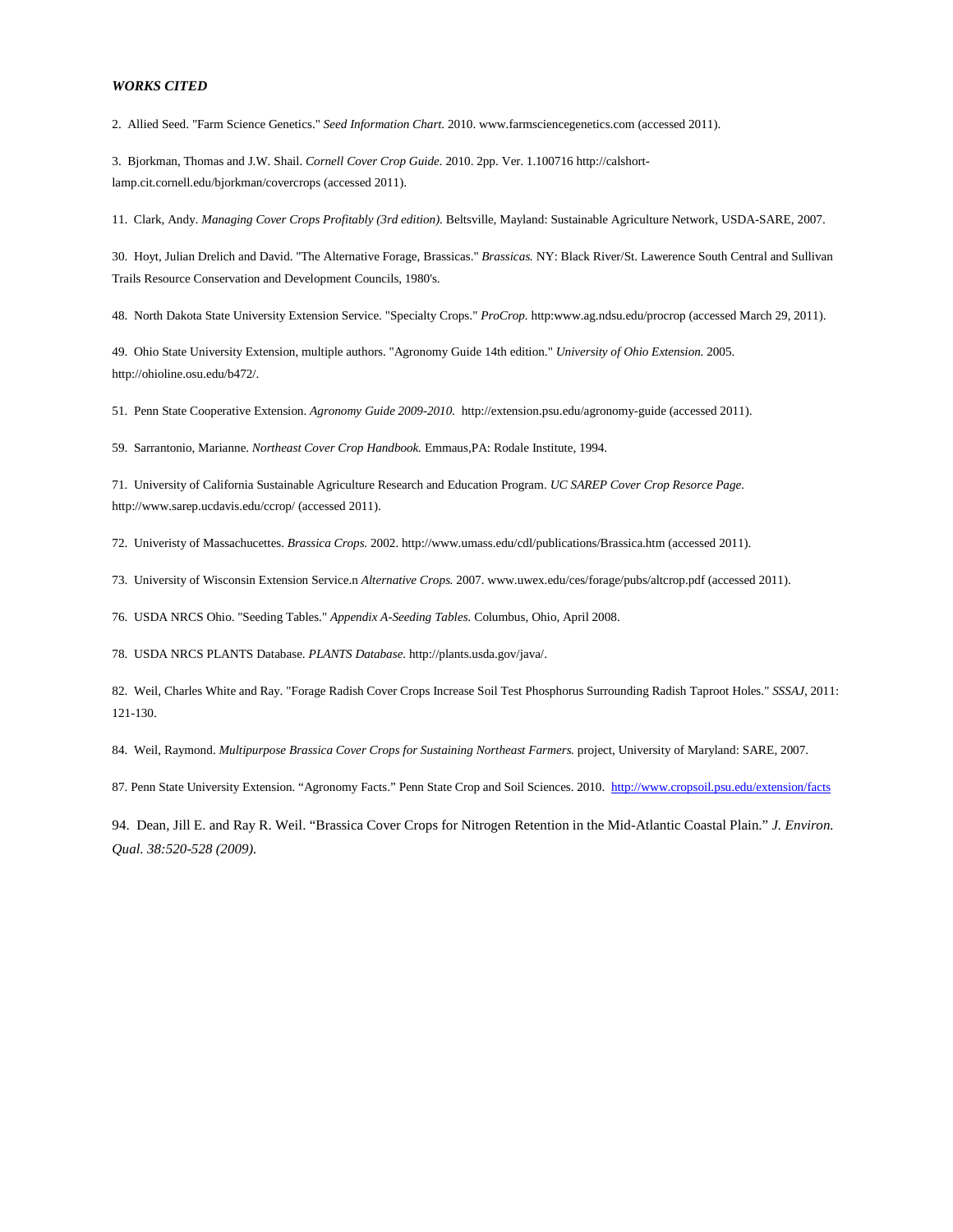# **Turnips** *(Brassica rapa)*

~annual, biennial cool season forb

| <b>Planting Dates:</b>                                   | <b>Source</b> | <b>C:N Ratio:</b>                  | <b>Source</b> |
|----------------------------------------------------------|---------------|------------------------------------|---------------|
| Aug-fall                                                 | 3             | 20-30 shoots; 10-20 roots          | 11            |
| spring-fall                                              | 87            |                                    |               |
| ~4wks prior to ave date of first 28 F                    | 11            | lbs/bu:                            |               |
| <b>Seeding Rates (lbs/A):</b>                            |               | 55                                 |               |
| 4-7 dr; 10-12 bc                                         | 3, 11         |                                    |               |
| $1.5 - 2$                                                | 87            | seeds/lb:                          |               |
| 2-8 alone; 1-2 mix                                       |               | 140000-220000                      | 49, 77,<br>78 |
| <b>Seeding Depth (in):</b>                               |               | <b>Re-seeding Characteristics:</b> |               |
| $.25 - .75$                                              | 3             | Will re-seed                       |               |
|                                                          |               |                                    |               |
| <b>Flowering Dates:</b>                                  |               | Mix with:                          |               |
| late spring                                              | 78            | cereals, vetch                     | 11            |
|                                                          |               |                                    |               |
| Root System:                                             |               | Soils:                             |               |
| taproot                                                  | 11            | 5-8 pH                             | 78            |
|                                                          |               | $5.5 - 8.5$                        | 11            |
| <b>Winter-Kill Temp:</b>                                 |               | <b>Shade Tolerance:</b>            |               |
| yes-below 25 F                                           | 11            | intolerant                         |               |
|                                                          |               |                                    |               |
| <b>Competition with weeds:</b>                           |               | Cost/ $\mathbf{lb}(\$)$ :          |               |
| high                                                     | 3, 11, 49     | 1.00-2.00                          | 11            |
|                                                          |               |                                    |               |
| <b>Total Dry Matter Biomass (lbs/A):</b>                 |               |                                    |               |
| 4000-6700 lbs/A (seeded mid-June, harvested<br>Sept, WI) | 73            |                                    |               |
| 6200-8000 in PA                                          | 59            |                                    |               |
| Root Biomass (lbs/A):                                    |               |                                    |               |
|                                                          |               |                                    |               |

| <b>C:N Ratio:</b>                  | <b>Source</b> |
|------------------------------------|---------------|
| 20-30 shoots; 10-20 roots          | 11            |
|                                    |               |
| lbs/bu:                            |               |
| 55                                 |               |
|                                    |               |
| seeds/lb:                          |               |
| 140000-220000                      | 49, 77,<br>78 |
|                                    |               |
| <b>Re-seeding Characteristics:</b> |               |
| Will re-seed                       |               |
|                                    |               |
| Mix with:                          |               |
| cereals, vetch                     | 11            |
|                                    |               |
| Soils:                             |               |
| 5-8 pH                             | 78            |
| $5.5 - 8.5$                        | 11            |
| <b>Shade Tolerance:</b>            |               |
| intolerant                         |               |
|                                    |               |
| $Cost/lb$ (\$):                    |               |
| 1.00-2.00                          | 11            |
|                                    |               |

### **Additional Comments:**

**~grows very fast and alleviates soil compaction**

**~low drought tolerance and a high fertility requirement**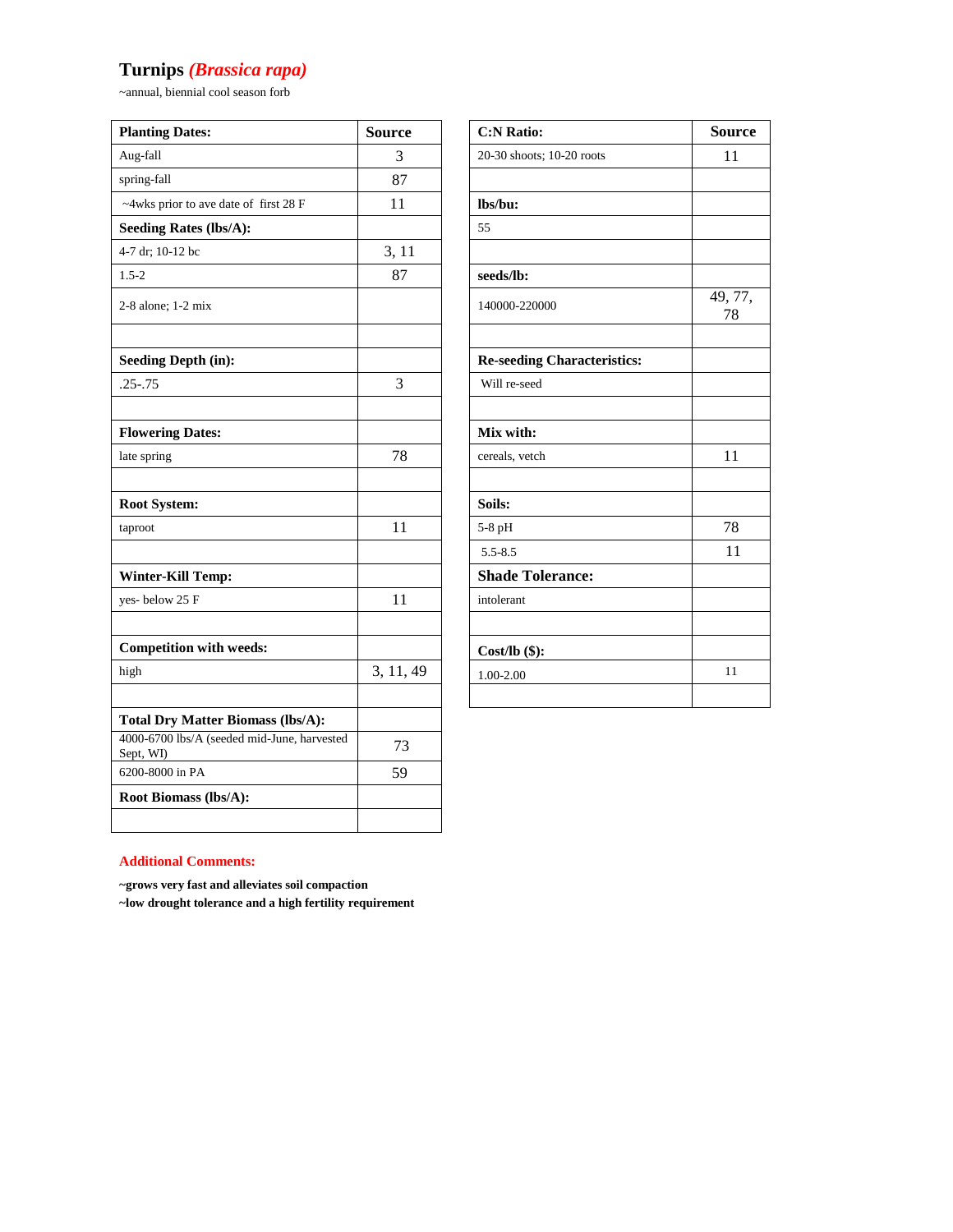3. Bjorkman, Thomas and J.W. Shail. *Cornell Cover Crop Guide.* 2010. 2pp. Ver. 1.100716 http://calshortlamp.cit.cornell.edu/bjorkman/covercrops (accessed 2011).

11. Clark, Andy. *Managing Cover Crops Profitably (3rd edition).* Beltsville, Mayland: Sustainable Agriculture Network, USDA-SARE, 2007.

49. Ohio State University Extension, multiple authors. "Agronomy Guide 14th edition." *University of Ohio Extension.* 2005. http://ohioline.osu.edu/b472/.

59. Sarrantonio, Marianne. *Northeast Cover Crop Handbook.* Emmaus,PA: Rodale Institute, 1994.

73. University of Wisconsin Extension Service.n *Alternative Crops.* 2007. www.uwex.edu/ces/forage/pubs/altcrop.pdf (accessed 2011).

77. USDA NRCS Ohio. "Technical Note: Agronomy OH-." *Conservation Cover Establishment Guide.* Columbus, Ohio, June 2008.

78. USDA NRCS PLANTS Database. *PLANTS Database.* http://plants.usda.gov/java/.

87. Penn State University Extension. "Agronomy Facts." Penn State Crop and Soil Sciences. 2010. <http://www.cropsoil.psu.edu/extension/facts>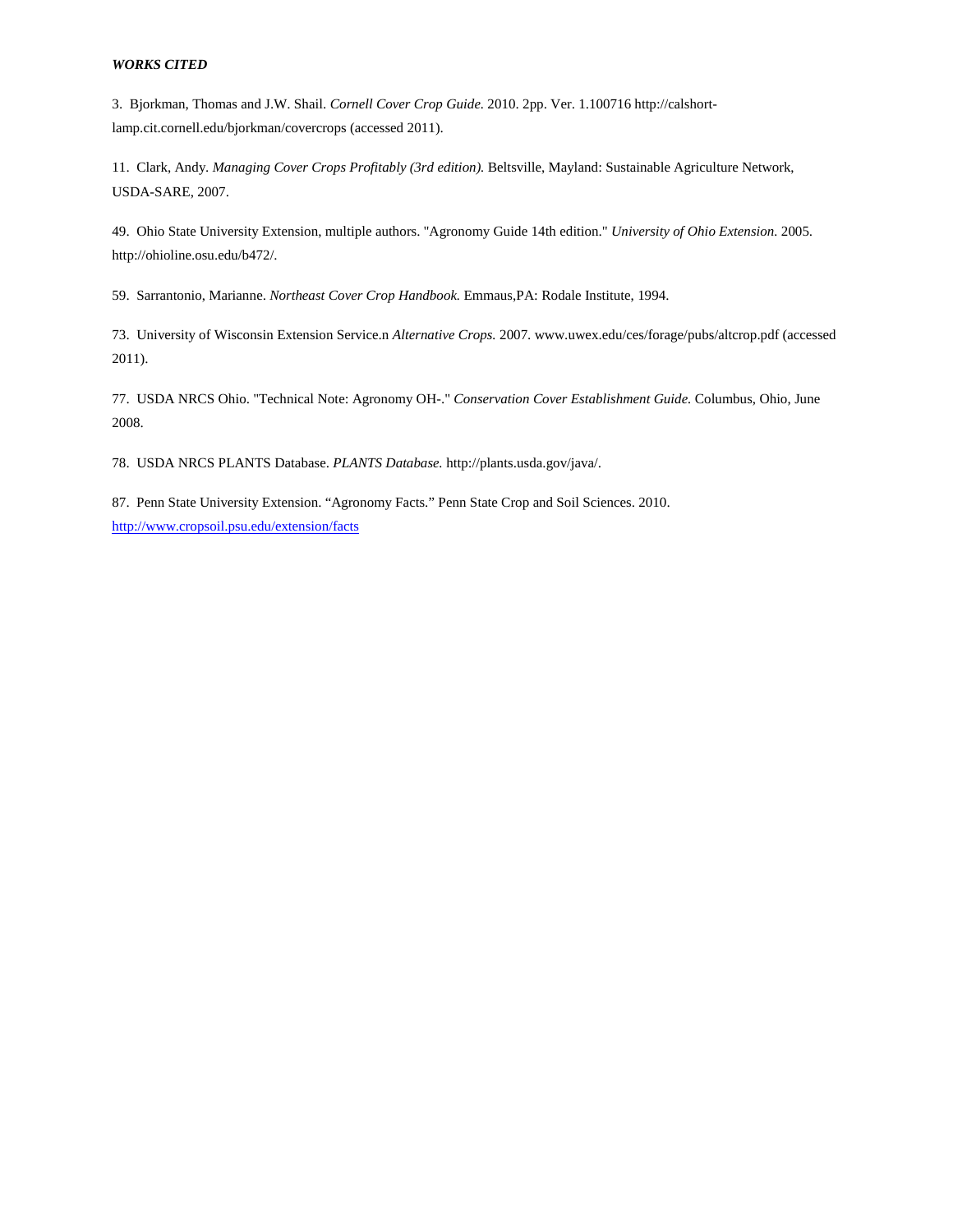# **Buckwheat (***Fagopyrum esculentum***)**

~annual warm season forb/green manure

| <b>Planting Dates:</b>                      | <b>Source</b>  | <b>Percent N:</b>                          | <b>Source</b>  |
|---------------------------------------------|----------------|--------------------------------------------|----------------|
| 12 wks prior to 1st frost                   | 51, 48, 59, 71 | 1.25                                       | 17, 71         |
| June 15-Aug 15                              | 33, 43, 64, 73 |                                            |                |
| June                                        | 55             | $N$ (lbs/A):                               |                |
| June-July                                   | 2,3            |                                            |                |
| <b>Seeding Rates (lbs/A):</b>               | 73             | 43 aboveground (NC)                        | 14             |
| 30-50                                       | 2,3, 71        |                                            |                |
| 50dr; 70 bc                                 | 55             | <b>C:N Ratio:</b>                          |                |
| 36-72                                       | 32             | 34:1 (NC)                                  | 14             |
| 60-80                                       | 43, 51, 48, 64 |                                            |                |
| 50-60 dr; up to 96 bc                       | 11             | lbs/bu:                                    |                |
| <b>Seeding Depth (in):</b>                  |                | 48-52                                      | $\overline{c}$ |
| $.5 - 1$                                    | 2, 3, 43, 51   |                                            |                |
| $1-2$                                       | 48, 55         | seeds/lb:                                  |                |
|                                             |                | 15000-20000                                | 2,78           |
| <b>Flowering Dates:</b>                     |                |                                            |                |
| mid summer                                  | 78             | <b>Re-seeding Characteristics:</b>         |                |
| 4-6 wks after seeding                       | 17, 64, 71     | yes, incorporate after 1 week<br>flowering | 14             |
|                                             |                | ~mow at 40 days                            |                |
| <b>Root System:</b>                         | 48             |                                            |                |
| fine, extensive, fibrous, superficial       | 14, 64, 59, 71 | Mix with:                                  |                |
|                                             |                | cowpeas, sesbina                           | 71             |
| <b>Winter-Kill Temp:</b>                    |                |                                            |                |
| frost intolerant                            | 71             | Soils:                                     |                |
|                                             |                | most, poor on heavy limestone              | 51             |
| <b>Competition with weeds:</b>              |                | avoid wet soils                            |                |
| it sown well, excellent                     | 71             |                                            |                |
|                                             |                | <b>Shade Tolerance:</b>                    |                |
| <b>Canopy Cover:</b>                        | 55             | intolerant                                 | 71             |
| dense                                       |                |                                            |                |
|                                             |                |                                            |                |
| <b>Total Dry Matter Biomass</b><br>(lbs/A): |                | Cost (\$/A):                               |                |
| 2000-3000 (NC)                              | 14, 17, 43     | 30                                         | 14             |
| 1200-1800 lbs/A (PA, WI)                    | 51, 55         | 30-32                                      | 11             |
| 4000-6000 (6-8 weeks after seeding)         | 11             | 11.00-12.50/bu                             | 66             |
| <b>Root Biomass (lbs/A):</b>                |                |                                            |                |
|                                             |                |                                            |                |

| Percent N:                         | <b>Source</b>  |
|------------------------------------|----------------|
| 1.25                               | 17, 71         |
|                                    |                |
| $N$ (lbs/A):                       |                |
|                                    |                |
| 43 aboveground (NC)                | 14             |
|                                    |                |
| <b>C:N Ratio:</b>                  |                |
| 34:1 (NC)                          | 14             |
|                                    |                |
| lbs/bu:                            |                |
| 48-52                              | $\overline{c}$ |
|                                    |                |
| seeds/lb:                          |                |
| 15000-20000                        | 2,78           |
|                                    |                |
| <b>Re-seeding Characteristics:</b> |                |
| yes, incorporate after 1 week      | 14             |
| flowering                          |                |
| ~mow at 40 days                    |                |
|                                    |                |
| Mix with:                          |                |
| cowpeas, sesbina                   | 71             |
|                                    |                |
| Soils:                             |                |
| most, poor on heavy limestone      | 51             |
| avoid wet soils                    |                |
|                                    |                |
| <b>Shade Tolerance:</b>            |                |
| intolerant                         | 71             |
|                                    |                |
|                                    |                |
| Cost (\$/A):                       |                |
| 30                                 | 14             |
| 30-32                              | 11             |
| 11.00-12.50/bu                     | 66             |
|                                    |                |

### **Additional Comments:**

**~use as smother crop, bee pasture, weed suppression, nutrient scavenging ~absorbs Ca, P**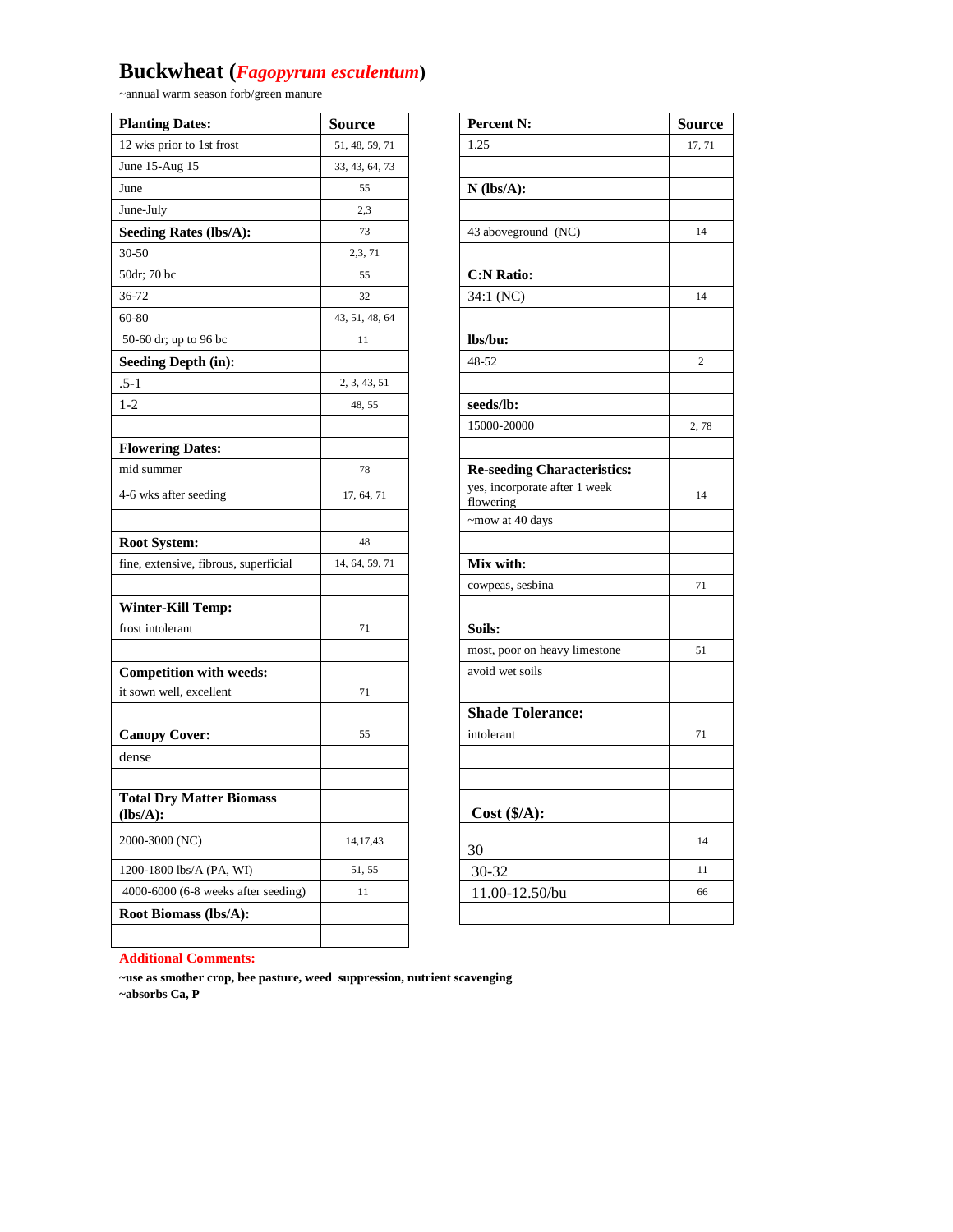2. Allied Seed. "Farm Science Genetics." *Seed Information Chart.* 2010. www.farmsciencegenetics.com (accessed 2011).

3. Bjorkman, Thomas and J.W. Shail. *Cornell Cover Crop Guide.* 2010. 2pp. Ver. 1.100716 http://calshortlamp.cit.cornell.edu/bjorkman/covercrops (accessed 2011).

11. Clark, Andy. *Managing Cover Crops Profitably (3rd edition).* Beltsville, Mayland: Sustainable Agriculture Network, USDA-SARE, 2007.

14. Creamer, N.G. and Baldwin,K.R. "Summer Cover Crops." *North Carolina State University Hort.* February 1999. http:www.ces.ncsu.edu/dept/hort/hil/hil-37.html (accessed 2011).

17. Davis, Greg. "Cover Crops from a Seed Perspective." *The Natural Farmer*, Fall 1998: 20-23.

32. Ingels, Chuck.Mark Van Horn, Robert Bugg, and Rick Miller. "Selecting Cover Crops." *California Agriculture 48(5)* 43-48.

33. Johnny's Seed. *Farm Seed.* 2011. http://www.johnnyseeds.com/t-catalog\_extras\_cover\_crops.aspx (accessed 2011).

43. North Dakota State University Extension Service. "Specialty Crops." *ProCrop.* http:www.ag.ndsu.edu/procrop (accessed March 29, 2011).

48. Penn State Cooperative Extension. *Agronomy Guide 2009-2010.* http://extension.psu.edu/agronomy-guide (accessed 2011).

51. Penn State Cooperative Extension. *Agronomy Guide 2009-2010.* http://extension.psu.edu/agronomy-guide (accessed 2011).

55. Purdue University. *Alternative Field Crops Manual.* September 1990. http://www.hort.purdue.edu/newcrop/afcm/rye.html (accessed March 29, 2011).

59. Sarrantonio, Marianne. *Northeast Cover Crop Handbook.* Emmaus,PA: Rodale Institute, 1994.

64. Stivers, L.J., D.C. Brainard, G.S. Abawi, and D.W. Wolfe. *Cover Crops for Vegetable Production in the Northeast.* Ithaca, New York: Cornell Cooperative Extension.

66. Penn State University. "Field Crop News." http://fcn.agronomy.psu.edu/ (accessed 2011)

71. University of California Sustainable Agriculture Research and Education Program. *UC SAREP Cover Crop Resorce Page.* http://www.sarep.ucdavis.edu/ccrop/ (accessed 2011).

73. University of Wisconsin Extension Service.n *Alternative Crops.* 2007. www.uwex.edu/ces/forage/pubs/altcrop.pdf (accessed 2011).

78. USDA NRCS Indiana. *Table 1a-Winter Cover Crops in FOTG.* Indiana NRCS, 2008.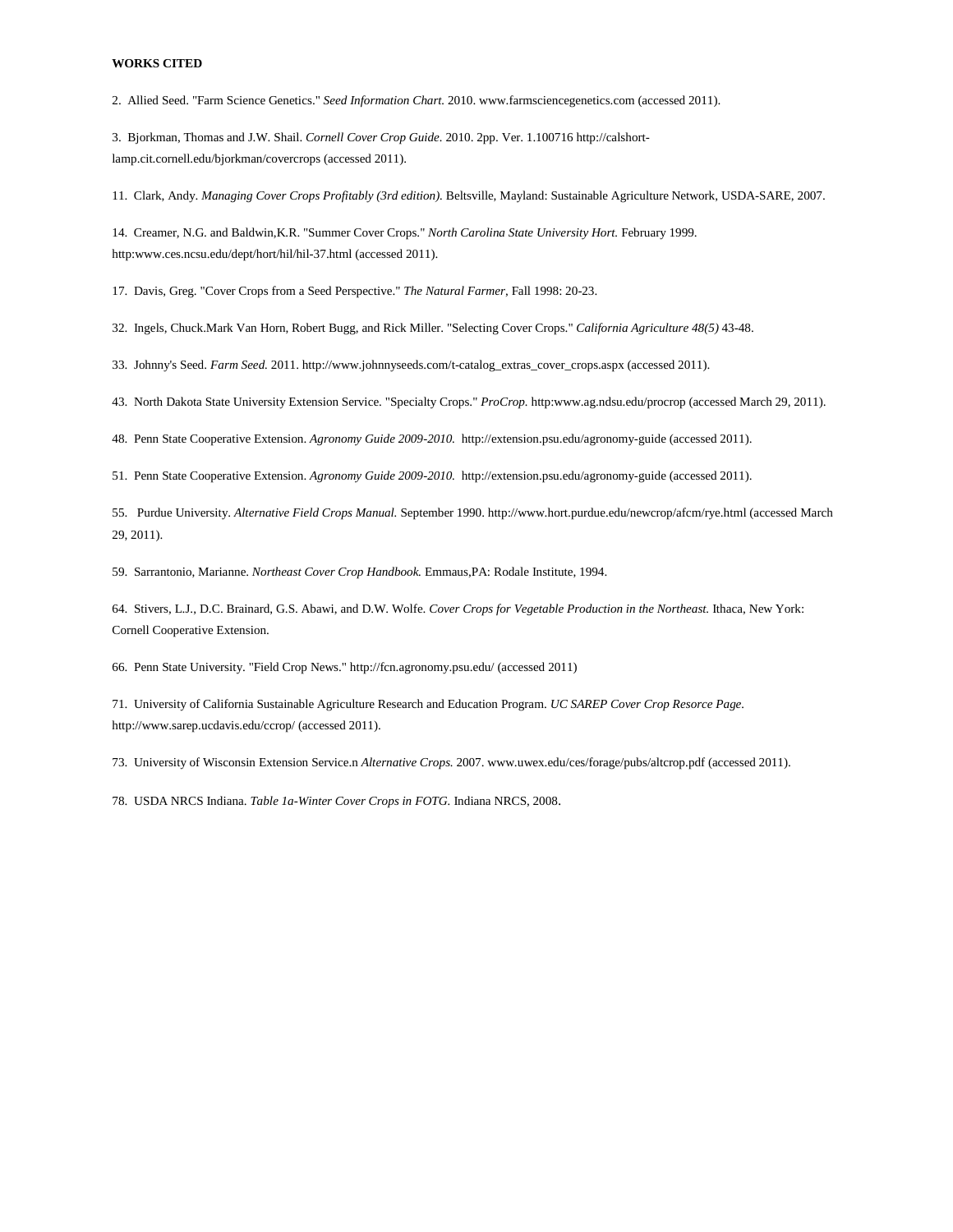### *Camelina sativa*

~annual, summer oilseed crop or winter annual in warmer climates

| <b>Planting Dates:</b>                                              | <b>Source</b> | Percent N:                                                                                              |
|---------------------------------------------------------------------|---------------|---------------------------------------------------------------------------------------------------------|
| spring when soil temp is at least 38-40 F                           | 87            | 2.42-2.73 (shoots)                                                                                      |
| Can be frost seeded in late Nov-Dec                                 | 96            |                                                                                                         |
|                                                                     |               | <b>C:N Ratio:</b>                                                                                       |
| <b>Seeding Rates (lbs/A):</b>                                       |               | High; due to its high cellulose content                                                                 |
| $3 - 5$                                                             | 87            |                                                                                                         |
|                                                                     |               | lbs/bu:                                                                                                 |
| <b>Seeding Depth (in):</b>                                          |               | 50                                                                                                      |
| $.25 - .50$                                                         |               | Institute of Agricultural and Trade Policy<br>(http://www.iatp.org/iatp/publications.cfm?d<br>$= 97279$ |
| <b>Flowering Dates:</b>                                             |               | seeds/lb:                                                                                               |
| 42-45 days from planting                                            | 96            | 225000-550000                                                                                           |
| <b>Root System:</b>                                                 |               | <b>Re-seeding Characteristics:</b>                                                                      |
| Tap root                                                            |               | Will produce viable seeds                                                                               |
|                                                                     |               |                                                                                                         |
| <b>Winter-Kill Temp:</b>                                            |               | Mix with:                                                                                               |
| 12                                                                  | 87            | Legumes, spring wheat                                                                                   |
| <b>Competition with weeds</b>                                       |               | Soils:                                                                                                  |
| good                                                                | 87            | Marginal lands                                                                                          |
| <b>Total Dry Matter Biomass (lbs/A):</b>                            |               | <b>Shade Tolerance:</b>                                                                                 |
| 1800-2000 lbs of seed/A (sowed mid-<br>march-april, harvested sept) | 87            | Low-medium                                                                                              |
| 1000-1100 at 45 degrees N latitiude                                 | 96            | Cost:                                                                                                   |
|                                                                     |               | \$4.00/1 <sub>b</sub>                                                                                   |
|                                                                     |               | \$45-\$65/A (reference directly below0                                                                  |
|                                                                     |               | Institute of Agricultural and Trade Policy<br>(http://www.iatp.org/iatp/publications.cfm?<br>$= 97279$  |

| <b>Planting Dates:</b>                                              | <b>Source</b> | <b>Percent N:</b>                                                                                                         | <b>Source</b>                         |
|---------------------------------------------------------------------|---------------|---------------------------------------------------------------------------------------------------------------------------|---------------------------------------|
| spring when soil temp is at least 38-40 F                           | 87            | 2.42-2.73 (shoots)                                                                                                        | Xue Pan, Nova<br>Scotia<br>University |
| Can be frost seeded in late Nov-Dec                                 | 96            |                                                                                                                           |                                       |
|                                                                     |               | <b>C:N Ratio:</b>                                                                                                         |                                       |
| <b>Seeding Rates (lbs/A):</b>                                       |               | High; due to its high cellulose content                                                                                   |                                       |
| $3-5$                                                               | 87            |                                                                                                                           |                                       |
|                                                                     |               | lbs/bu:                                                                                                                   |                                       |
| <b>Seeding Depth (in):</b>                                          |               | 50                                                                                                                        |                                       |
| $.25 - .50$                                                         |               | Institute of Agricultural and Trade Policy<br>(http://www.iatp.org/iatp/publications.cfm?accountID=258&refID<br>$= 97279$ |                                       |
| <b>Flowering Dates:</b>                                             |               | seeds/lb:                                                                                                                 |                                       |
| 42-45 days from planting                                            | 96            | 225000-550000                                                                                                             | 87                                    |
| <b>Root System:</b>                                                 |               | <b>Re-seeding Characteristics:</b>                                                                                        |                                       |
| Tap root                                                            |               | Will produce viable seeds                                                                                                 | 96                                    |
| <b>Winter-Kill Temp:</b>                                            |               | Mix with:                                                                                                                 |                                       |
| 12                                                                  | 87            | Legumes, spring wheat                                                                                                     | 87                                    |
| <b>Competition with weeds</b>                                       |               | Soils:                                                                                                                    |                                       |
| good                                                                | 87            | Marginal lands                                                                                                            | 96                                    |
| <b>Total Dry Matter Biomass (lbs/A):</b>                            |               | <b>Shade Tolerance:</b>                                                                                                   |                                       |
| 1800-2000 lbs of seed/A (sowed mid-<br>march-april, harvested sept) | 87            | Low-medium                                                                                                                |                                       |
| 1000-1100 at 45 degrees N latitiude                                 | 96            | Cost:                                                                                                                     |                                       |
|                                                                     |               | \$4.00/1 <sub>b</sub>                                                                                                     | Ernst                                 |
|                                                                     |               | \$45-\$65/A (reference directly below0                                                                                    |                                       |
|                                                                     |               | Institute of Agricultural and Trade Policy<br>(http://www.iatp.org/iatp/publications.cfm?accountID=258&refID<br>$= 97279$ |                                       |
|                                                                     |               |                                                                                                                           |                                       |
| <b>Additional Comments:</b>                                         |               |                                                                                                                           |                                       |

**~tolerates drought stress**

**~Germinates and emerges in early spring** 

**before cereal grains.**

### **Works Cited**

87. Penn State University Extension. "Agronomy Facts." Penn State Crop and Soil Sciences. 2010.<http://www.cropsoil.psu.edu/extension/facts>

96. Putnam, D.H., JT Budin, LA Field and Wm Breene. 1993*. "*Camelina: A promising Low-input Oilseed." p*.314-322 i*n. J. Janik and SE Simon (eds*) New Crops,*  Wiley, New York.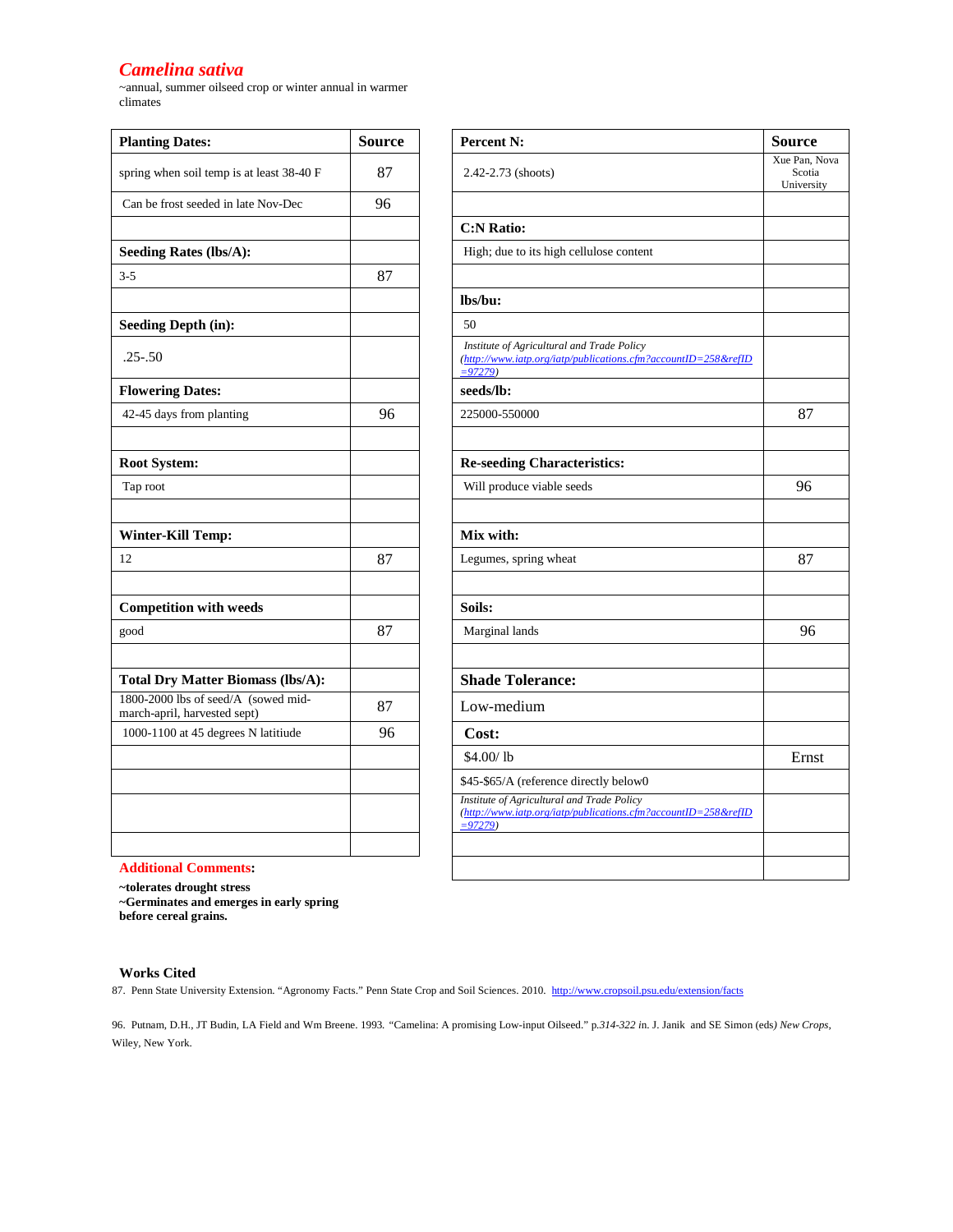# **Cereal Rye** *(Secale cereale)*

~winter annual cereal grain (mainly for NE cv. 'Aroostook")

| <b>Planting Dates:</b>                            | <b>Source</b>  | <b>Percent N:</b>                           | <b>Source</b>        |
|---------------------------------------------------|----------------|---------------------------------------------|----------------------|
| Aug 1- Sept 30                                    | 75             | $.89-1$                                     | 90, 71               |
| late summer-fall                                  | 74             |                                             |                      |
| Late Aug-early Oct                                | 64             | $N$ (lbs/A):                                |                      |
| 2wks before kill frost/4wks after                 | 18             | 40-45 lbs/A N uptake                        | 26                   |
| <b>Seeding Rates (lbs/A):</b>                     |                | 171 lbs/A of N in roots                     | 71                   |
| 90-120 (winter rye)                               | 42             | 313 lbs of N/A in tissue                    | 71                   |
| 100-140; 50-60 mix                                | 64             | 80 accumulated(by May 19 plowdown in<br>NY) | 74                   |
| 60-120 dr; 90-120 broadcast                       | 3, 11          | <b>C:N Ratio:</b>                           |                      |
| 60-200                                            | 59             | 40:1 monoculture                            | 71                   |
| 112-168                                           | 18             | 25:1 biculture                              | 71                   |
| <b>Seeding Depth (in):</b>                        |                | 40:1 @ boot; 14:1 young                     | 51                   |
| .75-2                                             | 55             | $48:1 - 50:1$                               | 14, 90               |
|                                                   |                | 35:1                                        | 74                   |
| <b>Flowering Dates:</b>                           |                | lbs/bu:                                     |                      |
| early spring (Apr-May)                            | 71,78          | 56                                          |                      |
|                                                   |                |                                             |                      |
| <b>Root System:</b>                               |                | seeds/lb:                                   |                      |
| extensive, fibrous                                | 11, 71         | 15000-18000                                 | 42, 48, 55<br>,77,78 |
| Winter-Kill Temp:                                 |                | <b>Re-seeding Characteristics:</b>          |                      |
| will over winter                                  | 11             | high if let go to seed                      | 71                   |
| <b>Competition with weeds:</b>                    |                | Mix with:                                   |                      |
| high                                              | 11, 71         | legumes, other grasses, vetches, brassica   | 11, 71               |
| <b>Total Dry Matter Biomass (lbs/A):</b>          |                | Soils:                                      |                      |
| 2800-4000 (in ME seeded late summer/fall)         | 11, 90, 20, 79 | 4.5-8.2 pH range                            | 71,78                |
| 6000-7000 (planted Sept, harvested mid-May<br>WI) | 29, 73         | low fertile                                 | 55                   |
| 4000 lbs/A aboveground                            | 18             | light loams, sandy                          | 11                   |
| 1600 lbs/A top                                    | 51             |                                             |                      |
|                                                   |                | <b>Shade Tolerance:</b>                     |                      |
| <b>Root Biomass (lbs/A):</b>                      |                | intolerant                                  |                      |
| 848 lbs/A 5 months after seeding                  | 71             |                                             |                      |
| 600 lbs/A                                         | 18,89          | $Cost/lb$ (\$);                             |                      |
|                                                   |                | $.18 - 50$                                  | 11                   |
|                                                   |                |                                             |                      |

| <b>Percent N:</b>                           | <b>Source</b>         |
|---------------------------------------------|-----------------------|
| $.89-1$                                     | 90, 71                |
|                                             |                       |
| $N$ (lbs/A):                                |                       |
| 40-45 lbs/A N uptake                        | 26                    |
| 171 lbs/A of N in roots                     | 71                    |
| 313 lbs of N/A in tissue                    | 71                    |
| 80 accumulated(by May 19 plowdown in<br>NY) | 74                    |
| <b>C:N Ratio:</b>                           |                       |
| 40:1 monoculture                            | 71                    |
| 25:1 biculture                              | 71                    |
| 40:1 @ boot; 14:1 young                     | 51                    |
| $48:1 - 50:1$                               | 14, 90                |
| 35:1                                        | 74                    |
| lbs/bu:                                     |                       |
| 56                                          |                       |
|                                             |                       |
| seeds/lb:                                   |                       |
| 15000-18000                                 | 42, 48, 55<br>,77 ,78 |
|                                             |                       |
| <b>Re-seeding Characteristics:</b>          |                       |
| high if let go to seed                      | 71                    |
|                                             |                       |
| Mix with:                                   |                       |
| legumes, other grasses, vetches, brassica   | 11, 71                |
|                                             |                       |
| Soils:                                      |                       |
| 4.5-8.2 pH range                            | 71,78                 |
| low fertile                                 | 55                    |
| light loams, sandy                          | 11                    |
|                                             |                       |
| <b>Shade Tolerance:</b>                     |                       |
| intolerant                                  |                       |
|                                             |                       |
| $Cost/b$ (\$);                              |                       |
| .18-50                                      | 11                    |
| $6.00 - 8.0$ / bu                           | 66                    |

### **Additional Comments:**

**~prevents soil erosion, quick forage for grazing ~excellent scavenger for N and K, adds organic matter, suppresses weeds**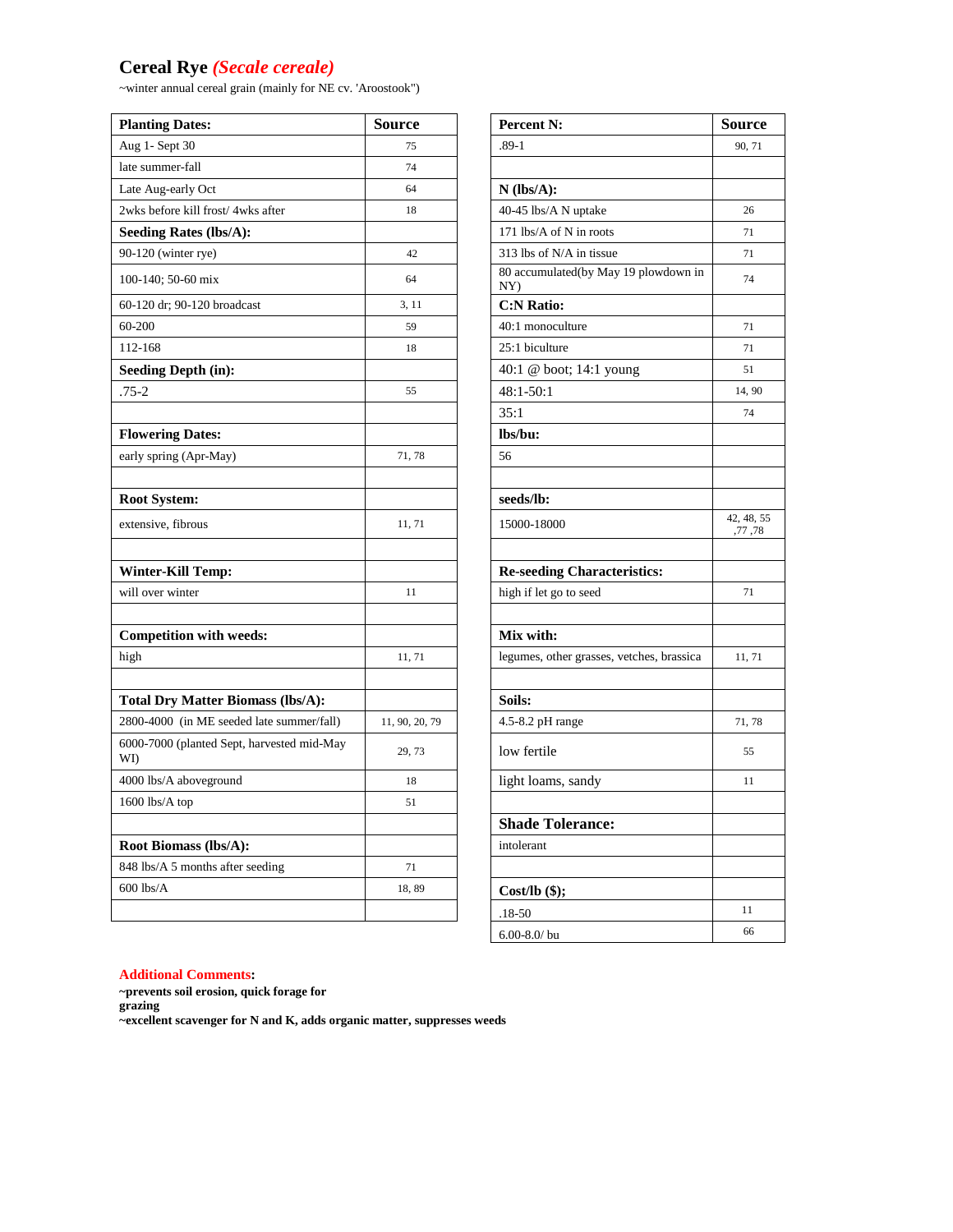#### *Works cited*

3. Bjorkman, Thomas and J.W. Shail. *Cornell Cover Crop Guide.* 2010. 2pp. Ver. 1.100716 http://calshort-lamp.cit.cornell.edu/bjorkman/covercrops (accessed 2011).

11. Clark, Andy. *Managing Cover Crops Profitably (3rd edition).* Beltsville, Mayland: Sustainable Agriculture Network, USDA-SARE, 2007.

14. Creamer, N.G. and Baldwin,K.R. "Summer Cover Crops." *North Carolina State University Hort.* February 1999. http:www.ces.ncsu.edu/dept/hort/hil/hil-37.html (accessed 2011).

18. Degni, Janice. "Cover Cropping; Evoloving Practice or Useless Chore?" *CCTTS Dairy and Field Crops Program*, October 2002: 3-7.

26. Hatfield, H.L. and B.A. Stewart. "*Crops Residue Management."* Boca Raton. Lewis Publishers, 1994.

29. Holderbaum, J.F., A.M. Decker, J.J. Meisinger, F.R. Mulford, and L.R. Vough. "Fall-Seeded Legume Cover Crops for NO-Tillage Corn in the Humid East." *Agron. J.*, 1990: 117-124.

42. Monsanto Company. "Performance From Field to Feed." *2011 Trelay seeds Forage Products.* Livingston, WI, 2011.

48. North Dakota State University Extension Service. "Specialty Crops." *ProCrop.* http:www.ag.ndsu.edu/procrop (accessed March 29, 2011).

51. Penn State Cooperative Extension. *Agronomy Guide 2009-2010.* http://extension.psu.edu/agronomy-guide (accessed 2011).

59. Sarrantonio, Marianne. *Northeast Cover Crop Handbook.* Emmaus,PA: Rodale Institute, 1994.

62. Stivers, L.J., D.C. Brainard, G.S. Abawi, and D.W. Wolfe. *Cover Crops for Vegetable Production in the Northeast.* Ithaca, New York: Cornell Cooperative Extension.

66. Penn State University. "Field Crop News." http://fcn.agronomy.psu.edu/ (accessed 2011)

71. University of California Sustainable Agriculture Research and Education Program. *UC SAREP Cover Crop Resorce Page.* http://www.sarep.ucdavis.edu/ccrop/ (accessed 2011).

73. University of Wisconsin Extension Service.n *Alternative Crops.* 2007. www.uwex.edu/ces/forage/pubs/altcrop.pdf (accessed 2011).

74. Uprendra M. Sainju, Bharat P. Singh, Wayne F. Whitehead, and Shirley Wang. "Accumulation and Crop Uptake of Soil Mineral Nitrogen as Influenced by Tillage, Cover Crops, and Nitrogen Ferilization." *Agron. J.*, 2007: 682-691.

75. USDA NRCS Indiana. *Table 1a-Winter Cover Crops in FOTG.* Indiana NRCS, 2008.

77. USDA NRCS Ohio. "Technical Note: Agronomy OH-." *Conservation Cover Establishment Guide.* Columbus, Ohio, June 2008.

78. USDA NRCS PLANTS Database. *PLANTS Database.* http://plants.usda.gov/java/.

79. Vyn, Tony., Ken Janovicek, Murray Miller, and Eric Beauchamp. "Soil Nitrate Accumulation and Corn Response to Preceding Small Grain Fertilization and Cover Crops." *Agron. J.*, 1999: 17-24.

89. Sieglinde S. Snapp, Kanchan U. Date, William Kirk, Katherine O'Neil, Amy Kreman, and George Bird. "Root, Shoot Tissues of *Brassica juncea*, Cereal secale Promote Potato Health." Plant Soil, 2007:

90. Hoorman, J.J., Islam, Rafiq, and Sundermeir, Alan. "Sustainable Crop Rotations with Cover Cops." Ohio State University Extension Factsheet SAG 9-09. 2009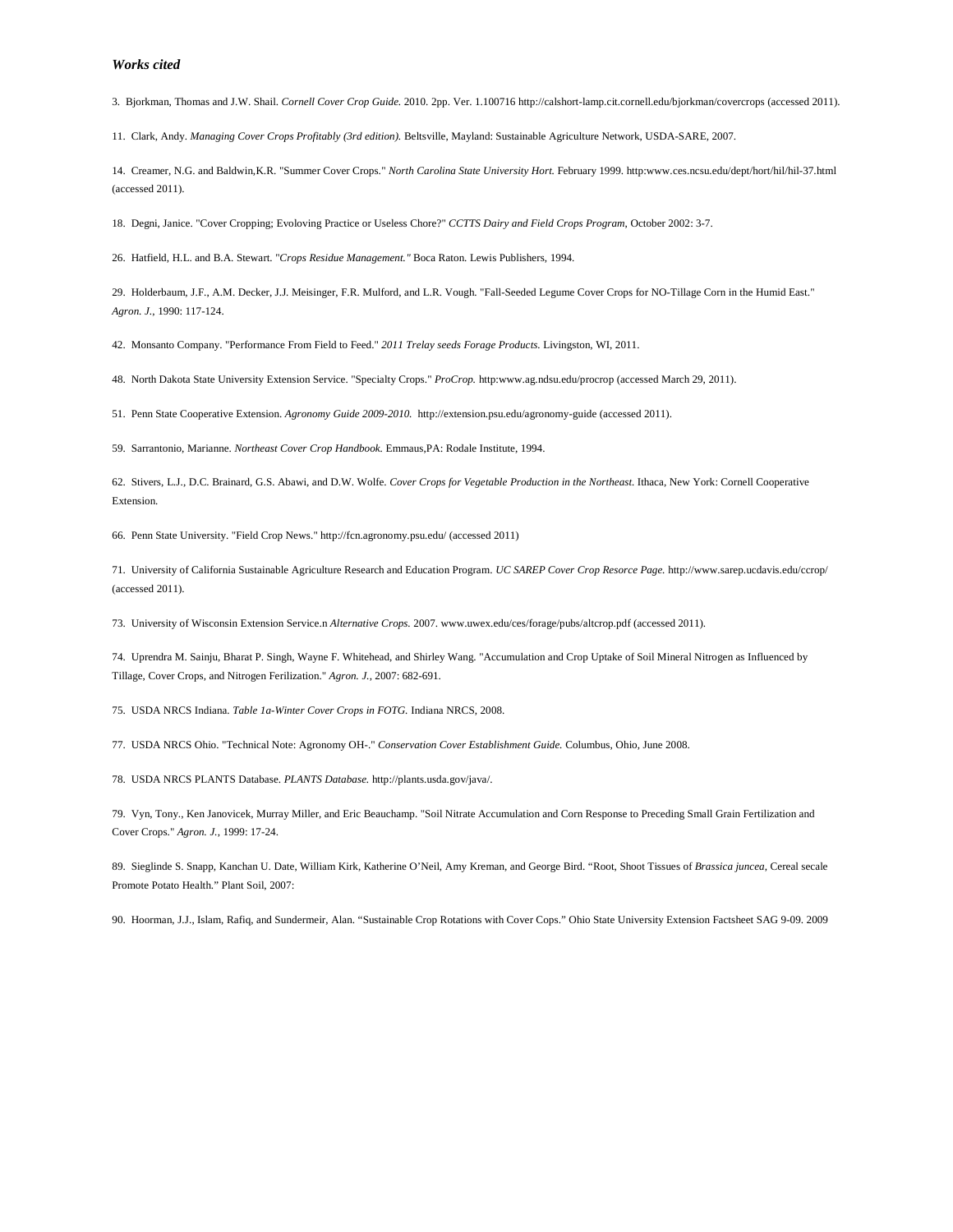### **Forage Radish** *(Raphanus sativus)***; Oilseed Radish**

 $\sim$  Annual cool season Forb

| <b>Planting Dates:</b>                                             | <b>Source</b> | Percent N:                                                      | <b>Source</b> |
|--------------------------------------------------------------------|---------------|-----------------------------------------------------------------|---------------|
| late summer-fall                                                   | 3,43          | 2.67                                                            | 36            |
| 4-10 wks before killing frost in fall                              | 59            | 2.11                                                            | 90            |
|                                                                    |               | $N$ (lbs/A):                                                    |               |
| <b>Seeding Rates (lbs/A):</b>                                      |               | 140(in MI and in MD)-200 lbs/A of N<br>released in early spring | 11, 71<br>94  |
| 7-10 dr; 10-13 bc                                                  | 3,43          | 170 (in MD)                                                     |               |
|                                                                    |               | 184 N recycling                                                 | 90            |
| <b>Seeding Depth (in):</b>                                         |               |                                                                 |               |
| $.25 - .5$                                                         | 10, 43        | <b>C:N Ratio:</b>                                               |               |
|                                                                    |               | 13:1                                                            | 36, 71        |
| <b>Flowering Dates:</b>                                            |               | 19.5                                                            | 90            |
| 50-60days                                                          |               | lbs/bu:                                                         |               |
| (Lesley Campbell, and Allison Snow OSU)                            |               | 50                                                              | 48            |
| <b>Root System:</b>                                                |               |                                                                 |               |
| Taproot (8-14 inches)                                              | 3,59          | seeds/lb:                                                       |               |
|                                                                    |               | 140000                                                          | 48, 77        |
| <b>Winter-Kill Temp:</b>                                           |               |                                                                 |               |
| 20-25 F (Dec-Jan)                                                  | 82, 11        | <b>Re-seeding Characteristics:</b>                              | 11            |
|                                                                    |               | Will re-seed in warmer climates                                 |               |
| <b>Competition with weeds:</b>                                     |               | Mix with:                                                       |               |
| yes; allelopathic                                                  | 87            | other brassicas, mustards, small grains or<br>crimson clover    | 11            |
|                                                                    |               |                                                                 |               |
| <b>Total Dry Matter Biomass (lbs/A):</b>                           |               | Soils:                                                          |               |
| 3000 lbs/A for late Aug planting                                   | 87            | well drained, pH 5.5-8.5                                        | 10            |
| 3600 lbs/A aboveground                                             | 46, 81, 82    |                                                                 |               |
| 3000lbs/A in 60d                                                   | 10            | <b>Shade Tolerance:</b>                                         |               |
| 6500                                                               | 90            | intolerant                                                      |               |
| <b>Canopy Cover:</b>                                               |               | Cost/lb $($ \$):                                                |               |
| within 1-4 months closed canopy (depends on<br>growing conditions) | 71            | 1.5-2.50                                                        | 11            |
|                                                                    |               |                                                                 |               |
| Root Biomass (lbs/A):                                              |               | Cultivars:                                                      |               |
| 3000 (MD, sampled at max growth in fall)                           | 94            | <b>Groundhog Forage Radish</b>                                  |               |
| as high as 3700 (belowground)                                      | 11            |                                                                 |               |

| <b>Percent N:</b>                                               | <b>Source</b> |
|-----------------------------------------------------------------|---------------|
| 2.67                                                            | 36            |
| 2.11                                                            | 90            |
| $N$ (lbs/A):                                                    |               |
| 140(in MI and in MD)-200 lbs/A of N<br>released in early spring | 11, 71,<br>94 |
| 170 (in MD)                                                     |               |
| 184 N recycling                                                 | 90            |
|                                                                 |               |
| <b>C:N Ratio:</b>                                               |               |
| 13:1                                                            | 36, 71        |
| 19.5                                                            | 90            |
| lbs/bu:                                                         |               |
| 50                                                              | 48            |
|                                                                 |               |
| seeds/lb:                                                       |               |
| 140000                                                          | 48, 77        |
|                                                                 |               |
| <b>Re-seeding Characteristics:</b>                              | 11            |
| Will re-seed in warmer climates                                 |               |
| Mix with:                                                       |               |
| other brassicas, mustards, small grains or<br>crimson clover    | 11            |
|                                                                 |               |
| Soils:                                                          |               |
| well drained, pH 5.5-8.5                                        | 10            |
|                                                                 |               |
| <b>Shade Tolerance:</b>                                         |               |
| intolerant                                                      |               |
| <u>Cost/Ib (\$):</u>                                            |               |
|                                                                 | 11            |
| 1.5-2.50                                                        |               |
|                                                                 |               |
| Cultivars:                                                      |               |
| <b>Groundhog Forage Radish</b>                                  |               |
|                                                                 |               |

**Additional Comments:**

**~quick forage for grazing, high N,P, S, Ca, B content**

**~significant amounts of N may be lost if next crop not planted in time to recapture N**

**~not recommended for planting in either corn or soybeans**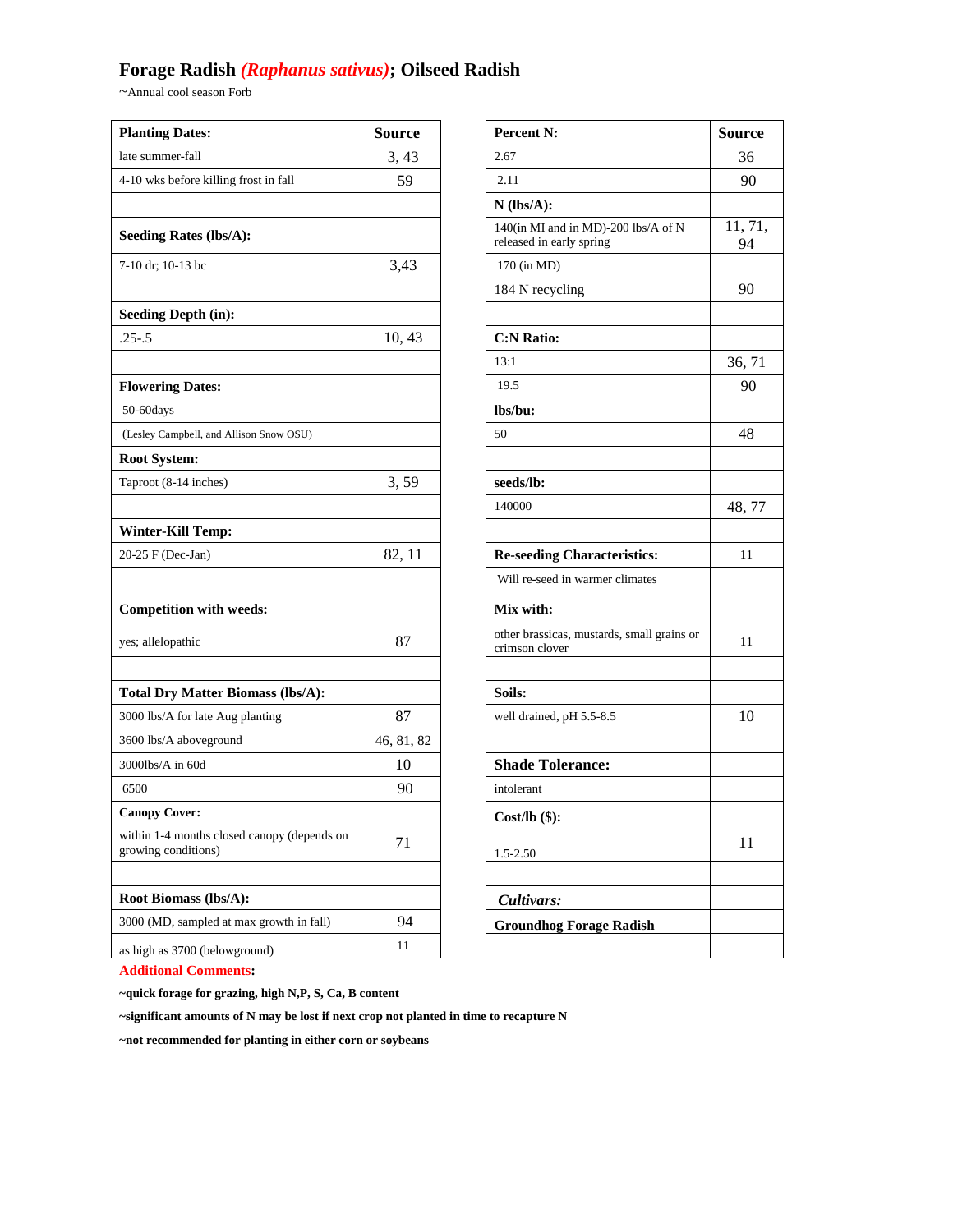3. Bjorkman, Thomas and J.W. Shail. *Cornell Cover Crop Guide.* 2010. 2pp. Ver. 1.100716 http://calshortlamp.cit.cornell.edu/bjorkman/covercrops (accessed 2011).

10. Cavigelli, Michael., Todd Martin, and Dale Mutch. *Oilseed Radish.* research findings, University of Michigan Extension, 1994.

11. Clark, Andy. *Managing Cover Crops Profitably (3rd edition).* Beltsville, Mayland: Sustainable Agriculture Network, USDA-SARE, 2007.

36. Justes, Eric., Bruno Mary, and Bernard Nicolardot. "Comparing the Effectiveness of Radish Cover Crop, Oilseed Rape Volunteers, and Oilseed Rape Residues Incorporation for Reducing Nitrate Leaching." *Nutrient Cycling in Agroecosystems*, 1999: 207-220.

43. Morse, Mark Schonbeck and Ron. *Rodale Institute.* 2004. http://newfarm.rodaleinstitute.org/features/0104/no-till/chart.shtml (accessed 2011).

46. Mutch, Sieglinde Snapp and Dale R. *Cover Crop Choices for Michigan Vegetables.* Michigan State University, 2003.

48. North Dakota State University Extension Service. "Specialty Crops." *ProCrop.* http:www.ag.ndsu.edu/procrop (accessed March 29, 2011).

59. Sarrantonio, Marianne. *Northeast Cover Crop Handbook.* Emmaus,PA: Rodale Institute, 1994.

71. University of California Sustainable Agriculture Research and Education Program. *UC SAREP Cover Crop Resorce Page.* http://www.sarep.ucdavis.edu/ccrop/ (accessed 2011).

77. USDA NRCS Ohio. "Technical Note: Agronomy OH-." *Conservation Cover Establishment Guide.* Columbus, Ohio, June 2008.

81. Weil, Charles White and Ray. "Forage Radish and Cereal Rye Cover Crop Effects on Mycorrhizal Fungus Colonization of Maize Roots." *Plant Soil*, 2009.

82. Weil, Charles White and Ray. "Forage Radish Cover Crops Increase Soil Test Phosphorus Surrounding Radish Taproot Holes." *SSSAJ*, 2011: 121-130.

87. Penn State University Extension. "Agronomy Facts." Penn State Crop and Soil Sciences. 2010. <http://www.cropsoil.psu.edu/extension/facts>

90. Hoorman, J.J., Islam, Rafiq, and Sundermeir, Alan. "Sustainable Crop Rotations with Cover Cops." Ohio State University Extension FactSheet SAG 9-09. 2009

94. Dean, Jill E. and Ray R. Weil. "Brassica Cover Crops for Nitrogen Retention in the Mid-Atlantic Coastal Plain." *J. Environ. Qual. 38:520- 528 (2009).*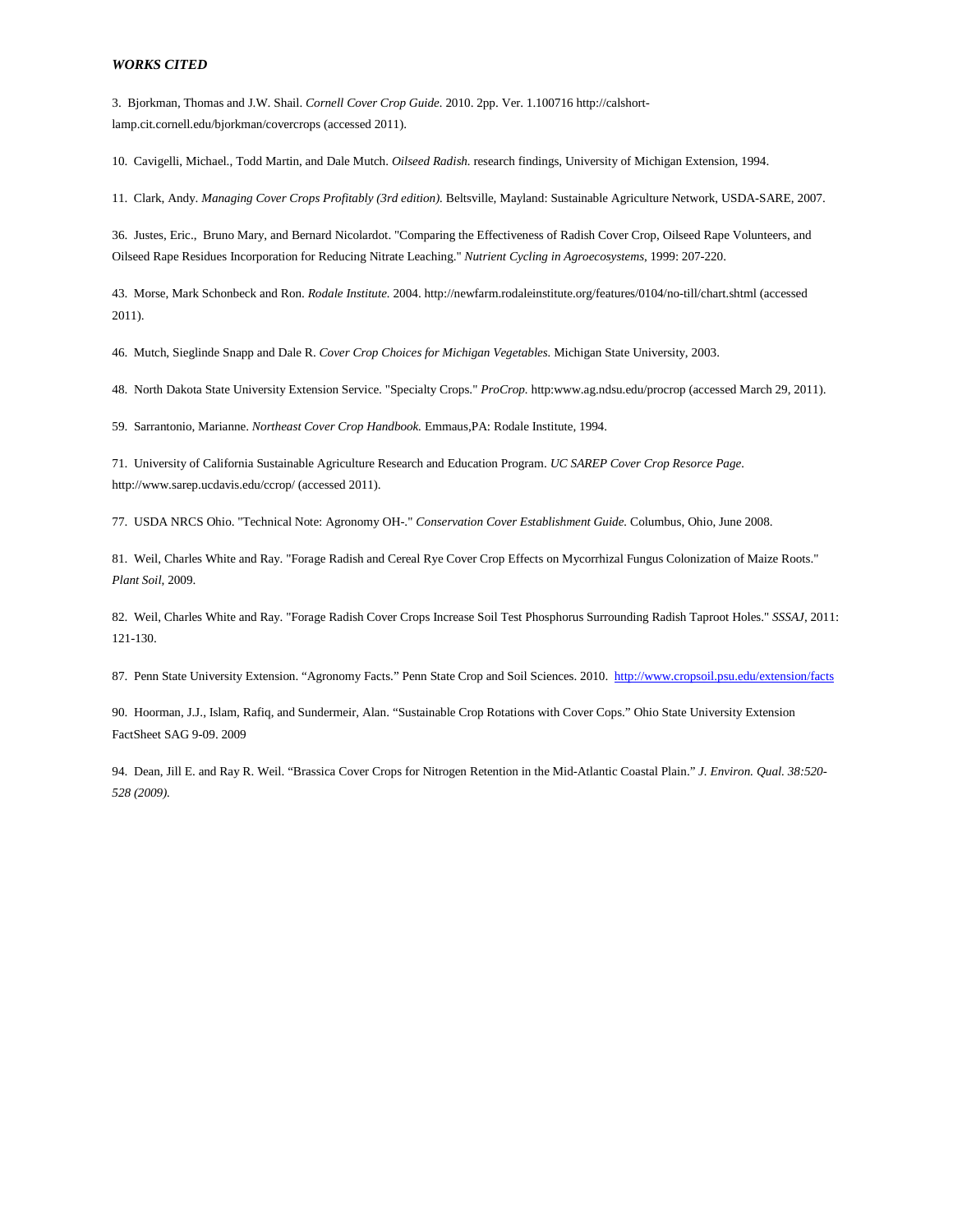# **Hairy Vetch** *(Vicia villosa)*

~winter annual legume

| <b>Planting Dates:</b>                             | <b>Source</b>                              | Percent N:                                                                          | <b>Source</b>    |
|----------------------------------------------------|--------------------------------------------|-------------------------------------------------------------------------------------|------------------|
| Aug 1-Sept                                         | 2, 3, 38, 51,<br>64, 66, 71,<br>75, 77, 87 | $2.5 - 4$                                                                           | 90, 71, 87       |
| sow by Oct 15                                      | 71                                         | 3.76                                                                                | 8                |
| @ least 30-40d before killing frost                | 59                                         | N (lbs/A): (most occurs in May)                                                     | 3                |
| <b>Inoculants:</b>                                 |                                            | 80-160 lbs/A provide                                                                | 51               |
| Type "C" Nitragen                                  | 71                                         | averaging 110 lbs N/A contribution (planted<br>by mid-Sept, N available by mid-May) | 11, 59, 67       |
|                                                    |                                            | ave 110-115 (N content)                                                             | 26, 30, 60       |
| <b>Seeding Rates (lbs/A):</b>                      |                                            | 140-150                                                                             | 38               |
| 25-40 dr                                           | $\overline{c}$                             | 71-85 (NC Coastal Plain)                                                            | 80               |
| 15-20 dr; 25-30 bc                                 | 3, 11                                      | <b>C:N Ratio:</b>                                                                   |                  |
| 20-40 dr                                           | 66                                         | $10:1 - 15:1$                                                                       | 26               |
|                                                    |                                            | $8:1 - 15:1$                                                                        | 11               |
| <b>Seeding Depth (in):</b>                         |                                            | 11:1                                                                                | 71               |
| $.25 - 1.5$                                        | 2, 51, 71,<br>77,87                        | lbs/bu:                                                                             |                  |
|                                                    |                                            | 60                                                                                  | 2, 51            |
| <b>Flowering Dates:</b>                            |                                            | seeds/lb                                                                            |                  |
| May-July                                           | 59, 71, 78                                 | 16000-20000                                                                         | 2, 51, 77,<br>78 |
| mid July-Aug                                       |                                            |                                                                                     |                  |
|                                                    |                                            | <b>Re-seeding Characteristics:</b>                                                  |                  |
| <b>Root System:</b>                                |                                            | high, has fraction of hard seed                                                     | 3, 59, 71        |
| taproot                                            | 71                                         | 10-20% hard seed                                                                    | 66               |
|                                                    |                                            | Mix with:                                                                           |                  |
| <b>Winter-Kill Temp:</b>                           |                                            | cereal grains, grass, brassicas                                                     | 11               |
| will survive winter if planted 30-40d before frost | 66                                         |                                                                                     |                  |
|                                                    |                                            | Soils:                                                                              |                  |
| <b>Competition with weeds</b>                      |                                            | $6-7$ pH                                                                            | 11, 71           |
| high, once established                             | $\overline{c}$                             | does not perform well on poorly<br>drained soils                                    | 61               |
|                                                    |                                            | does best on sandy loam soils                                                       | 59, 71           |
| <b>Total Dry Matter Biomass (lbs/A):</b>           |                                            |                                                                                     |                  |
| 2000-5000                                          | 8, 29, 90                                  | <b>Shade Tolerance:</b>                                                             |                  |
| 4000 aboveground (PA, drilled at end of Sept)      | 66                                         | tolerant                                                                            | 11               |
| 4300-7000 lbs/A                                    | 71                                         |                                                                                     |                  |
| 3000-4000 lbs/A (normal, fall seeded in ME)        | 20, 30, 51,<br>59, 67                      | $Cost/lb$ (\$)                                                                      |                  |
|                                                    |                                            | 1.70-2.50                                                                           | 11               |
|                                                    |                                            | ~1.00                                                                               | 66               |

| <b>Percent N:</b>                                                                   | <b>Source</b>    |
|-------------------------------------------------------------------------------------|------------------|
| $2.5 - 4$                                                                           | 90, 71, 87       |
| 3.76                                                                                | 8                |
| $N$ (lbs/A): (most occurs in May)                                                   | 3                |
| 80-160 lbs/A provide                                                                | 51               |
| averaging 110 lbs N/A contribution (planted<br>by mid-Sept, N available by mid-May) | 11, 59, 67       |
| ave $110-115$ (N content)                                                           | 26, 30, 60       |
| 140-150                                                                             | 38               |
| 71-85 (NC Coastal Plain)                                                            | 80               |
| <b>C:N Ratio:</b>                                                                   |                  |
| $10:1 - 15:1$                                                                       | 26               |
| $8:1 - 15:1$                                                                        | 11               |
| 11:1                                                                                | 71               |
| lbs/bu:                                                                             |                  |
| 60                                                                                  | 2,51             |
| seeds/lb                                                                            |                  |
| 16000-20000                                                                         | 2, 51, 77,<br>78 |
| <b>Re-seeding Characteristics:</b>                                                  |                  |
| high, has fraction of hard seed                                                     | 3, 59, 71        |
| 10-20% hard seed                                                                    | 66               |
| Mix with:                                                                           |                  |
| cereal grains, grass, brassicas                                                     | 11               |
|                                                                                     |                  |
| Soils:                                                                              |                  |
| $6-7$ pH                                                                            | 11, 71           |
| does not perform well on poorly<br>drained soils                                    | 61               |
| does best on sandy loam soils                                                       | 59, 71           |
| <b>Shade Tolerance:</b>                                                             |                  |
| tolerant                                                                            | 11               |
|                                                                                     |                  |
| $Cost/lb$ (\$)                                                                      |                  |
| 1.70-2.50                                                                           | 11               |
| $-1.00$                                                                             | 66               |

**Additional Comments:**

**~supplies N to soil, improves soil tilth, erosion control, suppresses weeds ~most useful in veg crop production when sown in late summer**

**~High P and K requirement**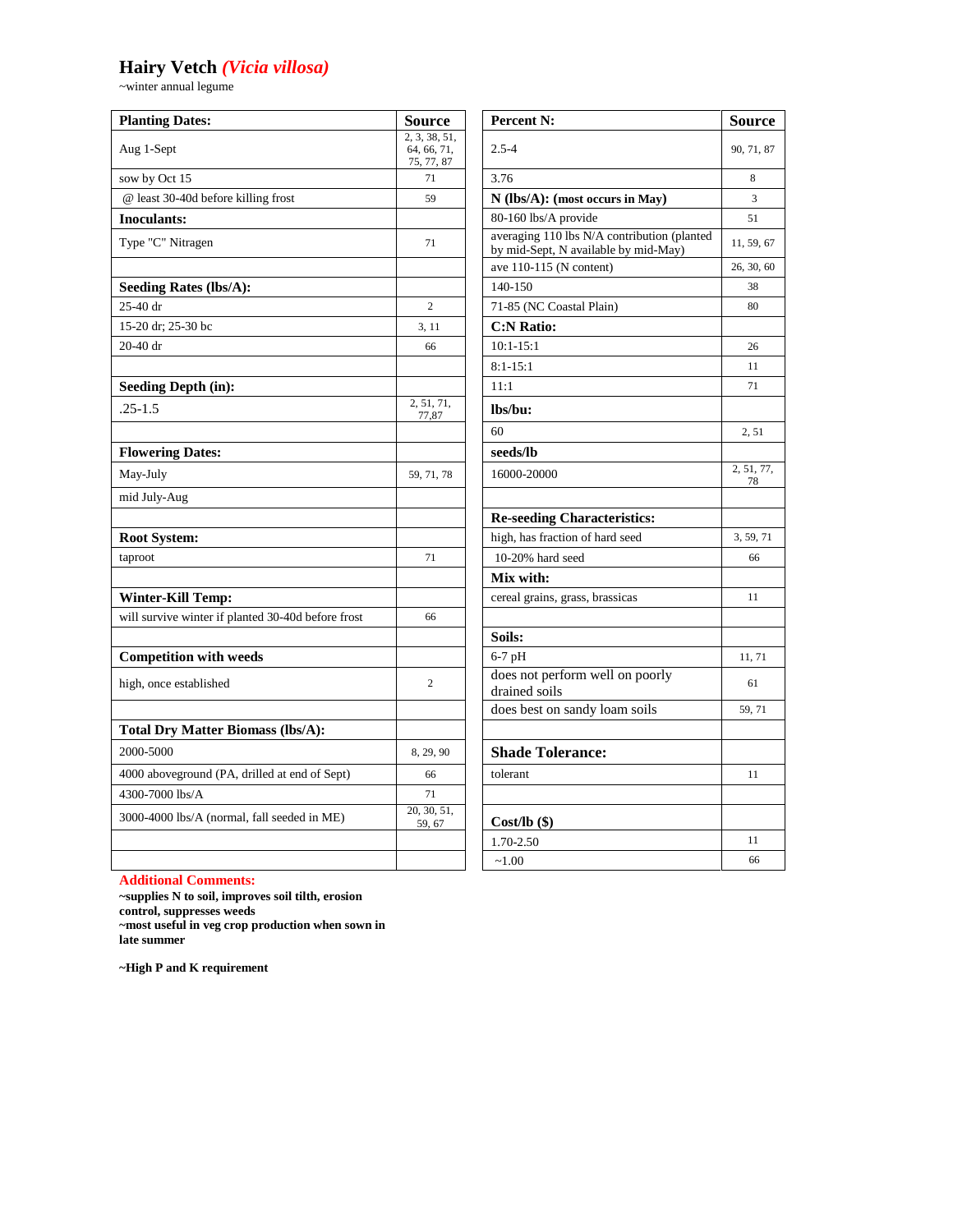2. Allied Seed. "Farm Science Genetics." *Seed Information Chart.* 2010. www.farmsciencegenetics.com (accessed 2011).

3. Bjorkman, Thomas and J.W. Shail. *Cornell Cover Crop Guide.* 2010. 2pp. Ver. 1.100716 http://calshort-lamp.cit.cornell.edu/bjorkman/covercrops (accessed 2011).

8. Boquet, Donald., Robert Hutchinson, and Gary Breitenbeck. "Long Term Tillage, Cover Crop, and Nitrogen Rate Effects on Cotton: Yield and Fiber Properties." *Agron. J.*, 2004: 1436-1442.

11. Clark, Andy. *Managing Cover Crops Profitably (3rd edition).* Beltsville, Mayland: Sustainable Agriculture Network, USDA-SARE, 2007.

26. Hatfield, H.L. and B.A. Stewart. "*Crops Residue Management."* Boca Raton. Lewis Publishers, 1994.

29. Holderbaum, J.F., A.M. Decker, J.J. Meisinger, F.R. Mulford, and L.R. Vough. "Fall-Seeded Legume Cover Crops for NO-Tillage Corn in the Humid East." *Agron. J.*, 1990: 117-124.

30. Hoyt, Julian Drelich and David. "The Alternative Forage, Brassicas." *Brassicas.* NY: Black River/St. Lawerence South Central and Sullivan Trails Resource Conservation and Development Councils, 1980's.

38. Kelley, Betsey O'Toole and Stephen J. Herbert and Sarah. *Growth of Rye, Oat and Vetch Cover Crops.* 2002. http://www.umass.edu/cdl/researchPubs/a-cc-Betsey.rpt-02.htm.

49. Ohio State University Extension, multiple authors. "Agronomy Guide 14th edition." *University of Ohio Extension.* 2005. http://ohioline.osu.edu/b472/.

51. Penn State Cooperative Extension. *Agronomy Guide 2009-2010.* http://extension.psu.edu/agronomy-guide (accessed 2011).

59. Sarrantonio, Marianne. *Northeast Cover Crop Handbook.* Emmaus,PA: Rodale Institute, 1994.

61. Snapp, S.S. et al. "Root, Shoot Tissues of Brassica juncea and Cereal secale Promote Potato Health." *Plant and Soil*, 2007.

64. Stivers, L.J., D.C. Brainard, G.S. Abawi, and D.W. Wolfe. *Cover Crops for Vegetable Production in the Northeast.* Ithaca, New York: Cornell Cooperative Extension.

66. Penn State University. "Field Crop News." http://fcn.agronomy.psu.edu/ (accessed 2011)

67. Sullivan, Preston. *Overview of Cover Crops and Green Manures.* ATTRA, 2003.

71. University of California Sustainable Agriculture Research and Education Program. *UC SAREP Cover Crop Resorce Page.* http://www.sarep.ucdavis.edu/ccrop/ (accessed 2011).

75. USDA NRCS Indiana. *Table 1a-Winter Cover Crops in FOTG.* Indiana NRCS, 2008.

77. USDA NRCS Ohio. "Technical Note: Agronomy OH-." *Conservation Cover Establishment Guide.* Columbus, Ohio, June 2008.

78. USDA NRCS PLANTS Database. *PLANTS Database.* http://plants.usda.gov/java/.

80. Wagger, Noah N. Ranels and Michael G. "Nitrogen Release from Grass and Legume Cover Crop Monocultures and Bicultures." *Agron. J.*, 1996: 777-782.

87. Penn State University Extension. "Agronomy Facts." Penn State Crop and Soil Sciences. 2010.<http://www.cropsoil.psu.edu/extension/facts>

90. Hoorman, J.J., Islam, Rafiq, and Sundermeir, Alan. "Sustainable Crop Rotations with Cover Cops." Ohio State University Extension Factsheet SAG 9-09. 2009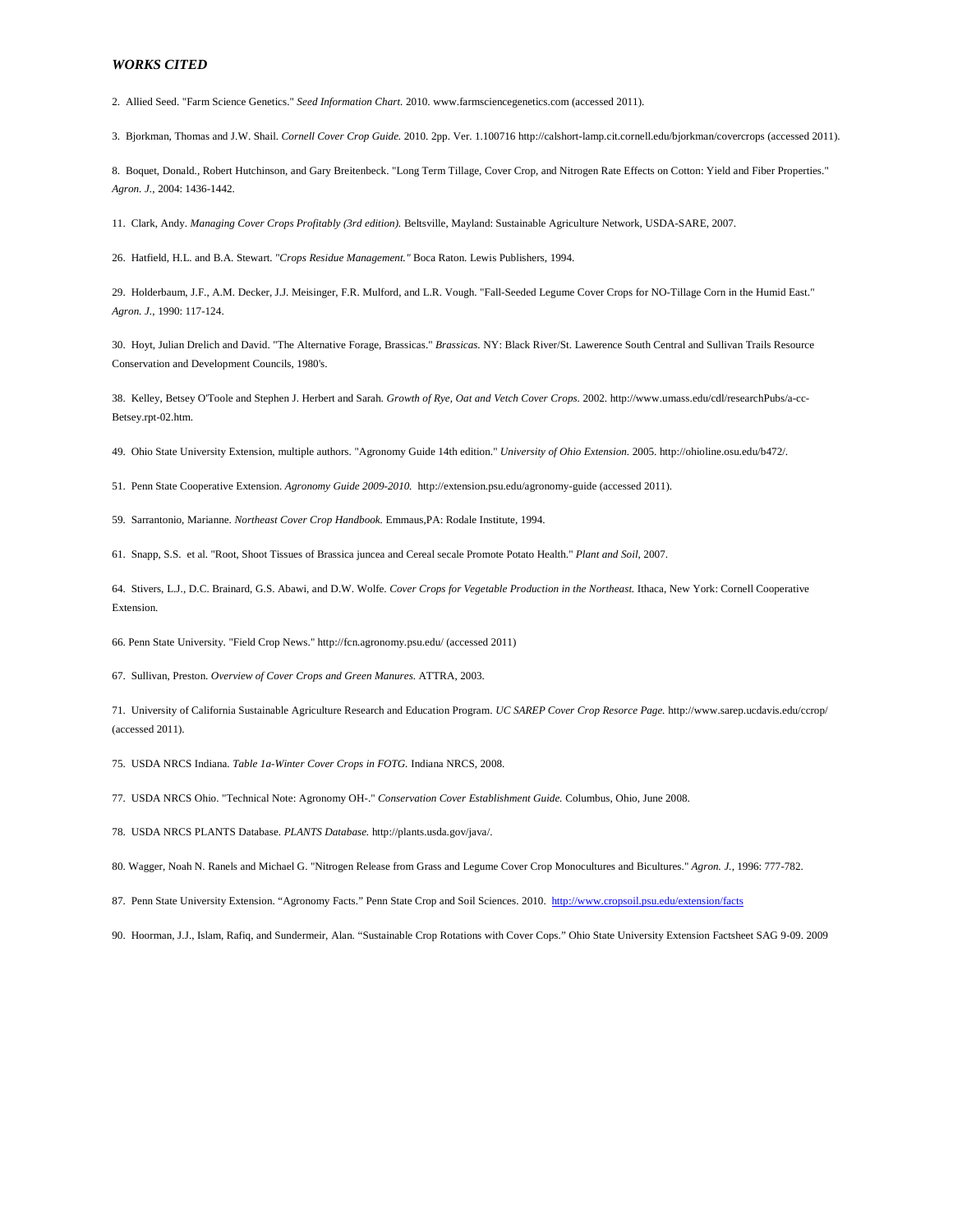# **Japanese Millet** *(Echinochloa esculenta)*

~summer annual grass

| <b>Planting Dates:</b>                                     | <b>Source</b>     |                                              | <b>Source</b>  |
|------------------------------------------------------------|-------------------|----------------------------------------------|----------------|
| after frost                                                | 43                |                                              |                |
| June 15-July 15 (in MN and WI)                             | 55                |                                              |                |
| April- July                                                | 2,91,48           | Biomass of N (lbs/A):                        |                |
|                                                            |                   | 35 lbs/A aboveground (NC)                    | 14             |
| <b>Seeding Rates (lbs/A):</b>                              |                   |                                              |                |
| 15-30 dr; 25-35 bc; 8-12 mix                               | $\overline{2}$    |                                              |                |
| 20-30 best                                                 | 14, 20, 43,<br>71 | <b>C:N Ratio:</b>                            |                |
| $10 - 15$                                                  | 48, 55, 91        | 42:1 (NC)                                    | 14             |
| <b>Seeding Depth (in):</b>                                 |                   |                                              |                |
| $.5 - 1$                                                   | 2, 43, 55, 71     | lbs/bu:                                      |                |
|                                                            |                   | 35                                           | $\overline{2}$ |
| <b>Flowering Dates:</b>                                    |                   | 50                                           | 14             |
| Ripe grain after 45 days from seeding                      |                   |                                              |                |
| End of June-Sept<br>(www.ext.msstate.edu/pubs/pub2111.htm) |                   | seeds/lb:                                    |                |
| <b>Root System:</b>                                        |                   | 143000                                       | $\overline{2}$ |
| <b>Extensive Fibrous</b>                                   | 20                |                                              |                |
|                                                            |                   | <b>Re-seeding</b><br><b>Characteristics:</b> |                |
| <b>Winter-Kill Temp:</b>                                   |                   | Medium to high                               |                |
| yes                                                        | 43                |                                              |                |
|                                                            |                   | Mix with:                                    |                |
| <b>Competition with weeds</b>                              |                   | Over seed into spring crop                   | 20             |
| high                                                       | 43, 71            |                                              |                |
| 88-91% weed suppression 6wks after<br>seeding              | 64                | Soils:                                       |                |
| <b>Total Dry Matter Biomass (lbs/A):</b>                   |                   | Med-heavy soils                              |                |
| 3000 (NC)-5000 lbs/A                                       | 14,73             | 5.8 or greater pH                            |                |
| high yields                                                | 55                | <b>Shade Tolerance:</b>                      |                |
|                                                            |                   |                                              |                |
|                                                            |                   | Cost (\$/A):                                 |                |
|                                                            |                   | 14.50                                        | 14             |

|                           | <b>Source</b>                                                                                                                                                         |
|---------------------------|-----------------------------------------------------------------------------------------------------------------------------------------------------------------------|
|                           |                                                                                                                                                                       |
|                           |                                                                                                                                                                       |
| Biomass of N (lbs/A):     |                                                                                                                                                                       |
| 35 lbs/A aboveground (NC) | 14                                                                                                                                                                    |
|                           |                                                                                                                                                                       |
|                           |                                                                                                                                                                       |
| <b>C:N Ratio:</b>         |                                                                                                                                                                       |
| 42:1 (NC)                 | 14                                                                                                                                                                    |
|                           |                                                                                                                                                                       |
| lbs/bu:                   |                                                                                                                                                                       |
| 35                        | $\overline{2}$                                                                                                                                                        |
| 50                        | 14                                                                                                                                                                    |
|                           |                                                                                                                                                                       |
| seeds/lb:                 |                                                                                                                                                                       |
| 143000                    | $\overline{2}$                                                                                                                                                        |
|                           |                                                                                                                                                                       |
|                           |                                                                                                                                                                       |
|                           |                                                                                                                                                                       |
|                           |                                                                                                                                                                       |
|                           |                                                                                                                                                                       |
|                           | 20                                                                                                                                                                    |
|                           |                                                                                                                                                                       |
| Soils:                    |                                                                                                                                                                       |
|                           |                                                                                                                                                                       |
|                           |                                                                                                                                                                       |
|                           |                                                                                                                                                                       |
|                           |                                                                                                                                                                       |
| Cost (\$/A):              |                                                                                                                                                                       |
| 14.50                     | 14                                                                                                                                                                    |
|                           | Re-seeding<br><b>Characteristics:</b><br>Medium to high<br>Mix with:<br>Over seed into spring crop<br>Med-heavy soils<br>5.8 or greater pH<br><b>Shade Tolerance:</b> |

**Additional Comments:**

**~drought tolerant**

**~late season green forage**

**~Exceptional wildlife plant**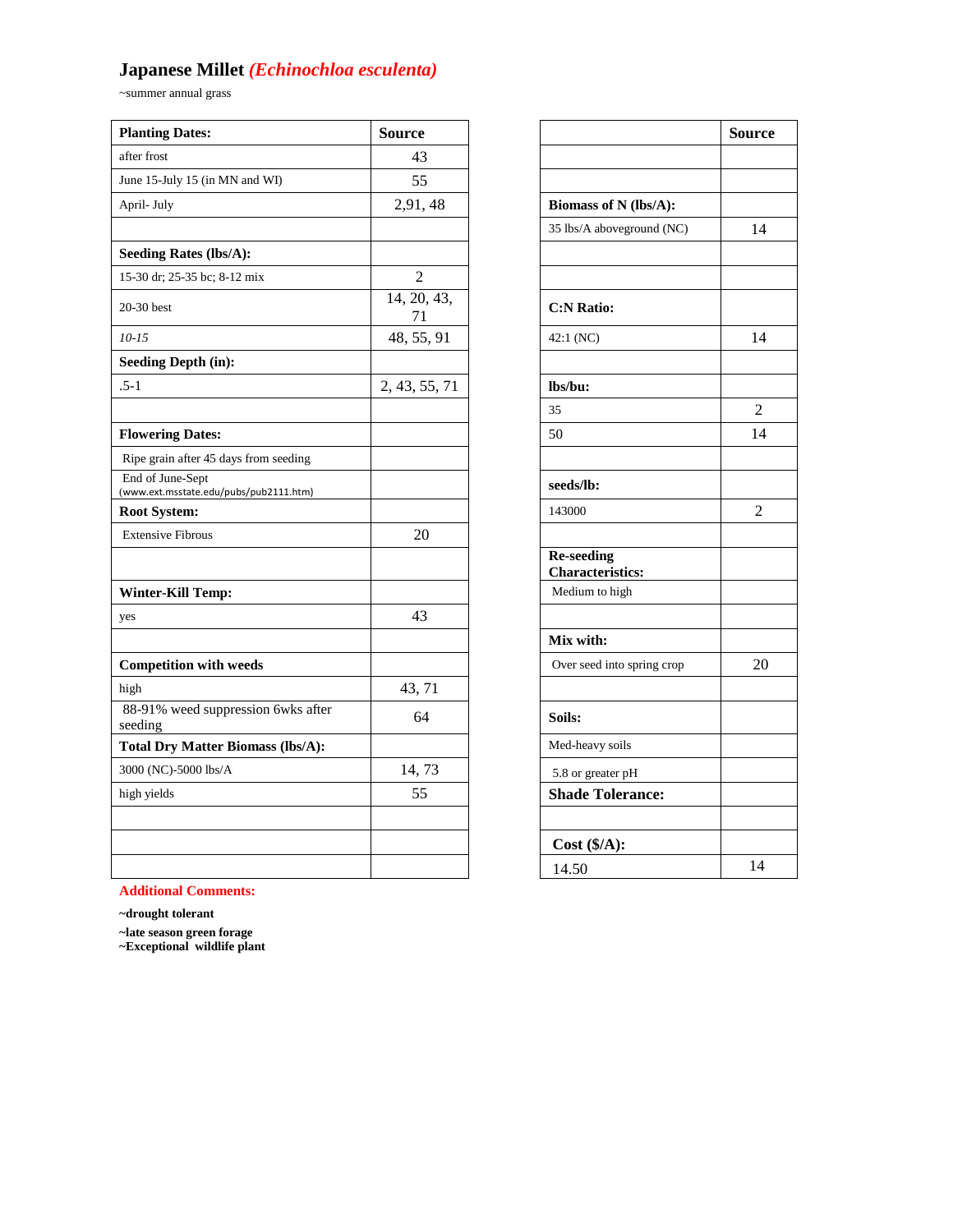2. Allied Seed. "Farm Science Genetics." *Seed Information Chart.* 2010. www.farmsciencegenetics.com (accessed 2011).

14. Creamer, N.G. and Baldwin,K.R. "Summer Cover Crops." *North Carolina State University Hort.* February 1999. http:www.ces.ncsu.edu/dept/hort/hil/hil-37.html (accessed 2011).

20. Fedco Seeds. "Cover Crops at a Glace." *Fedco Seeds, Maine.* 2010. http://www.fedcoseeds.com/ogs/covercrop\_chart.htm (accessed 2011).

43. Morse, Mark Schonbeck and Ron. *Rodale Institute.* 2004. http://newfarm.rodaleinstitute.org/features/0104/no-till/chart.shtml (accessed 2011).

48. North Dakota State University Extension Service. "Specialty Crops." *ProCrop.* http:www.ag.ndsu.edu/procrop (accessed March 29, 2011).

55. Purdue University. *Alternative Field Crops Manual.* September 1990. http://www.hort.purdue.edu/newcrop/afcm/rye.html (accessed March 29, 2011).

64. Stivers, L.J., D.C. Brainard, G.S. Abawi, and D.W. Wolfe. *Cover Crops for Vegetable Production in the Northeast.* Ithaca, New York: Cornell Cooperative Extension.

71. University of California Sustainable Agriculture Research and Education Program. *UC SAREP Cover Crop Resorce Page.* http://www.sarep.ucdavis.edu/ccrop/ (accessed 2011).

73. University of Wisconsin Extension Service.n *Alternative Crops.* 2007. www.uwex.edu/ces/forage/pubs/altcrop.pdf (accessed 2011).

91. Baldwin, Keith R, and Creamer, Nancy G. "Cover Crops for Organic Farms." http;//www.cefs.ncsu.edu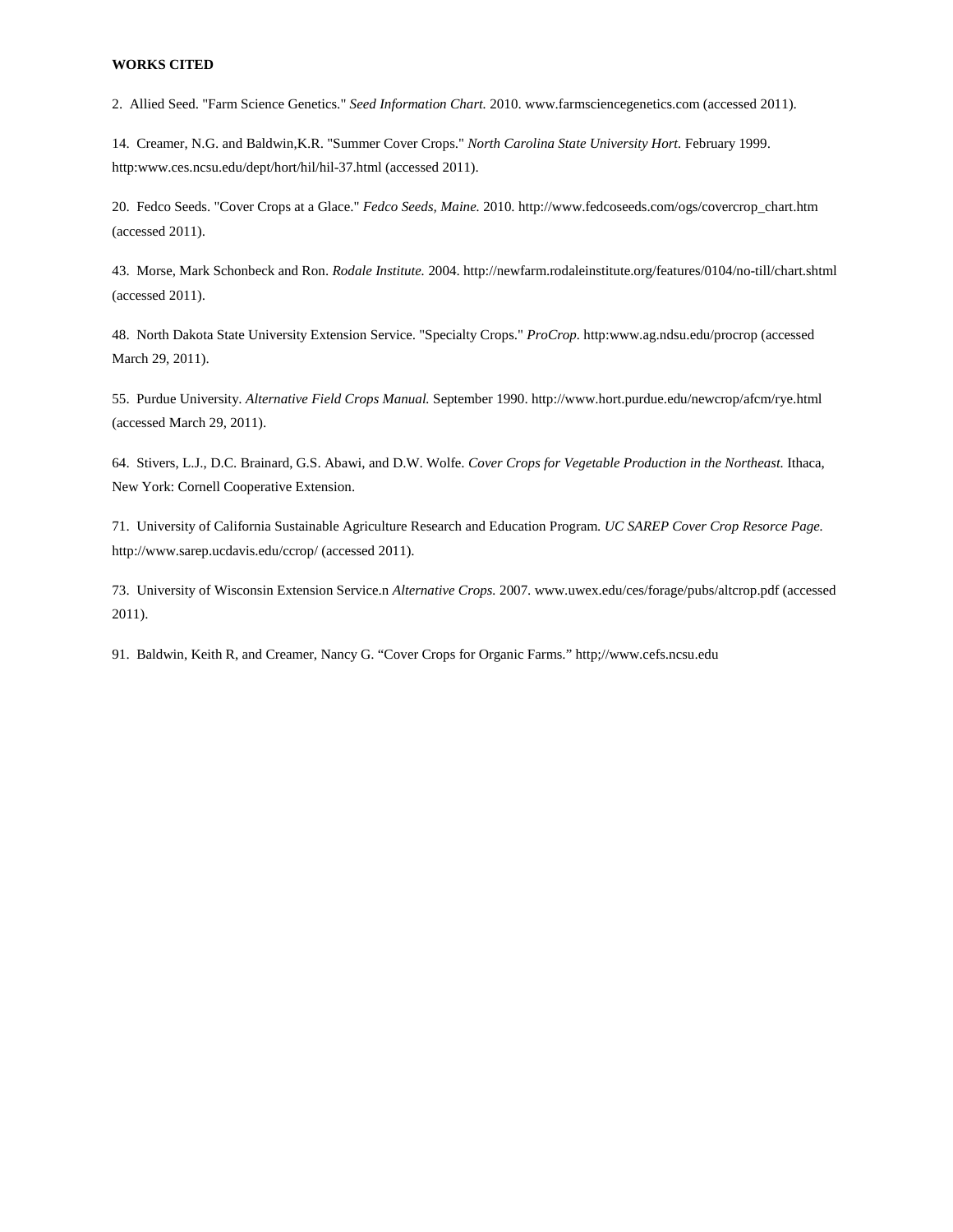# **Oats** *(Avena sativa)*

~annual cool season grass

| <b>Planting Dates:</b>                                  | <b>Source</b>      | Percent N:                                 | <b>Source</b>    |
|---------------------------------------------------------|--------------------|--------------------------------------------|------------------|
| Mar 15-Apr 25                                           | 52, 75, 87         | $1.2 - 1.5$                                | 17, 71           |
| Aug-early Sept                                          | 64, 71, 73         | Cover:                                     |                  |
| early spring-July 1                                     | 43                 | 80% if planted as early as possible        | 11               |
| no later than Sept 15                                   | 18                 | $N$ (lbs/A):                               |                  |
| Spring (green manure) or fall (winter cover)            | 3                  | 12 lbs/A catch                             | 71               |
| <b>Seeding Rates (lbs/A):</b>                           |                    | 77 (absorb in 8-10 weeks in NE)            | 11               |
| 80-110 dr; 110-140 bc                                   | 3,87               | <b>C:N Ratio:</b>                          |                  |
| 64-120; or 60-90 mix                                    | $\mathbf{2}$       | 33:1                                       | 71               |
| 60-96                                                   | 42, 48, 51, 73, 75 |                                            |                  |
| <b>Seeding Depth (in):</b>                              |                    | lbs/bu:                                    |                  |
| $.5 - 2$                                                | 2, 43, 51, 77, 87  | 32                                         | 2, 48, 87        |
| <b>Flowering Dates:</b>                                 |                    | seeds/lb:                                  |                  |
| late spring                                             | 71, 78             | 15500-19400                                | 2, 42, 48,<br>87 |
| <b>Root System:</b>                                     |                    | <b>Re-seeding Characteristics:</b>         |                  |
| fibrous                                                 |                    | low when left over winter                  | 71               |
|                                                         |                    | Some may survive, incorporate in<br>spring | 3                |
| <b>Winter-Kill Temp:</b>                                |                    | Mix with:                                  |                  |
| 18F                                                     | 71,87              | vetches, brassicas, barley                 | 71               |
| <b>Competition with weeds</b>                           |                    | Soils:                                     |                  |
| strong when in a mix; allelopathic                      | 71                 | tolerate pH as low as 4.5                  | 71               |
| <b>Total Dry Matter Biomass (lbs/A)</b>                 |                    | best on loam-heavy loam                    |                  |
| $2500$ lbs/A                                            | 18, 46             |                                            |                  |
| 8000-12000 lbs/A                                        | 17, 71             | <b>Shade Tolerance:</b>                    |                  |
| 2000-8000 (up to 8000 in spring seeded)                 | 11, 43             | intolerant                                 |                  |
| 5000-6000 (planted mid-Apr, harvested late<br>June, WI) | 73                 |                                            |                  |
| 5000 (harvested between boot and dough in<br>VT)        |                    | $Cost/lb$ (\$):                            |                  |
| Root Biomass (lbs/A):                                   |                    | .17-37                                     | 11               |
| 977 lbs/A                                               | 18                 | 3.85-5.00/bu                               | 66               |
|                                                         |                    |                                            |                  |

| Percent N:                                 | <b>Source</b>    |
|--------------------------------------------|------------------|
| $1.2 - 1.5$                                | 17, 71           |
| Cover:                                     |                  |
| 80% if planted as early as possible        | 11               |
| $N$ (lbs/A):                               |                  |
| 12 lbs/A catch                             | 71               |
| 77 (absorb in 8-10 weeks in NE)            | 11               |
| <b>C:N Ratio:</b>                          |                  |
| 33:1                                       | 71               |
|                                            |                  |
| lbs/bu:                                    |                  |
| 32                                         | 2, 48, 87        |
|                                            |                  |
| seeds/lb:                                  |                  |
| 15500-19400                                | 2, 42, 48,<br>87 |
|                                            |                  |
| <b>Re-seeding Characteristics:</b>         |                  |
| low when left over winter                  | 71               |
| Some may survive, incorporate in<br>spring | 3                |
| Mix with:                                  |                  |
| vetches, brassicas, barley                 | 71               |
|                                            |                  |
| Soils:                                     |                  |
| tolerate pH as low as 4.5                  | 71               |
| best on loam-heavy loam                    |                  |
|                                            |                  |
| <b>Shade Tolerance:</b>                    |                  |
| intolerant                                 |                  |
|                                            |                  |
| $Cost/lb$ (\$):                            |                  |
| $.17 - 37$                                 | 11               |
| 3.85-5.00/bu                               | 66               |
|                                            |                  |
|                                            |                  |

**Additional Comments:**

**~primary use for veg. crops, nurse crop for legumes**

**~suppresses weeds, erosion control**

**~quick cover**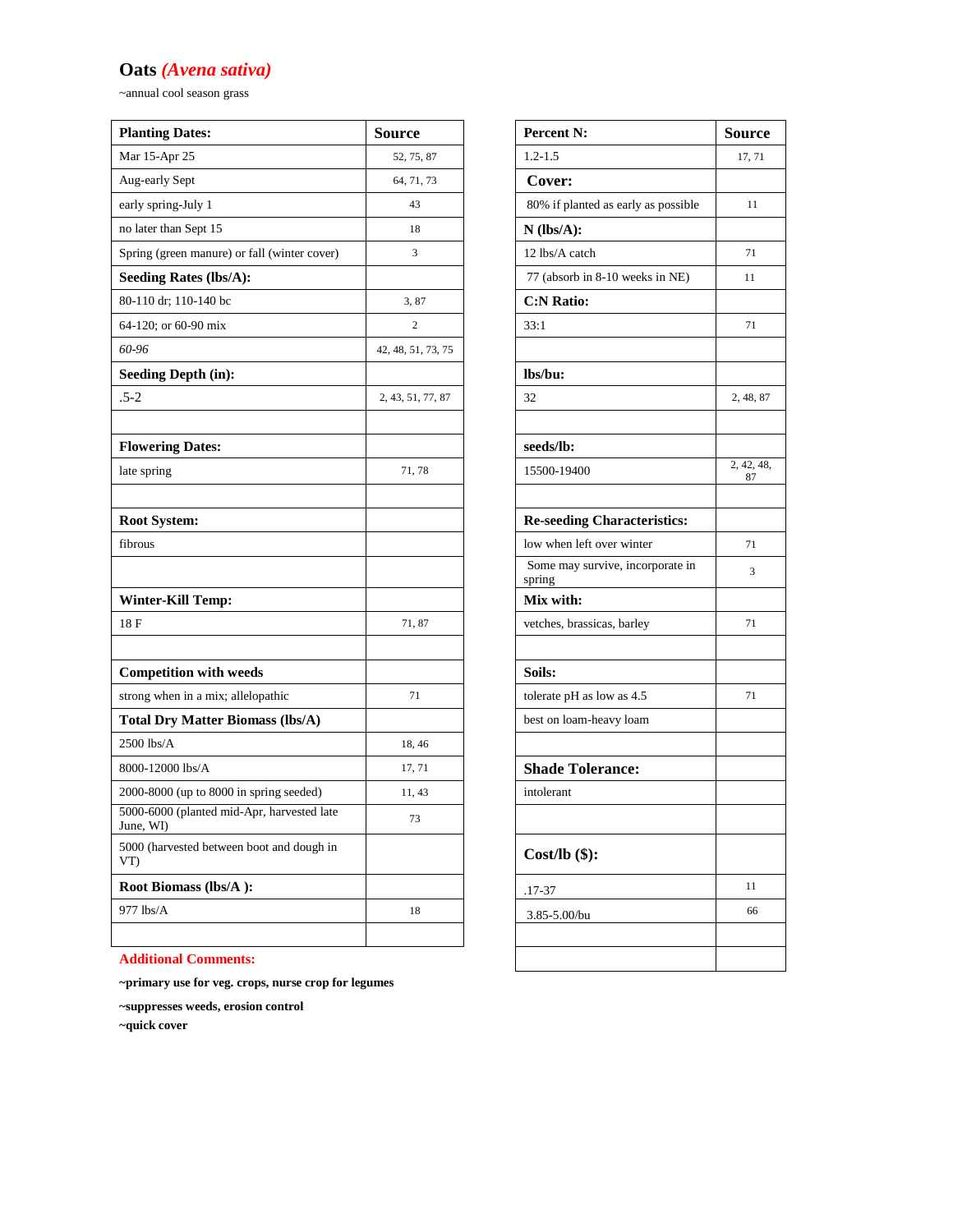2. Allied Seed. "Farm Science Genetics." *Seed Information Chart.* 2010. www.farmsciencegenetics.com (accessed 2011).

3. Bjorkman, Thomas and J.W. Shail. *Cornell Cover Crop Guide.* 2010. 2pp. Ver. 1.100716 http://calshortlamp.cit.cornell.edu/bjorkman/covercrops (accessed 2011).

11. Clark, Andy. *Managing Cover Crops Profitably (3rd edition).* Beltsville, Mayland: Sustainable Agriculture Network, USDA-SARE, 2007.

16. Darby, Dr. Heather. "Managing Cereal Grains for Forage." University of Vt Extension

17. Davis, Greg. "Cover Crops from a Seed Perspective." *The Natural Farmer*, Fall 1998: 20-23.

18. Degni, Janice. "Cover Cropping; Evoloving Practice or Useless Chore?" *CCTTS Dairy and Field Crops Program*, October 2002: 3-7.

42. Monsanto Company. "Performance From Field to Feed." *2011 Trelay seeds Forage Products.* Livingston, WI, 2011.

43. Morse, Mark Schonbeck and Ron. *Rodale Institute.* 2004. http://newfarm.rodaleinstitute.org/features/0104/no-till/chart.shtml (accessed 2011).

46. Mutch, Sieglinde Snapp and Dale R. *Cover Crop Choices for Michigan Vegetables.* Michigan State University, 2003.

48. North Dakota State University Extension Service. "Specialty Crops." *ProCrop.* http:www.ag.ndsu.edu/procrop (accessed March 29, 2011).

51. Penn State Cooperative Extension. *Agronomy Guide 2009-2010.* http://extension.psu.edu/agronomy-guide (accessed 2011).

52. Penn State University. *Agronomy Guide 2011-2012.* http://agguide.agronomy.psu.edu (accessed 2011).

64. Stivers, L.J., D.C. Brainard, G.S. Abawi, and D.W. Wolfe. *Cover Crops for Vegetable Production in the Northeast.* Ithaca, New York: Cornell Cooperative Extension.

71. University of California Sustainable Agriculture Research and Education Program. *UC SAREP Cover Crop Resorce Page.* http://www.sarep.ucdavis.edu/ccrop/ (accessed 2011).

73. University of Wisconsin Extension Service.n *Alternative Crops.* 2007. www.uwex.edu/ces/forage/pubs/altcrop.pdf (accessed 2011).

75. USDA NRCS Indiana. *Table 1a-Winter Cover Crops in FOTG.* Indiana NRCS, 2008.

77. USDA NRCS Ohio. "Technical Note: Agronomy OH-." *Conservation Cover Establishment Guide.* Columbus, Ohio, June 2008.

78. USDA NRCS PLANTS Database. *PLANTS Database.* http://plants.usda.gov/java/.

87. Penn State University Extension. "Agronomy Facts." Penn State Crop and Soil Sciences. 2010. <http://www.cropsoil.psu.edu/extension/facts>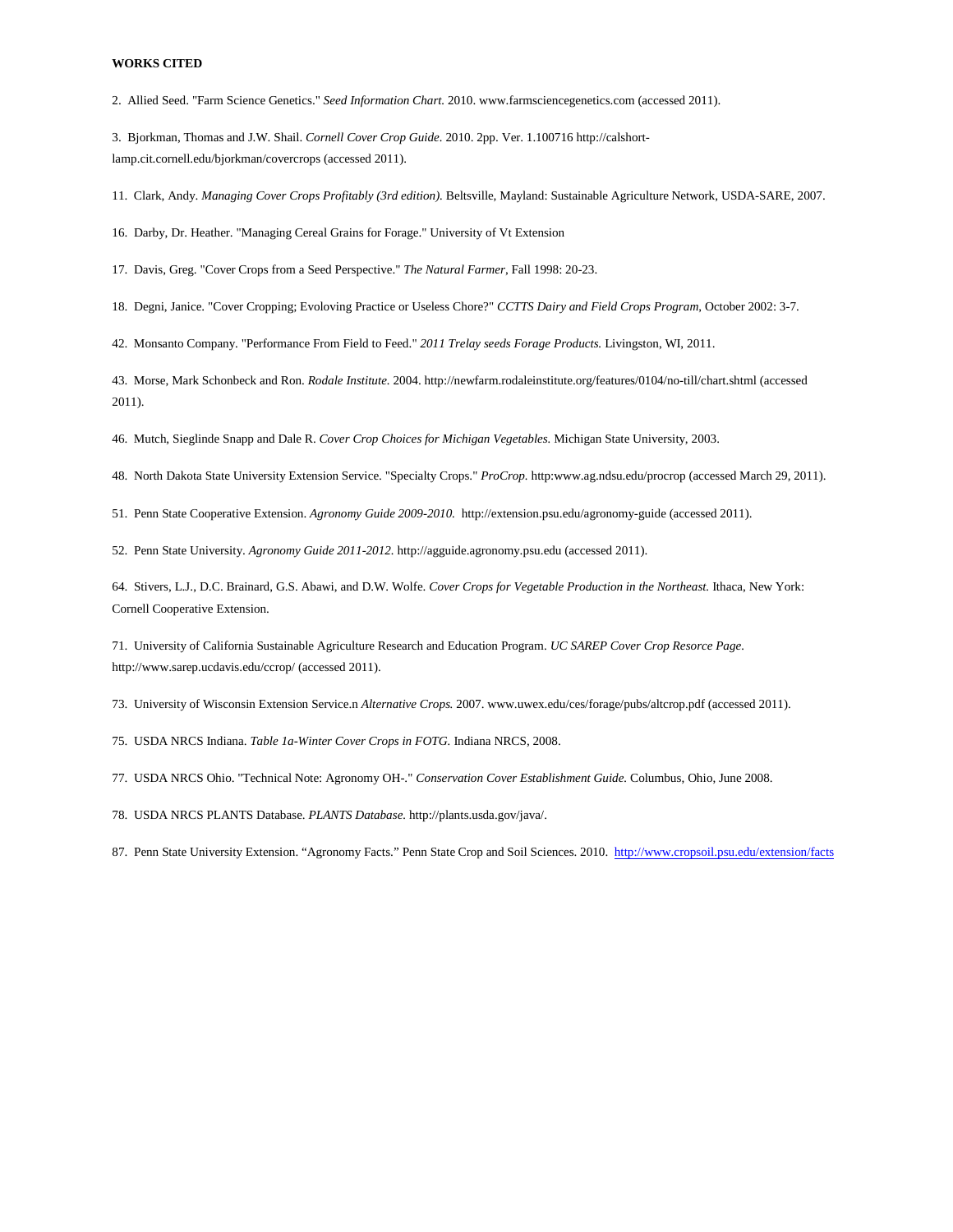# **Perennial Ryegrass** *(Lolium perenne)*

~cool season perennial grass

| <b>Planting Dates:</b>                                                                                        | <b>Source</b> | <b>Percent N:</b>                      | <b>Source</b>        |
|---------------------------------------------------------------------------------------------------------------|---------------|----------------------------------------|----------------------|
| April-late Sept                                                                                               | 77,87         | 2.3                                    | 71                   |
| Mar-May or Aug 1- Sept 15                                                                                     | 71            |                                        |                      |
| Feb-May or Aug-Sept                                                                                           | 2, 64         | Biomass of N (lbs/A):                  |                      |
| early spring                                                                                                  | 20, 42        | 60 lbs/A in aboveground tissue         | 71                   |
| <b>Seeding Rates (lbs/A):</b>                                                                                 |               |                                        |                      |
| $14 - 25$                                                                                                     | 66            | <b>C:N Ratio:</b>                      |                      |
| 20-40; 4-15 mix                                                                                               | 2, 42         | 14-40 (based on plant growth stage)    |                      |
| 15-20; 4-8 mix                                                                                                | 87            |                                        |                      |
| 18-25; 10-15 mix                                                                                              | 71            | lbs/bu:                                |                      |
| 18-20                                                                                                         | 64            | 24                                     | 2, 42, 55, 78        |
| <b>Seeding Depth (in):</b>                                                                                    |               |                                        |                      |
| $.25 - .5$                                                                                                    | 2, 71, 77, 87 | seeds/lb:                              |                      |
|                                                                                                               |               | 227000-240000                          | 2, 42, 55, 77,<br>78 |
| <b>Flowering Dates:</b>                                                                                       |               |                                        |                      |
| mid-spring                                                                                                    | 78            | <b>Re-seeding Characteristics:</b>     |                      |
| May-Sept                                                                                                      | 71            | High, if not winter killed             | 64                   |
| <b>Root System:</b>                                                                                           |               |                                        |                      |
| extensive fibrous                                                                                             | 70            | Mix with:                              |                      |
|                                                                                                               |               | clovers, trefoil, other grasses        | 71                   |
| <b>Winter-Kill Temp:</b>                                                                                      |               |                                        |                      |
| more cold hardy than annual, but will in<br>extreme temps                                                     | 59, 64        | Soils:                                 |                      |
|                                                                                                               |               | not tolerant of pH above 8             | 71                   |
| <b>Competition with weeds:</b>                                                                                |               | best on heavy soils with good drainage |                      |
| yes, best in a mix                                                                                            | 71            |                                        |                      |
| <b>Total Dry Matter Biomass (lbs/A):</b>                                                                      |               | <b>Shade Tolerance:</b>                |                      |
| $1750$ lbs/A                                                                                                  | 18            | tolerant                               |                      |
| 3000-4000 (early summer in ME)                                                                                | 20            |                                        |                      |
|                                                                                                               |               | $Cost/lb$ (\$);                        |                      |
| Root Biomass (lbs/A):                                                                                         |               | $.7 - 1.30$                            | 11                   |
| $1500$ lbs/A                                                                                                  | 18            | $.44 - 1.05$                           | 66                   |
| 6000 (Sown in corn and sampled following<br>spr. Before plowing, OH; all parts<br>underground) 42 (N content) | 60            |                                        |                      |

| <b>Percent N:</b>                      | Source               |
|----------------------------------------|----------------------|
| 2.3                                    | 71                   |
|                                        |                      |
| Biomass of N (lbs/A):                  |                      |
| 60 lbs/A in aboveground tissue         | 71                   |
|                                        |                      |
| <b>C:N Ratio:</b>                      |                      |
| 14-40 (based on plant growth stage)    |                      |
|                                        |                      |
| lbs/bu:                                |                      |
| 24                                     | 2, 42, 55, 78        |
|                                        |                      |
| seeds/lb:                              |                      |
| 227000-240000                          | 2, 42, 55, 77,<br>78 |
|                                        |                      |
|                                        |                      |
| <b>Re-seeding Characteristics:</b>     | 64                   |
| High, if not winter killed             |                      |
| Mix with:                              |                      |
|                                        |                      |
| clovers, trefoil, other grasses        | 71                   |
|                                        |                      |
| Soils:                                 |                      |
| not tolerant of pH above 8             | 71                   |
| best on heavy soils with good drainage |                      |
|                                        |                      |
| <b>Shade Tolerance:</b>                |                      |
| tolerant                               |                      |
|                                        |                      |
| Cost/lb $($ \$);                       |                      |
| $.7 - 1.30$                            | 11                   |
| .44-1.05                               | 66                   |
|                                        |                      |
|                                        |                      |

### **Additional Comments:**

**~good nutrient scavenger, establishes readily, excellent wear tolerance, high nutritive value**

**~great for erosion control**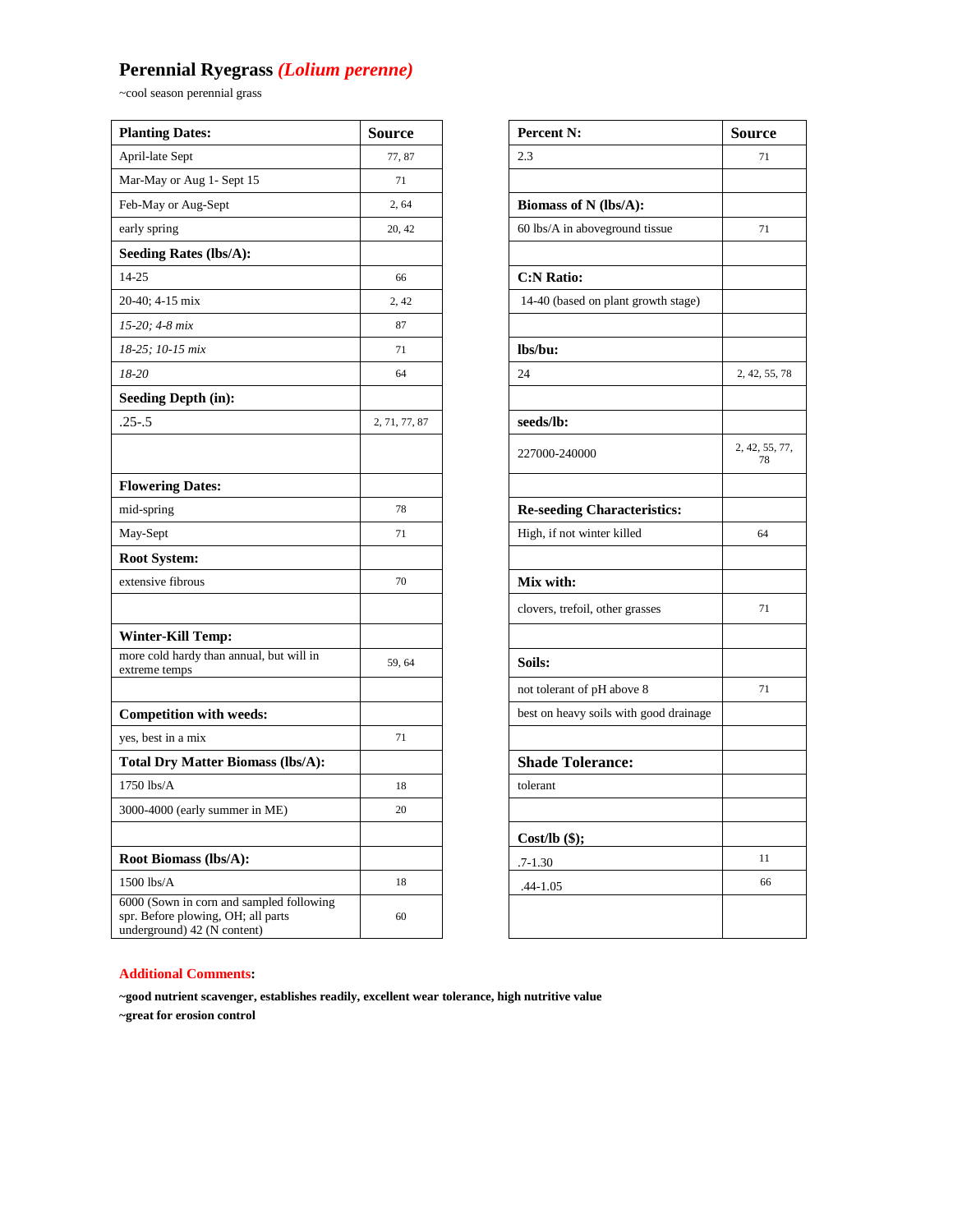2. Allied Seed. "Farm Science Genetics." *Seed Information Chart.* 2010. www.farmsciencegenetics.com (accessed 2011).

11. Clark, Andy. *Managing Cover Crops Profitably (3rd edition).* Beltsville, Mayland: Sustainable Agriculture Network, 18. USDA-SARE, 2007.

18. Degni, Janice. "Cover Cropping; Evoloving Practice or Useless Chore?" *CCTTS Dairy and Field Crops Program*, October 2002: 3-7.

20. Fedco Seeds. "Cover Crops at a Glace." *Fedco Seeds, Maine.* 2010. http://www.fedcoseeds.com/ogs/covercrop\_chart.htm (accessed 2011).

42. Monsanto Company. "Performance From Field to Feed." *2011 Trelay seeds Forage Products.* Livingston, WI, 2011.

55. Purdue University. *Alternative Field Crops Manual.* September 1990. http://www.hort.purdue.edu/newcrop/afcm/rye.html (accessed March 29, 2011).

59. Sarrantonio, Marianne. *Northeast Cover Crop Handbook.* Emmaus,PA: Rodale Institute, 1994.

60. Schmidt, W.H., D.K. Myers, R.W. Van Keuren. *Value of Legumes for Plowdown Nitrogen.* 2001. http://ohioline.osu.edu/agffact/0111.html (accessed 2011).

64. Stivers, L.J., D.C. Brainard, G.S. Abawi, and D.W. Wolfe. *Cover Crops for Vegetable Production in the Northeast.* Ithaca, New York: Cornell Cooperative Extension.

70. University of Rhode Island GreenShare Factsheets. "*Cover Crops*." http://www.uri.edu/ce/facsheets/prints/covercrop.html

71. University of California Sustainable Agriculture Research and Education Program. *UC SAREP Cover Crop Resorce Page.* http://www.sarep.ucdavis.edu/ccrop/ (accessed 2011).

77. USDA NRCS Ohio. "Technical Note: Agronomy OH-." *Conservation Cover Establishment Guide.* Columbus, Ohio, June 2008.

78. USDA NRCS PLANTS Database. *PLANTS Database.* http://plants.usda.gov/java/.

87. Penn State University Extension. "Agronomy Facts." Penn State Crop and Soil Sciences. 2010. <http://www.cropsoil.psu.edu/extension/facts>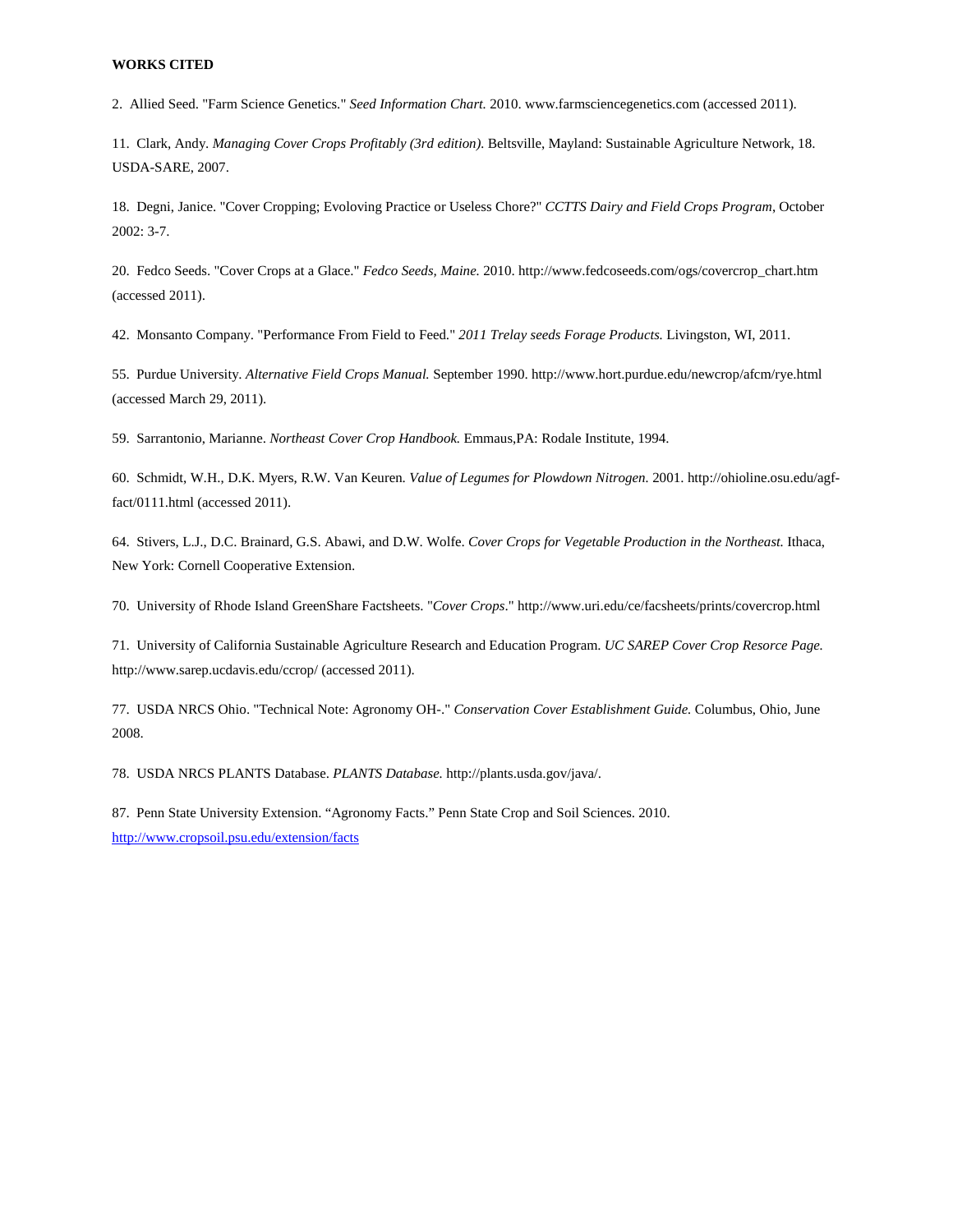### *Phacelia tanacetifolia*

~annual cool season forb

| <b>Planting Dates:</b>                      | <b>Source</b> | <b>Percent N:</b>                                                     | <b>Source</b> |
|---------------------------------------------|---------------|-----------------------------------------------------------------------|---------------|
| late spring-summer                          |               | $\overline{4}$                                                        | 71            |
|                                             |               |                                                                       |               |
|                                             |               | Biomass of N (lbs/A):                                                 |               |
| <b>Seeding Rates (lbs/A):</b>               |               | 94.6 lbs/A supplied to system                                         | 71,85         |
| $11 - 18$<br>7-12 dr                        |               | 178 lbs/A N belowground                                               | 71            |
|                                             |               | 127 lbs/A N aboveground                                               | 71            |
| <b>Seeding Depth (in):</b>                  |               | <b>C:N Ratio:</b>                                                     |               |
| .25"                                        |               | $10-15$                                                               |               |
|                                             |               | lbs/bu:                                                               |               |
| <b>Flowering Dates: (blue flower)</b>       |               | n/a                                                                   |               |
| 6-8 weeks after seeding (late aug-sept)     | 71            |                                                                       |               |
|                                             |               | seeds/lb:                                                             |               |
| <b>Root System:</b>                         |               | 235000                                                                |               |
| extensive fibrous                           | 71            |                                                                       |               |
|                                             |               | <b>Re-seeding</b><br><b>Characteristics:</b>                          |               |
| <b>Winter-Kill Temp:</b>                    |               | low                                                                   |               |
| 18F                                         |               |                                                                       |               |
|                                             |               | Mix with:                                                             |               |
| <b>Competition with weeds</b>               |               |                                                                       |               |
| yes, grows quick                            | 71            | Soils:                                                                |               |
|                                             |               | Wide range                                                            |               |
| <b>Total Dry Matter Biomass</b><br>(lbs/A): |               | <b>Shade Tolerance:</b>                                               |               |
| ave 4000 lbs/A aboveground                  | 71            | Not shade tolerant                                                    |               |
| 8500                                        | 85            | Cost:                                                                 |               |
| <b>Root Biomass (lbs/A):</b>                |               | Not widely available,<br>expensive- American Meadows<br>VT \$15.95/lb |               |
| 1300 lbs/A in 6 months                      | 71            |                                                                       |               |
|                                             |               |                                                                       |               |

| <b>Percent N:</b>                                                     | Source |
|-----------------------------------------------------------------------|--------|
| 4                                                                     | 71     |
|                                                                       |        |
| Biomass of N (lbs/A):                                                 |        |
| 94.6 lbs/A supplied to system                                         | 71,85  |
| 178 lbs/A N belowground                                               | 71     |
| 127 lbs/A N aboveground                                               | 71     |
|                                                                       |        |
| <b>C:N Ratio:</b>                                                     |        |
| $10 - 15$                                                             |        |
| lbs/bu:                                                               |        |
| n/a                                                                   |        |
|                                                                       |        |
| seeds/lb:                                                             |        |
| 235000                                                                |        |
|                                                                       |        |
| <b>Re-seeding</b><br><b>Characteristics:</b>                          |        |
| low                                                                   |        |
|                                                                       |        |
| Mix with:                                                             |        |
|                                                                       |        |
| Soils:                                                                |        |
| Wide range                                                            |        |
| <b>Shade Tolerance:</b>                                               |        |
| Not shade tolerant                                                    |        |
| Cost:                                                                 |        |
| Not widely available,<br>expensive- American Meadows<br>VT \$15.95/lb |        |
|                                                                       |        |
|                                                                       |        |

**Additional Comments:**

**~N catch crop, nectar source**

**~Low water use**

One of the top producing honey producing flowers for honeybees and is also highly attractive to bumblebees and syriphid flies.

71. University of California Sustainable Agriculture Research and Education Program. *UC SAREP Cover Crop Resorce Page.* http://www.sarep.ucdavis.edu/ccrop/ (accessed 2011).

85. Wyland, L.J., L.E. Jackson, W.E. Cheney, K. Klonsky, S.T. Koike, and B. Kimple. "Winter Cover Crops in a Vegetable Cropping System: Impacts on Nitrate Leaching, Soil Water, Crop Yield, Pests and Management costs." *Agriculture, Ecosystems, and Environment*, 1996: 1-17.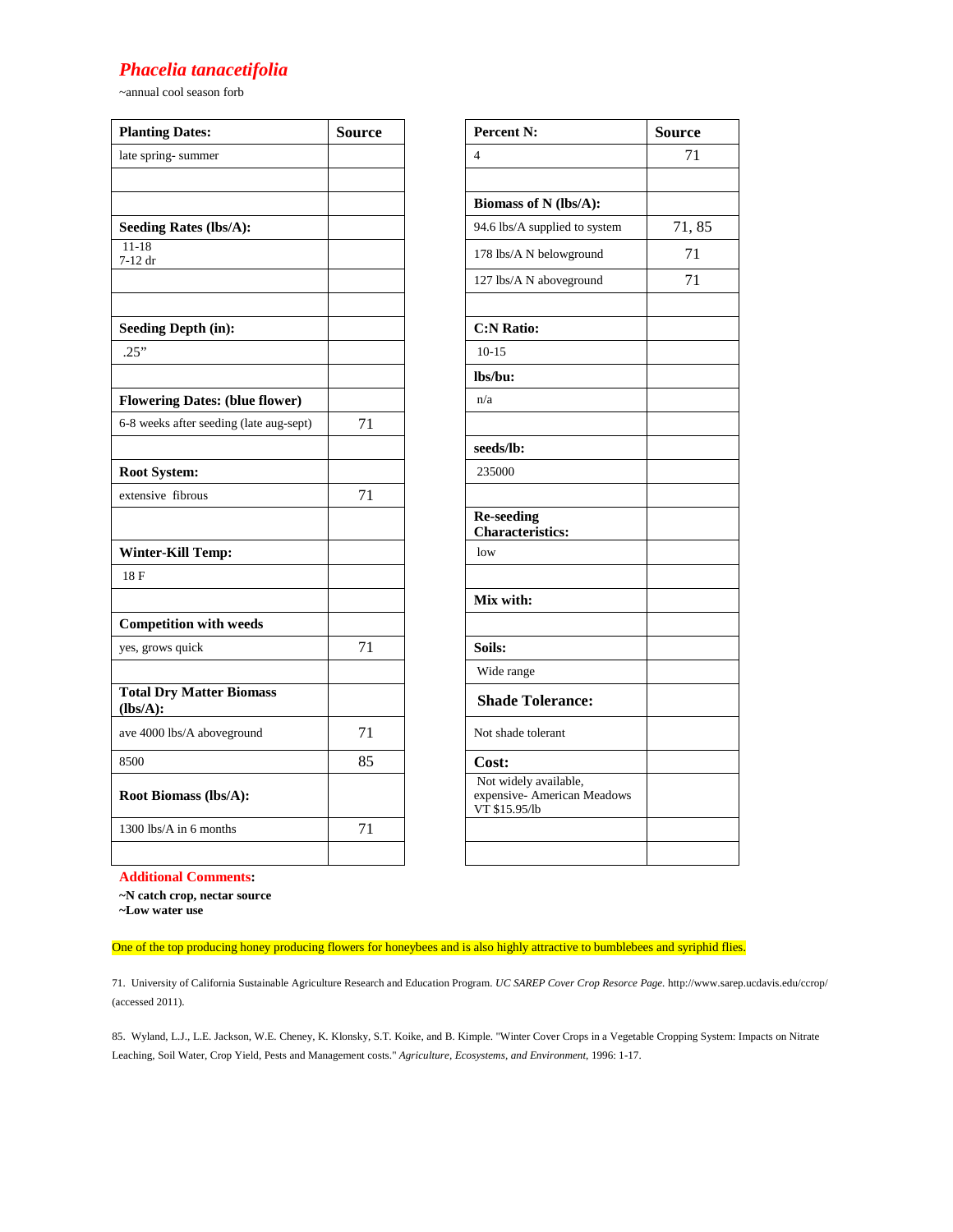# **Red Clover** *(Trifolium pratense)*

~short-lived biennial/perennial legume

| <b>Planting Dates:</b>                        | <b>Source</b>        | <b>Percent N:</b>                                                       | Sour          |
|-----------------------------------------------|----------------------|-------------------------------------------------------------------------|---------------|
| Feb-May or Aug-Sept                           | 2, 42                | 2.61-2.77                                                               | 90, 7         |
| Feb 1-Apr 15 or Aug 1-Sept 15                 | 3                    |                                                                         |               |
| April-May                                     | 51                   | Biomass of N (lbs/A):                                                   |               |
| Seeding Rates (lbs/A):                        |                      | 100-150 lbs/A fix                                                       | 39            |
| 8-12; 4-8 mix                                 | $\mathfrak{2}$       | 70-120 (In OH, PA, over wintered 75 by May<br>15, up to 120 by June 22) | 3,11,         |
| 10-15 bc; 6-15 dr                             | 51                   | 125.1 lbs/A in aboveground; 46.3 lbs/A in roots                         | 71            |
| 10-12; 6-8 mix                                | 42, 87               | 70-80 seeded and turned under in spring                                 | 59            |
| 12-14; 8-10 mix                               | 73                   | <b>C:N Ratio:</b>                                                       |               |
| <b>Seeding Depth (in):</b>                    |                      | 15:1                                                                    | 90,7          |
| $.25 - 5$                                     | 2, 42, 51, 77,<br>87 |                                                                         |               |
|                                               |                      | lbs/bu:                                                                 |               |
| <b>Inoculants:</b>                            |                      | 60                                                                      |               |
| Rhizobium leguminosarium biovar<br>trifoli    |                      |                                                                         |               |
|                                               |                      | seeds/lb:                                                               |               |
| <b>Flowering Dates:</b>                       |                      | 252000-275000                                                           | 2, 49<br>42,5 |
| May                                           | 3,78                 |                                                                         |               |
|                                               |                      | <b>Re-seeding Characteristics:</b>                                      |               |
| <b>Root System:</b>                           |                      | kill before go to seed, will re-seed                                    | 63            |
| thick, deep taproot                           | 51, 59, 66, 87       |                                                                         |               |
|                                               |                      | Mix with:                                                               |               |
| <b>Winter-Kill Temp:</b>                      |                      | small grains, sweetclover, corn, soybeans, grass                        | 11            |
| low                                           | 87                   |                                                                         |               |
|                                               |                      | Soils:                                                                  |               |
| <b>Competition with weeds:</b>                |                      | loams-clays,                                                            | 43            |
|                                               |                      | 6.2-7 pH preference                                                     | 59            |
|                                               |                      |                                                                         |               |
| <b>Total Dry Matter Biomass</b><br>$(lbs/A):$ |                      | <b>Shade Tolerance:</b>                                                 |               |
| 2000-2500                                     | 29,90, 54, 59,<br>87 | very tolerant                                                           | 43, 6         |
| 4000-8000 full season over wintered           | 11                   |                                                                         |               |
| 4000-6000 (spring, fall seeded in ME)         | 20                   | Cost/lb $($ \$):                                                        |               |
|                                               |                      | 1.40-3.30                                                               | 11            |
| <b>Root Biomass (lbs/A):</b>                  |                      | $.90 - 1.30$                                                            | 66            |
| 1000 (averaged at 48 dates, OH)               | 60                   | <b>Distinct types:</b>                                                  |               |
| (N content in roots $22/A$ )                  |                      | Medium, and Mammoth                                                     | 11            |

| <b>Planting Dates:</b>                     | <b>Source</b>        | Percent N:                                                              | <b>Source</b>   |
|--------------------------------------------|----------------------|-------------------------------------------------------------------------|-----------------|
| Feb-May or Aug-Sept                        | 2, 42                | 2.61-2.77                                                               | 90, 71          |
| Feb 1-Apr 15 or Aug 1-Sept 15              | 3                    |                                                                         |                 |
| April-May                                  | 51                   | Biomass of N (lbs/A):                                                   |                 |
| <b>Seeding Rates (lbs/A):</b>              |                      | 100-150 lbs/A fix                                                       | 39              |
| 8-12; 4-8 mix                              | 2                    | 70-120 (In OH, PA, over wintered 75 by May<br>15, up to 120 by June 22) | 3,11,66         |
| 10-15 bc; 6-15 dr                          | 51                   | 125.1 lbs/A in aboveground; 46.3 lbs/A in roots                         | 71              |
| 10-12; 6-8 mix                             | 42, 87               | 70-80 seeded and turned under in spring                                 | 59              |
| 12-14; 8-10 mix                            | 73                   | <b>C:N Ratio:</b>                                                       |                 |
| <b>Seeding Depth (in):</b>                 |                      | 15:1                                                                    | 90, 71          |
| $.25 - 5$                                  | 2, 42, 51, 77,<br>87 |                                                                         |                 |
|                                            |                      | lbs/bu:                                                                 |                 |
| <b>Inoculants:</b>                         |                      | 60                                                                      |                 |
| Rhizobium leguminosarium biovar<br>trifoli |                      |                                                                         |                 |
|                                            |                      | seeds/lb:                                                               |                 |
| <b>Flowering Dates:</b>                    |                      | 252000-275000                                                           | 2, 49,<br>42,51 |
| May                                        | 3,78                 |                                                                         |                 |
|                                            |                      | <b>Re-seeding Characteristics:</b>                                      |                 |
| Root System:                               |                      | kill before go to seed, will re-seed                                    | 63              |
| thick, deep taproot                        | 51, 59, 66, 87       |                                                                         |                 |
|                                            |                      | Mix with:                                                               |                 |
| <b>Winter-Kill Temp:</b>                   |                      | small grains, sweetclover, corn, soybeans, grass                        | 11              |
| low                                        | 87                   |                                                                         |                 |
|                                            |                      | Soils:                                                                  |                 |
| <b>Competition with weeds:</b>             |                      | loams-clays,                                                            | 43              |
|                                            |                      | 6.2-7 pH preference                                                     | 59              |
| <b>Total Dry Matter Biomass</b>            |                      | <b>Shade Tolerance:</b>                                                 |                 |
| (lbs/A):                                   | 29,90, 54, 59,       |                                                                         |                 |
| 2000-2500                                  | 87                   | very tolerant                                                           | 43, 66          |
| 4000-8000 full season over wintered        | 11                   |                                                                         |                 |
| 4000-6000 (spring, fall seeded in ME)      | 20                   | $Cost/lb$ (\$):                                                         |                 |
|                                            |                      | 1.40-3.30                                                               | 11              |
| Root Biomass (lbs/A):                      |                      | $.90 - 1.30$                                                            | 66              |
| 1000 (averaged at 48 dates, OH)            | 60                   | <b>Distinct types:</b>                                                  |                 |
| (N content in roots $22/A$ )               |                      | Medium, and Mammoth                                                     | 11              |

**Additional Comments:**

**~can cause bloat in livestock**

**~addition of N to system, weed suppression, erosion control**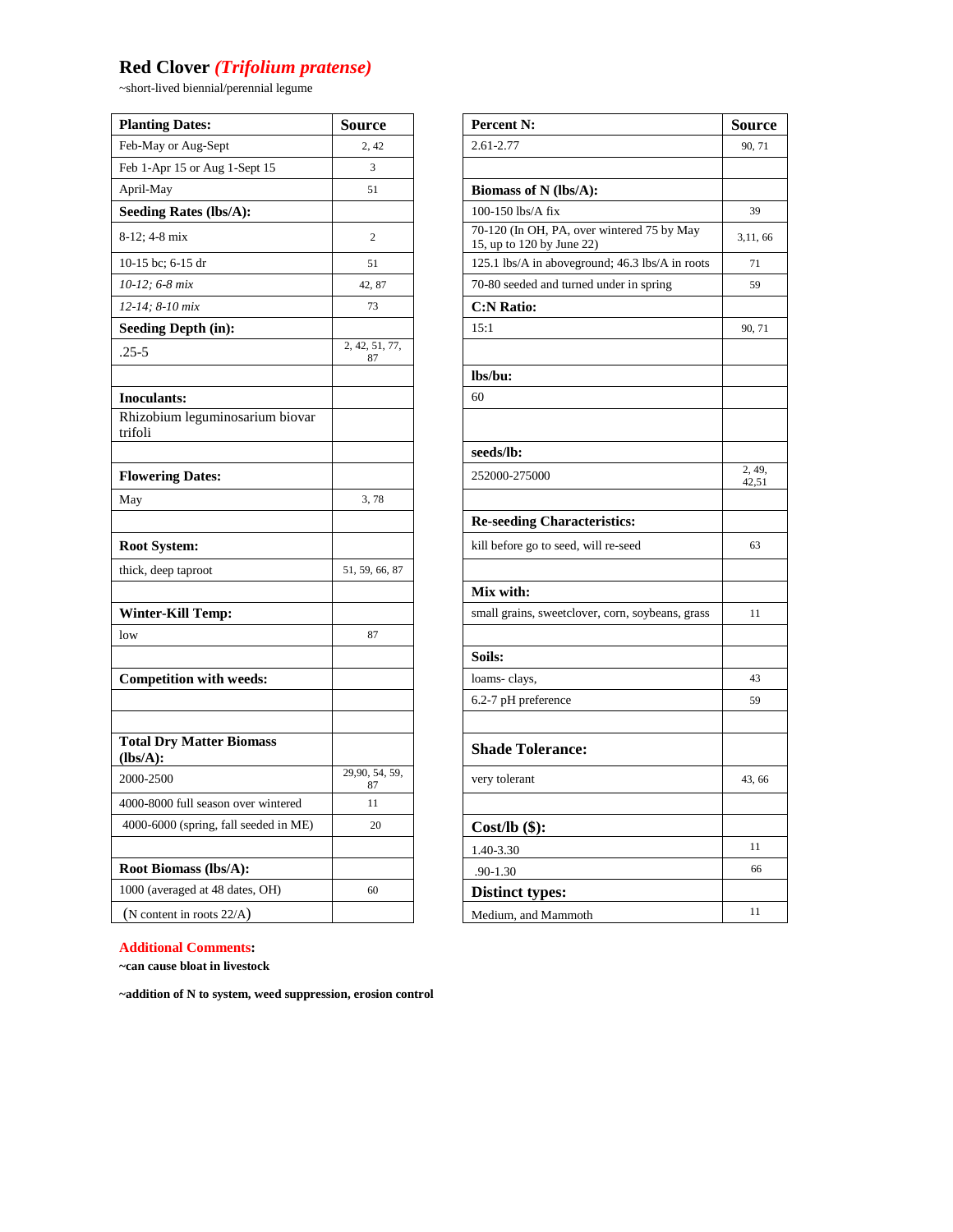2. Allied Seed. "Farm Science Genetics." *Seed Information Chart.* 2010. www.farmsciencegenetics.com (accessed 2011).

3. Bjorkman, Thomas and J.W. Shail. *Cornell Cover Crop Guide.* 2010. 2pp. Ver. 1.100716 http://calshort-lamp.cit.cornell.edu/bjorkman/covercrops (accessed 2011).

11. Clark, Andy. *Managing Cover Crops Profitably (3rd edition).* Beltsville, Mayland: Sustainable Agriculture Network, USDA-SARE, 2007.

20. Fedco Seeds. "Cover Crops at a Glace." *Fedco Seeds, Maine.* 2010. http://www.fedcoseeds.com/ogs/covercrop\_chart.htm (accessed 2011).

29. Holderbaum, J.F., A.M. Decker, J.J. Meisinger, F.R. Mulford, and L.R. Vough. "Fall-Seeded Legume Cover Crops for NO-Tillage Corn in the Humid East." *Agron. J.*, 1990: 117-124.

39. Kinyangi, J.M., A.J.M. Smucker, D.R. Mutch, and R.R. Harwood. *Managing Cover Crops to Recycle Nitrogen and Protect Groundwater.* Hickory Corners: Michigan State University Extension, 2001.

42. Monsanto Company. "Performance From Field to Feed." *2011 Trelay seeds Forage Products.* Livingston, WI, 2011.

43. Morse, Mark Schonbeck and Ron. *Rodale Institute.* 2004. http://newfarm.rodaleinstitute.org/features/0104/no-till/chart.shtml (accessed 2011).

49. Ohio State University Extension, multiple authors. "Agronomy Guide 14th edition." *University of Ohio Extension.* 2005. http://ohioline.osu.edu/b472/.

51. Penn State Cooperative Extension. *Agronomy Guide 2009-2010.* http://extension.psu.edu/agronomy-guide (accessed 2011).

54. Posner, James K. Stute and Joshua l. "Legume Cover Crop Options for Grain Rotations." *Agron. J.*, 1993: 1128-1132.

59. Sarrantonio, Marianne. *Northeast Cover Crop Handbook.* Emmaus,PA: Rodale Institute, 1994.

60. Schmidt, W.H., D.K. Myers, R.W. Van Keuren. *Value of Legumes for Plowdown Nitrogen.* 2001. http://ohioline.osu.edu/agf-fact/0111.html (accessed 2011).

63. Staton, Jack Knorek and Mike. "Red Clover." *Michigan Cover Crop Species.* University of Michigan Extension.

66. Penn State University. "Field Crop News." http://fcn.agronomy.psu.edu/ (accessed 2011)

71. University of California Sustainable Agriculture Research and Education Program. *UC SAREP Cover Crop Resorce Page.* http://www.sarep.ucdavis.edu/ccrop/ (accessed 2011).

73. University of Wisconsin Extension Service.n *Alternative Crops.* 2007. www.uwex.edu/ces/forage/pubs/altcrop.pdf (accessed 2011).

77. USDA NRCS Ohio. "Technical Note: Agronomy OH-." *Conservation Cover Establishment Guide.* Columbus, Ohio, June 2008.

78. USDA NRCS PLANTS Database. *PLANTS Database.* http://plants.usda.gov/java/.

87. Penn State University Extension. "Agronomy Facts." Penn State Crop and Soil Sciences. 2010.<http://www.cropsoil.psu.edu/extension/facts>

90. Hoorman, J.J., Islam, Rafiq, and Sundermeir, Alan. "Sustainable Crop Rotations with Cover Cops." Ohio State University Extension Factsheet SAG 9-09. 2009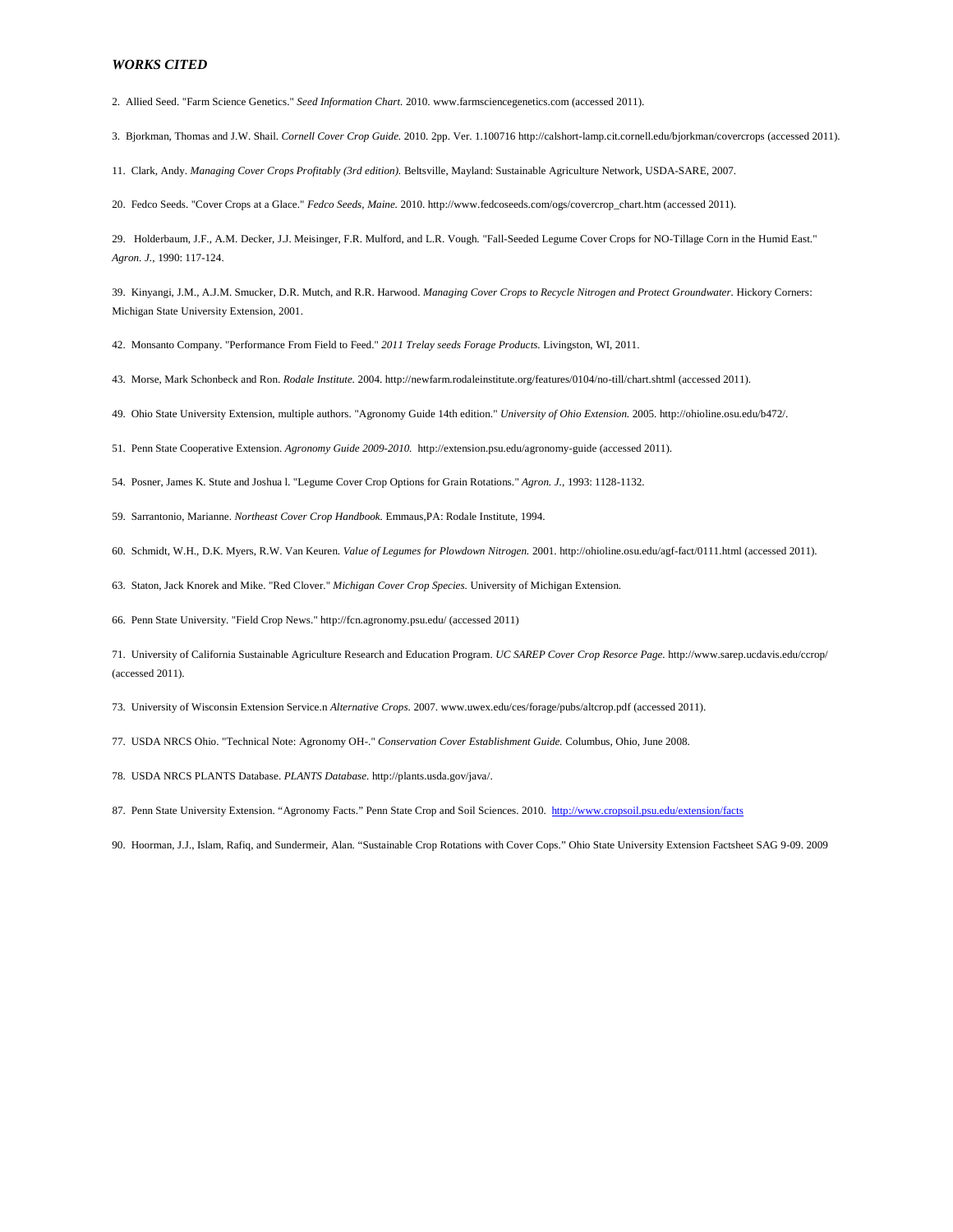# **Sorghum-Sudangrass** *(Sorghum bicolor x S. bicolor var. sudanese)*

~warm season summer annual grass

| <b>Planting Dates:</b>                               | <b>Source</b>                   | <b>Percent N:</b>                                   | <b>Source</b>        |
|------------------------------------------------------|---------------------------------|-----------------------------------------------------|----------------------|
| late spring-midsummer (May 1-July 1)                 | 2, 3, 43, 48, 64,<br>55, 73, 75 | $.68 - 1.5$                                         | 9071                 |
| when soil is at least 70 F                           | 43                              |                                                     |                      |
|                                                      |                                 | Biomass of N (lbs/A):                               |                      |
| <b>Seeding Rates (lbs/A):</b>                        |                                 | 185 lbs N/A recycled                                | 90                   |
| $25 - 30$                                            | 51                              | 78 aboveground (NC)                                 | 14                   |
| 20                                                   | 2, 55, 73, 75                   | <b>C:N Ratio:</b>                                   |                      |
| 30-40dr; 40-50 bc                                    | 43, 71                          | 63:1                                                | 90                   |
|                                                      |                                 | 50:1                                                | 14, 71               |
| <b>Seeding Depth (in):</b>                           |                                 | lbs/bu:                                             |                      |
| $.5 - 1$                                             | 2, 42                           | 56                                                  | 55, 87               |
|                                                      |                                 |                                                     |                      |
| <b>Flowering Dates:</b>                              |                                 | seeds/lb:                                           |                      |
| early summer                                         | 78                              | 14000-28000                                         | 2, 42, 49, 55,<br>87 |
| Aug                                                  | 71                              |                                                     |                      |
|                                                      |                                 | <b>Re-seeding Characteristics:</b>                  |                      |
| <b>Root System:</b>                                  |                                 | Low in the northeast                                |                      |
| fibrous                                              | 71, 75                          |                                                     |                      |
|                                                      |                                 | Mix with:                                           |                      |
| <b>Winter-Kill Temp:</b>                             |                                 | buckwheat, sesbina, sunn hemp,<br>soybeans, cowpeas | 59                   |
| very frost sensitive                                 | 42, 71                          |                                                     |                      |
|                                                      |                                 | Soils:                                              |                      |
| <b>Competition with weeds:</b>                       |                                 | can tolerate 8-9 pH                                 | 71                   |
| very high                                            | 48, 71                          | Or as low as 5 pH                                   | 11                   |
|                                                      |                                 | <b>Shade Tolerance:</b>                             |                      |
| <b>Total Dry Matter Biomass (lbs/A):</b>             |                                 | intolerant                                          |                      |
| 4000-5000 (planted in early summer ME)               | 20                              |                                                     |                      |
| 6000-10000 (seeded July 1, harvested<br>mid-Aug WI)  | 73                              | $Cost/lb$ (\$):                                     |                      |
| 7000 (NC)                                            | 14                              | $.4 - 1.00$                                         | 11                   |
| 13000-18000 (potential in WY, planted<br>May-July 1) | 59, 93                          | 16.20/A                                             | 14                   |
| Root Biomass (lbs/A):                                |                                 |                                                     |                      |
| 1350                                                 | 21                              |                                                     |                      |

| urce                         | Percent N:                                          | Source         |
|------------------------------|-----------------------------------------------------|----------------|
| 3, 43, 48, 64,<br>55, 73, 75 | $.68 - 1.5$                                         | 9071           |
| 43                           |                                                     |                |
|                              | Biomass of N (lbs/A):                               |                |
|                              | 185 lbs N/A recycled                                | 90             |
| 51                           | 78 aboveground (NC)                                 | 14             |
| , 55, 73, 75                 | <b>C:N Ratio:</b>                                   |                |
| 43, 71                       | 63:1                                                | 90             |
|                              | 50:1                                                | 14, 71         |
|                              | lbs/bu:                                             |                |
| 2, 42                        | 56                                                  | 55, 87         |
|                              |                                                     |                |
|                              | seeds/lb:                                           |                |
| 78                           | 14000-28000                                         | 2, 42, 49, 55, |
| 71                           |                                                     | 87             |
|                              | <b>Re-seeding Characteristics:</b>                  |                |
|                              | Low in the northeast                                |                |
| 71, 75                       |                                                     |                |
|                              | Mix with:                                           |                |
|                              | buckwheat, sesbina, sunn hemp,<br>soybeans, cowpeas | 59             |
| 42, 71                       |                                                     |                |
|                              | Soils:                                              |                |
|                              | can tolerate 8-9 pH                                 | 71             |
| 48, 71                       | Or as low as 5 pH                                   | 11             |
|                              | <b>Shade Tolerance:</b>                             |                |
|                              | intolerant                                          |                |
| 20                           |                                                     |                |
| 73                           | $Cost/lb$ (\$):                                     |                |
| 14                           | $.4 - 1.00$                                         | 11             |
| 59, 93                       | 16.20/A                                             | 14             |
|                              |                                                     |                |
| 21                           |                                                     |                |

**Additional Comments:**

**~great use for SOM; Heat and Drought tolerant**

**~very high salt tolerance**

**~if stressed or succumb to frost, can produce prussic acid** 

**~great scavenger for residual N, Suppresses weeds, builds soil tilth, breaks up compacted soils**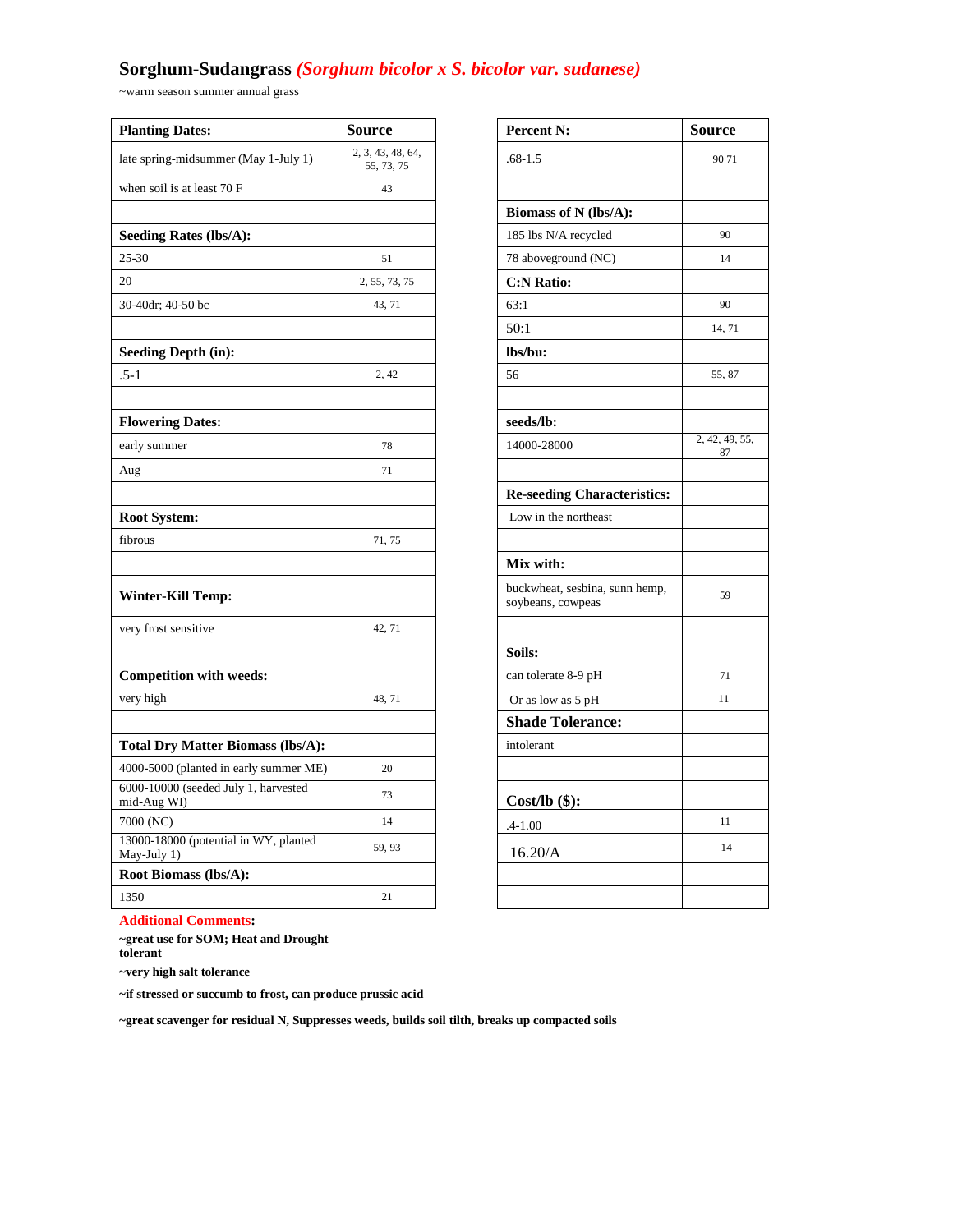2. Allied Seed. "Farm Science Genetics." *Seed Information Chart.* 2010. www.farmsciencegenetics.com (accessed 2011).

3. Bjorkman, Thomas and J.W. Shail. *Cornell Cover Crop Guide.* 2010. 2pp. Ver. 1.100716 http://calshortlamp.cit.cornell.edu/bjorkman/covercrops (accessed 2011).

11. Clark, Andy. *Managing Cover Crops Profitably (3rd edition).* Beltsville, Mayland: Sustainable Agriculture Network, USDA-SARE, 2007.

14. Creamer, N.G. and Baldwin,K.R. "Summer Cover Crops." *North Carolina State University Hort.* February 1999. http:www.ces.ncsu.edu/dept/hort/hil/hil-37.html (accessed 2011).

21. Granatstein, David. *Montana Organic Association.* http://www.montanaorganicassociation.org/assets/DrylandFarmingGranatsteinHandout.pdf (accessed 2011).

42. Monsanto Company. "Performance From Field to Feed." *2011 Trelay seeds Forage Products.* Livingston, WI, 2011.

43. Morse, Mark Schonbeck and Ron. *Rodale Institute.* 2004. http://newfarm.rodaleinstitute.org/features/0104/no-till/chart.shtml (accessed 2011).

48. North Dakota State University Extension Service. "Specialty Crops." *ProCrop.* http:www.ag.ndsu.edu/procrop (accessed March 29, 2011).

49. Ohio State University Extension, multiple authors. "Agronomy Guide 14th edition." *University of Ohio Extension.* 2005. http://ohioline.osu.edu/b472/.

51. Penn State Cooperative Extension. *Agronomy Guide 2009-2010.* http://extension.psu.edu/agronomy-guide (accessed 2011).

55. Purdue University. *Alternative Field Crops Manual.* September 1990. http://www.hort.purdue.edu/newcrop/afcm/rye.html (accessed March 29, 2011).

59. Sarrantonio, Marianne. *Northeast Cover Crop Handbook.* Emmaus,PA: Rodale Institute, 1994.

64. Stivers, L.J., D.C. Brainard, G.S. Abawi, and D.W. Wolfe. *Cover Crops for Vegetable Production in the Northeast.* Ithaca, New York: Cornell Cooperative Extension.

71. University of California Sustainable Agriculture Research and Education Program. *UC SAREP Cover Crop Resorce Page.* http://www.sarep.ucdavis.edu/ccrop/ (accessed 2011).

73. University of Wisconsin Extension Service.n *Alternative Crops.* 2007. www.uwex.edu/ces/forage/pubs/altcrop.pdf (accessed 2011).

75. USDA NRCS Indiana. *Table 1a-Winter Cover Crops in FOTG.* Indiana NRCS, 2008.

78. USDA NRCS PLANTS Database. *PLANTS Database.* http://plants.usda.gov/java/.

87. Penn State University Extension. "Agronomy Facts." Penn State Crop and Soil Sciences. 2010. <http://www.cropsoil.psu.edu/extension/facts>

90. Hoorman, J.J., Islam, Rafiq, and Sundermeir, Alan. "Sustainable Crop Rotations with Cover Cops." Ohio State University Extension Factsheet SAG 9-09. 2009

93. Koch, David W. "Crop Selection for Supplemental and Emergency Forage." *University of WY Co-op*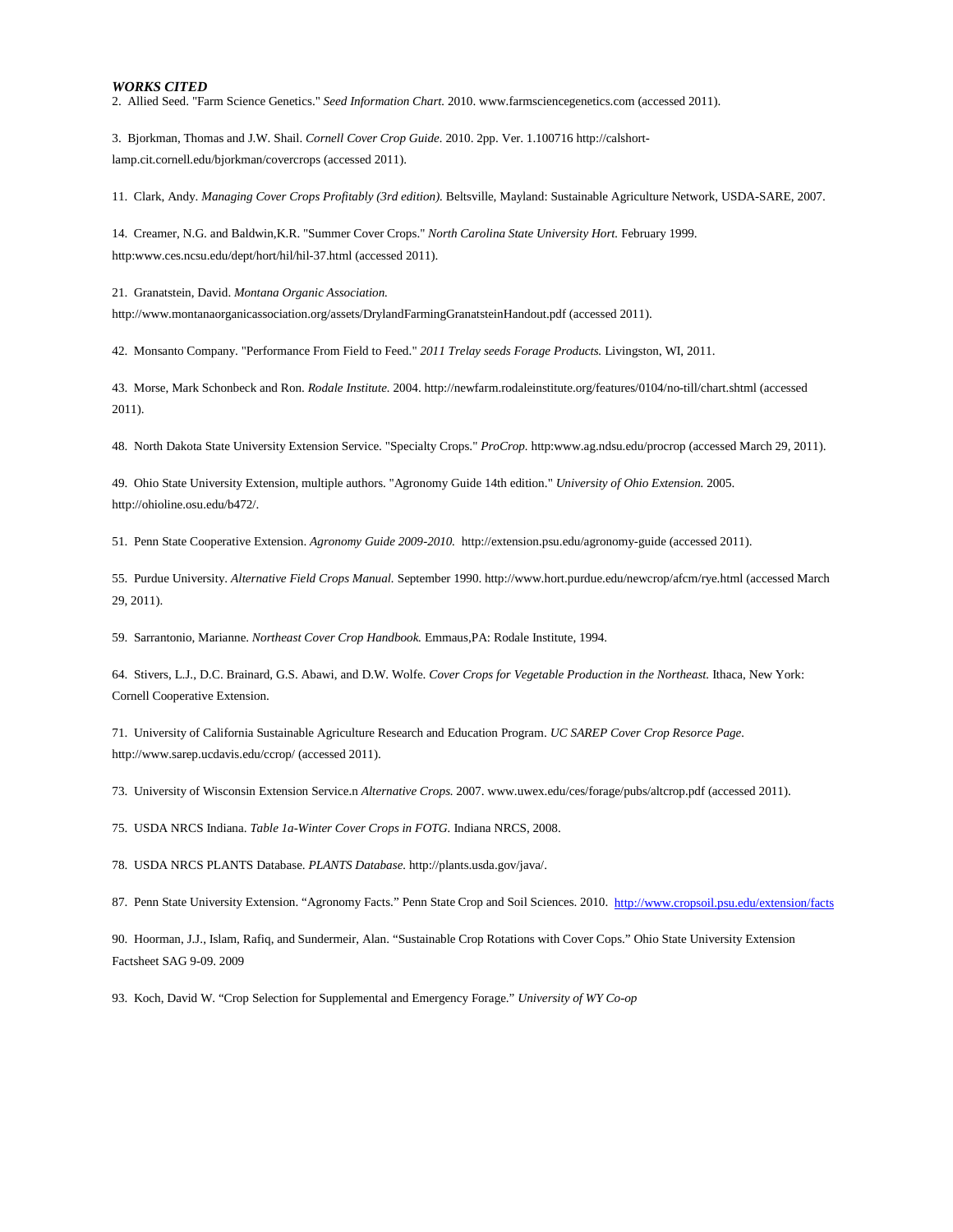# **Yellow Blossom' Sweetclover** *(Melilotus officinalis)*

~cool season biennial legume

| <b>Planting Dates:</b>                                                | <b>Source</b>            | <b>Percent N:</b>                                   | <b>Source</b>        |
|-----------------------------------------------------------------------|--------------------------|-----------------------------------------------------|----------------------|
| Feb1-May or July 20-Aug 30                                            | 2. 33, 56, 71,<br>77, 49 | $\overline{c}$                                      | 71                   |
|                                                                       |                          |                                                     |                      |
| <b>Seeding Rates (lbs/A):</b>                                         |                          | $N$ (lbs/A):<br>90-170 lbs/A fix ((in OH 125 by May |                      |
| 20-30                                                                 | 33                       | 15 to 155 by June 22)                               | 11, 43               |
| $6-15$ ; 3-8 in a mix                                                 | $\sqrt{2}$               | 130-150 lbs/A fix (NE)                              | 49, 67               |
| $10-15$                                                               | 71                       | averages $~100$                                     | 59                   |
| $9 - 20$                                                              | 20, 43, 59               | <b>C:N Ratio:</b>                                   |                      |
| <b>Flowering Dates:</b>                                               |                          | $12 - 23$                                           | 78                   |
| May-Aug (kill before flowering to max N benefit)                      | 71, 78                   |                                                     |                      |
| Late June- July                                                       | 64                       | lbs/bu:                                             |                      |
| <b>Root System:</b>                                                   |                          | 60                                                  | 2, 48, 55            |
| deep taproot                                                          | 11, 49, 59,<br>71        |                                                     |                      |
|                                                                       |                          | seeds/lb:                                           |                      |
| Winter-Kill Temp:                                                     |                          | 240000-260000                                       | 2, 48, 49,<br>55, 78 |
| winter hardy                                                          | 49, 71                   |                                                     |                      |
|                                                                       |                          | <b>Re-seeding Characteristics:</b>                  |                      |
| <b>Competition with weeds:</b>                                        |                          | high (hard seed)                                    | 18, 43               |
| Grow slowly in first 60d                                              | 11                       |                                                     |                      |
|                                                                       |                          | Mix with:                                           |                      |
| <b>Total Dry Matter Biomass (lbs/A):</b>                              |                          | small grains, red clover                            | 11                   |
| 2000-6000                                                             | 54                       |                                                     |                      |
| up to 3000 in establishment year (NE)                                 | 11, 67                   | Soils:                                              |                      |
| 7500 lbs/A aboveground 2nd year (ME)                                  | 20, 59                   | $6.5 - 7$                                           | 59                   |
|                                                                       |                          | best loam soils, tolerate heavy clay-<br>light sand | 59                   |
| Root Biomass (lbs/A):                                                 |                          |                                                     |                      |
| 2640 (Nov seeding yr. OH) 95 (N content)                              | 60                       | <b>Shade Tolerance:</b>                             |                      |
| 800 (July, yr following seeding, OH) 13 (N<br>content)                | 90                       | intolerant                                          |                      |
| Inoculant:                                                            |                          |                                                     |                      |
| Sinorhizobium meliloti and Rhizobium<br>leguminosarum biovar trifolii |                          | $Cost/lb$ (\$):                                     |                      |
|                                                                       |                          | 1.00-3.00                                           | 11                   |

| <b>Percent N:</b>                                            | <b>Source</b>        |
|--------------------------------------------------------------|----------------------|
| $\overline{c}$                                               | 71                   |
|                                                              |                      |
| $N$ (lbs/A):                                                 |                      |
| 90-170 lbs/A fix ((in OH 125 by May<br>15 to 155 by June 22) | 11, 43               |
| 130-150 lbs/A fix (NE)                                       | 49, 67               |
| averages $~100$                                              | 59                   |
| <b>C:N Ratio:</b>                                            |                      |
| 12-23                                                        | 78                   |
|                                                              |                      |
| lbs/bu:                                                      |                      |
| 60                                                           | 2, 48, 55            |
|                                                              |                      |
| seeds/lb:                                                    |                      |
| 240000-260000                                                | 2, 48, 49,<br>55, 78 |
|                                                              |                      |
| <b>Re-seeding Characteristics:</b>                           |                      |
| high (hard seed)                                             | 18, 43               |
|                                                              |                      |
| Mix with:                                                    |                      |
| small grains, red clover                                     | 11                   |
|                                                              |                      |
| Soils:                                                       |                      |
| $6.5 - 7$                                                    | 59                   |
| best loam soils, tolerate heavy clay-<br>light sand          | 59                   |
|                                                              |                      |
| <b>Shade Tolerance:</b>                                      |                      |
| intolerant                                                   |                      |
|                                                              |                      |
| $Cost/lb$ (\$):                                              |                      |
| 1.00-3.00                                                    | 11                   |
|                                                              |                      |

### **Additional Comments:**

**~drought, flood, and salt tolerant ~good cover for wildlife, and can be harmful to livestock (Coumadin) ~good smother crop or catch crop, rapid growth rate**

**~greatest warm weather biomass producer of any legume**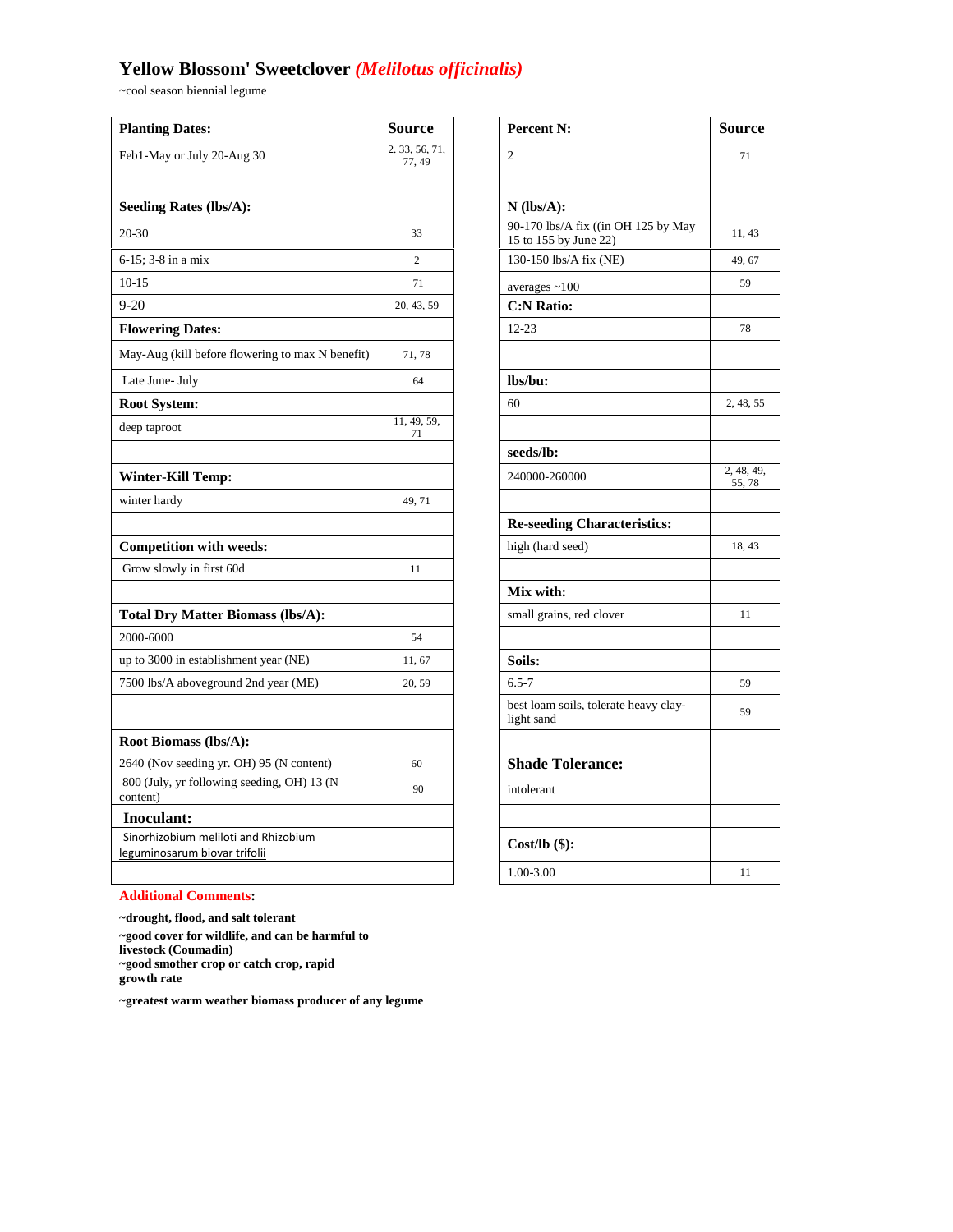#### *Works Cited*

2. Allied Seed. "Farm Science Genetics." *Seed Information Chart.* 2010. www.farmsciencegenetics.com (accessed 2011).

11. Clark, Andy. *Managing Cover Crops Profitably (3rd edition).* Beltsville, Mayland: Sustainable Agriculture Network, USDA-SARE, 2007.

18. Degni, Janice. "Cover Cropping; Evoloving Practice or Useless Chore?" *CCTTS Dairy and Field Crops Program*, October 2002: 3-7.

20. Fedco Seeds. "Cover Crops at a Glace." *Fedco Seeds, Maine.* 2010. http://www.fedcoseeds.com/ogs/covercrop\_chart.htm (accessed 2011).

33. Johnny's Seed. *Farm Seed.* 2011. http://www.johnnyseeds.com/t-catalog\_extras\_cover\_crops.aspx (accessed 2011).

43. Morse, Mark Schonbeck and Ron. *Rodale Institute.* 2004. http://newfarm.rodaleinstitute.org/features/0104/no-till/chart.shtml (accessed 2011).

48. North Dakota State University Extension Service. "Specialty Crops." *ProCrop.* http:www.ag.ndsu.edu/procrop (accessed March 29, 2011).

49. Ohio State University Extension, multiple authors. "Agronomy Guide 14th edition." *University of Ohio Extension.* 2005. http://ohioline.osu.edu/b472/.

54. Posner, James K. Stute and Joshua l. "Legume Cover Crop Options for Grain Rotations." *Agron. J.*, 1993: 1128-1132.

55. Purdue University. *Alternative Field Crops Manual.* September 1990. http://www.hort.purdue.edu/newcrop/afcm/rye.html (accessed March 29, 2011).

56. Purdue Forage Information." *Purdue University Agronomy Extension.* 2007. http://www.agry.purdue.edu/ext/forages/ForageID (accessed 2011).

59. Sarrantonio, Marianne. *Northeast Cover Crop Handbook.* Emmaus,PA: Rodale Institute, 1994.

60. Schmidt, W.H., D.K. Myers, R.W. Van Keuren. *Value of Legumes for Plowdown Nitrogen.* 2001. http://ohioline.osu.edu/agf-fact/0111.html (accessed 2011).

64. Stivers, L.J., D.C. Brainard, G.S. Abawi, and D.W. Wolfe. *Cover Crops for Vegetable Production in the Northeast.* Ithaca, New York: Cornell Cooperative Extension.

67. Sule, David Samples and R. Mark. "Winter Rye for Extensing the Grazing Season." *The Ohio State University Factsheet.* 1996. http://ohioline.osu.edu/agf-fact/0026.html (accessed 2011).

71. University of California Sustainable Agriculture Research and Education Program. *UC SAREP Cover Crop Resorce Page.* http://www.sarep.ucdavis.edu/ccrop/ (accessed 2011).

77. USDA NRCS Ohio. "Technical Note: Agronomy OH-." *Conservation Cover Establishment Guide.* Columbus, Ohio, June 2008.

78. USDA NRCS PLANTS Database. *PLANTS Database.* [http://plants.usda.gov/java/.](http://plants.usda.gov/java/)

90. Hoorman, J.J., Islam, Rafiq, and Sundermeir, Alan. "Sustainable Crop Rotations with Cover Cops." Ohio State University Extension Factsheet SAG 9-09. 2009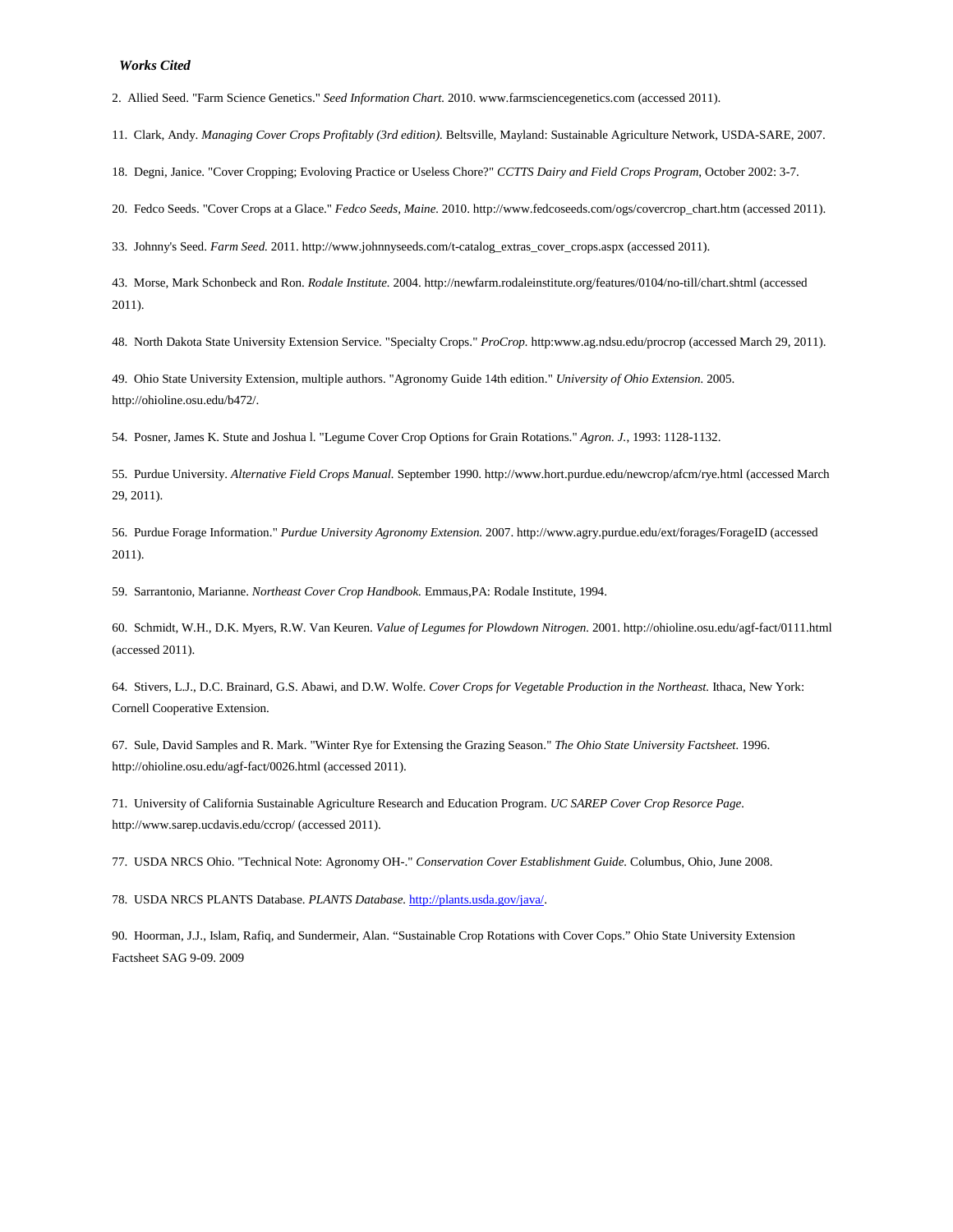### **Triticale** *(X Triticosecale)*

~annual cool season cereal crop

| <b>Planting Dates:</b>                                         | <b>Source</b>  |                                                |          |
|----------------------------------------------------------------|----------------|------------------------------------------------|----------|
| Aug - Oct 15 (winter crop)                                     | 20,43,75,87    | Biomass of N (lbs/A):                          |          |
| late Apr- mid May (spring crop)                                | 48,73          | Kill before stems elongate for<br>best N value | 3        |
| Aug 25-Sept 25 (winter crop)                                   | 3              | 66.2                                           |          |
| Mar-Apr or Aug-Oct                                             | $\overline{c}$ |                                                |          |
| <b>Seeding Rates (lbs/A):</b>                                  |                |                                                |          |
| 75-100                                                         | 20, 48         | <b>C:N Ratio:</b>                              |          |
| 80 dr; increase 30% if bc                                      | 3              | 20:1                                           |          |
| 90-120; 60-90 mix                                              | $\overline{2}$ |                                                |          |
| <b>Seeding Depth (in):</b>                                     |                | lbs/bu:                                        |          |
| $1.25 - 2$                                                     | 2,3,48         | 48-50                                          | 2,48     |
| <b>Flowering Dates:</b>                                        |                | seeds/lb:                                      |          |
| 48 days to heading                                             | 55             | 15000-18000                                    | 2, 49,77 |
| <b>Root System:</b>                                            |                | <b>Re-seeding Characteristics:</b>             |          |
| fibrous                                                        |                | high                                           |          |
| <b>Winter-Kill Temp:</b>                                       |                |                                                |          |
| Winter hardy                                                   | 3              | Mix with:                                      |          |
|                                                                |                | Other winter grains                            |          |
| <b>Competition with weeds:</b>                                 |                |                                                |          |
| Moderate, not as good as rye                                   |                | Soils:                                         |          |
| <b>Total Dry Matter Biomass (lbs/A):</b>                       |                | fertile, well drained                          | 48       |
| 6000-7000 (planted Sept, harvested early June<br>WI and in WY) | 73, 93         |                                                |          |
| 4000-8000 flag leaf stage                                      | 3,43,56        | <b>Shade Tolerance:</b>                        |          |
| 2000 (late Aug planting)                                       | 87             | Not tolerant                                   |          |
| 7000 (harvested June 2 in Arlington, WI)                       | 55             |                                                |          |
| 4000 (harvested between boot and dough in<br>VT                | 16             |                                                |          |
|                                                                |                |                                                |          |

| Biomass of N (lbs/A):              |          |
|------------------------------------|----------|
| Kill before stems elongate for     | 3        |
| best N value                       |          |
| 66.2                               |          |
|                                    |          |
|                                    |          |
| <b>C:N Ratio:</b>                  |          |
| 20:1                               |          |
|                                    |          |
|                                    |          |
| lbs/bu:                            |          |
| 48-50                              | 2, 48    |
|                                    |          |
| seeds/lb:                          |          |
| 15000-18000                        | 2, 49,77 |
|                                    |          |
| <b>Re-seeding Characteristics:</b> |          |
| high                               |          |
|                                    |          |
| Mix with:                          |          |
| Other winter grains                |          |
|                                    |          |
| Soils:                             |          |
| fertile, well drained              | 48       |
|                                    |          |
| <b>Shade Tolerance:</b>            |          |
| Not tolerant                       |          |
|                                    |          |

### **Additional Comments:**

**~use as a double crop and erosion control on highly erodible lands**

**~Good at reducing root rot in vegetables**

**~Advantage over wheat, can be sown earlier for more fall growth**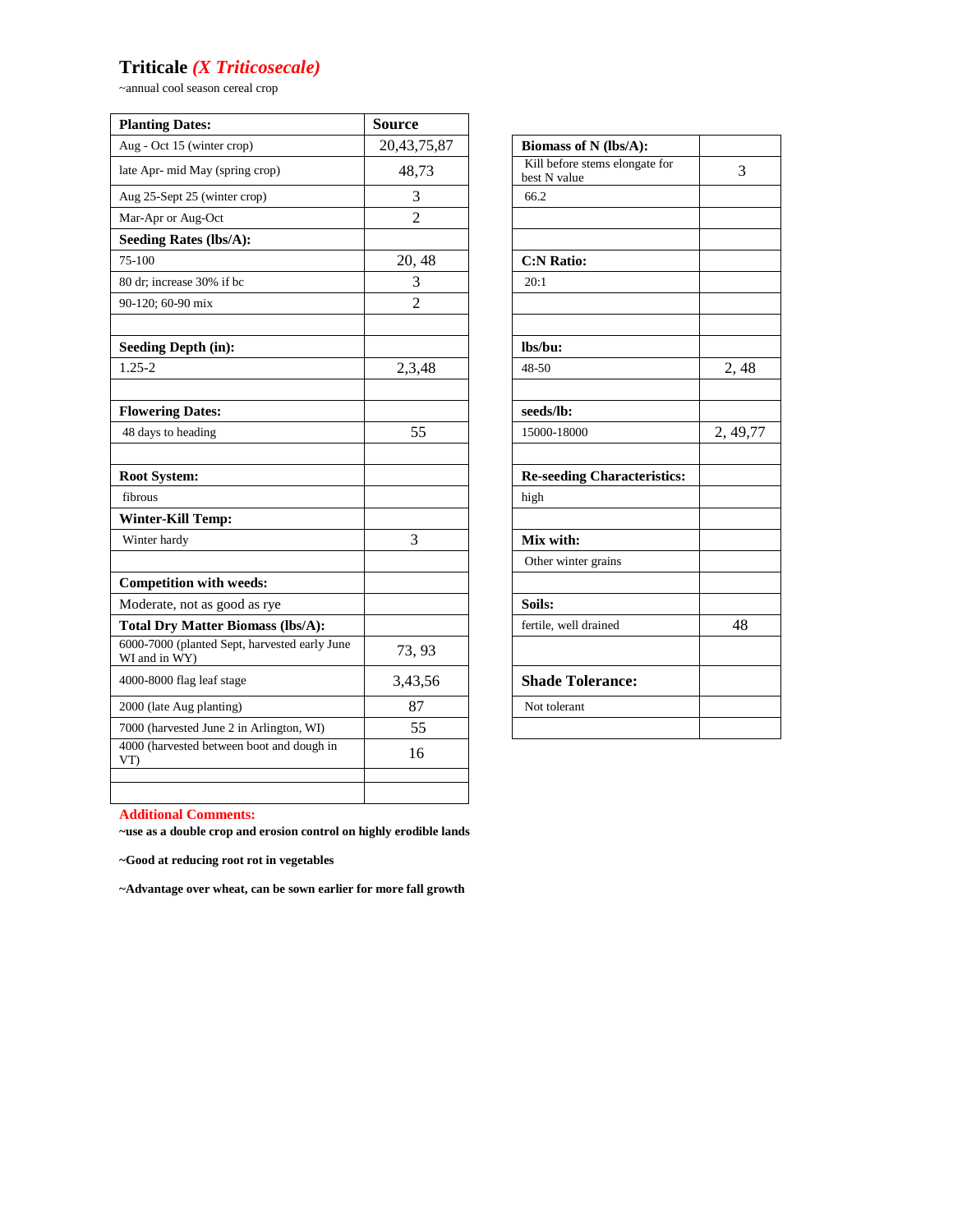2 . Allied Seed. "Farm Science Genetics." *Seed Information Chart.* 2010. www.farmsciencegenetics.com (accessed 2011).

3. Bjorkman, Thomas and J.W. Shail. *Cornell Cover Crop Guide.* 2010. 2pp. Ver. 1.100716 http://calshortlamp.cit.cornell.edu/bjorkman/covercrops (accessed 2011).

16. Darby, Dr. Heather. "Managing Cereal Grains for Forage." University of Vt Extension

20. Fedco Seeds. "Cover Crops at a Glace." *Fedco Seeds, Maine.* 2010. http://www.fedcoseeds.com/ogs/covercrop\_chart.htm (accessed 2011).

43. Morse, Mark Schonbeck and Ron. *Rodale Institute.* 2004. http://newfarm.rodaleinstitute.org/features/0104/no-till/chart.shtml (accessed 2011).

48. North Dakota State University Extension Service. "Specialty Crops." *ProCrop.* http:www.ag.ndsu.edu/procrop (accessed March 29, 2011).

49. Ohio State University Extension, multiple authors. "Agronomy Guide 14th edition." *University of Ohio Extension.* 2005. http://ohioline.osu.edu/b472/.

55. Purdue University. *Alternative Field Crops Manual.* September 1990. http://www.hort.purdue.edu/newcrop/afcm/rye.html (accessed March 29, 2011).

56. Purdue Forage Information." *Purdue University Agronomy Extension.* 2007. http://www.agry.purdue.edu/ext/forages/ForageID (accessed 2011).

73. University of Wisconsin Extension Service. *Alternative Crops.* 2007. www.uwex.edu/ces/forage/pubs/altcrop.pdf (accessed 2011).

75. USDA NRCS Indiana. *Table 1a-Winter Cover Crops in FOTG.* Indiana NRCS, 2008.

77. USDA NRCS Ohio. "Technical Note: Agronomy OH-." *Conservation Cover Establishment Guide.* Columbus, Ohio, June 2008.

87. Penn State University Extension. "Agronomy Facts." Penn State Crop and Soil Sciences. 2010. <http://www.cropsoil.psu.edu/extension/facts>

93. Koch, David W. "Crop Selection for Supplemental and Emergency Forage." *University of WY Co-op*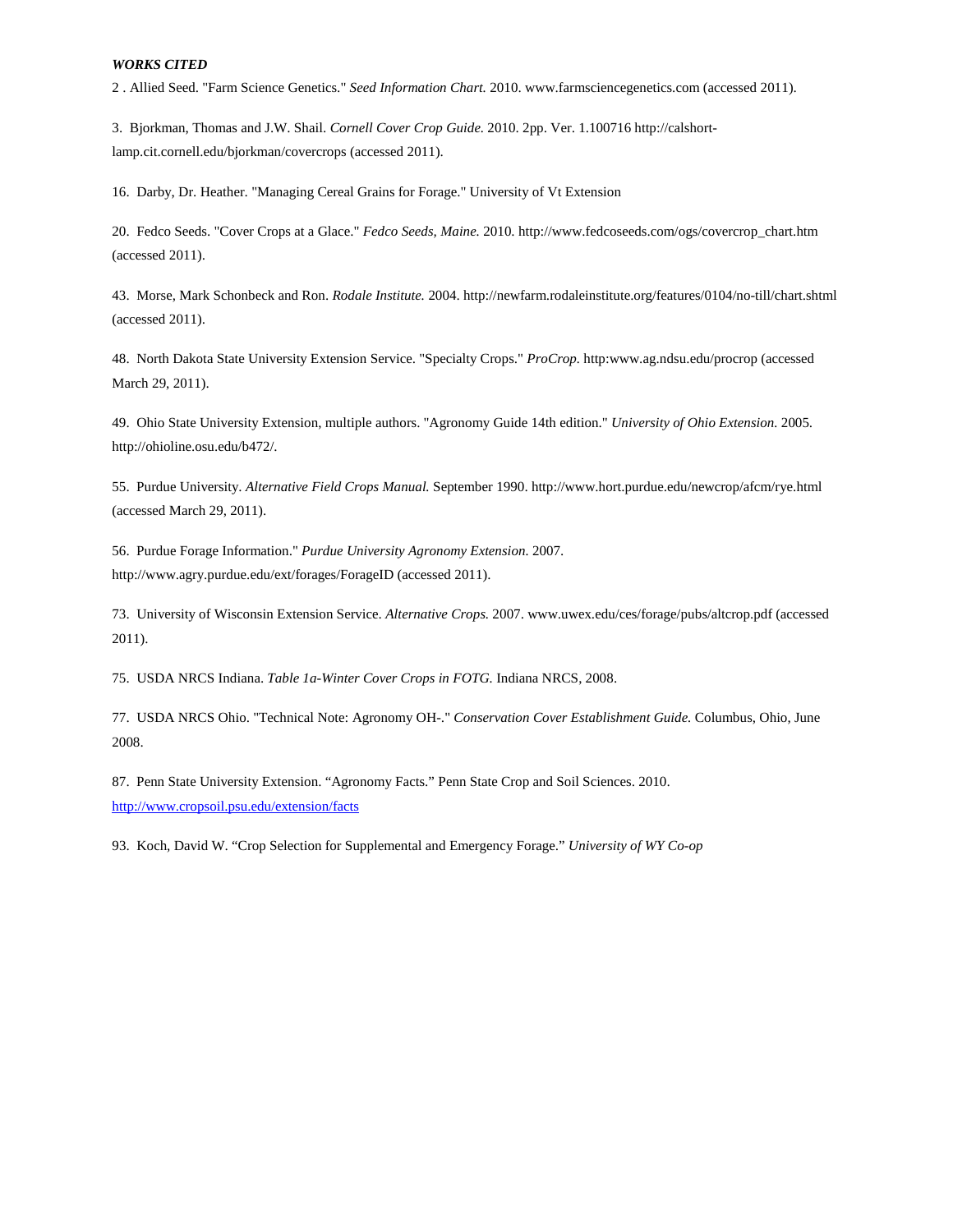# **Wheat** *(Triticum aestivum)*

~annual, winter cereal grain

| <b>Planting Dates:</b>                           | <b>Source</b>       | Percent N:                                                              | <b>Source</b>  |
|--------------------------------------------------|---------------------|-------------------------------------------------------------------------|----------------|
| mid Sept-Oct 1                                   | 3, 42, 43,<br>51,64 | 1.67                                                                    | 8              |
| Aug 15-Spet 15                                   |                     |                                                                         |                |
| Mar-Apr or Aug-Oct                               | $\overline{2}$      | $N$ (lbs/A):                                                            |                |
| <b>Seeding Rates (lbs/A):</b>                    |                     | 40-45 lbs/A scavenges                                                   | 26, 51         |
| 90-120                                           | 42, 51              | $50$ (tops)                                                             | 29             |
| 120-160 dr                                       | 87                  | <b>C:N Ratio:</b>                                                       |                |
| 60-120; 60-90 in a mix                           | $\overline{2}$      | 20:1                                                                    | 26             |
| 80-110                                           | 64                  | Leaf: 15-29; stem: 31-65; root: 24-<br>74; straw: 80-95 (end of season) |                |
| <b>Seeding Depth (in):</b>                       |                     | lbs/bu:                                                                 |                |
| $1 - 2$                                          | 2, 43, 51, 87       | 60                                                                      | $\overline{2}$ |
| <b>Flowering Dates:</b>                          |                     | seeds/lb:                                                               |                |
| Spring (winter wheat)                            |                     | 11000-18000                                                             | 2, 42, 77      |
| <b>Root System:</b>                              |                     |                                                                         |                |
| fibrous                                          |                     | <b>Re-seeding Characteristics:</b>                                      |                |
|                                                  |                     | later than ryes                                                         | 18             |
| <b>Winter-Kill Temp:</b>                         |                     |                                                                         |                |
| winter hardy                                     | 3                   | Mix with:                                                               |                |
|                                                  |                     | annual legumes, ryegrass, small<br>grains                               | 11             |
| <b>Competition with weeds:</b>                   |                     |                                                                         |                |
| Low, especially annual grasses                   |                     | Soils:                                                                  |                |
|                                                  |                     | well drained, med texture,                                              |                |
| <b>Total Dry Matter Biomass</b><br>(lbs/A):      |                     |                                                                         |                |
| 2500-4500 lbs/A                                  | 51,64,87            | <b>Shade Tolerance:</b>                                                 |                |
| 3800 (harvested between boot and<br>dough in VT) | 16                  | tolerant                                                                | 78             |
| 4000-5500 (if planted in Aug, in CO)             | 11,59               |                                                                         |                |
| 3000-7000                                        | 43                  | $Cost/lb$ (\$);                                                         |                |
| Root Biomass (lbs/A):                            |                     | $.10 - .30$                                                             | 11             |
| 1300                                             | 21                  |                                                                         |                |

| ırce                | Percent N:                                                              | <b>Source</b>  |
|---------------------|-------------------------------------------------------------------------|----------------|
| , 42, 43,<br>51, 64 | 1.67                                                                    | 8              |
|                     |                                                                         |                |
|                     | $N$ (lbs/A):                                                            |                |
|                     | 40-45 lbs/A scavenges                                                   | 26, 51         |
|                     | $50$ (tops)                                                             | 29             |
|                     | <b>C:N Ratio:</b>                                                       |                |
|                     | 20:1                                                                    | 26             |
|                     | Leaf: 15-29; stem: 31-65; root: 24-<br>74; straw: 80-95 (end of season) |                |
|                     | lbs/bu:                                                                 |                |
|                     | 60                                                                      | $\overline{2}$ |
|                     | seeds/lb:                                                               |                |
|                     | 11000-18000                                                             | 2, 42, 77      |
|                     | <b>Re-seeding Characteristics:</b>                                      |                |
|                     | later than ryes                                                         | 18             |
|                     | Mix with:                                                               |                |
|                     | annual legumes, ryegrass, small<br>grains                               | 11             |
|                     | Soils:                                                                  |                |
|                     | well drained, med texture,                                              |                |
|                     | <b>Shade Tolerance:</b>                                                 |                |
|                     | tolerant                                                                | 78             |
|                     |                                                                         |                |
|                     | $Cost/lb$ (\$);                                                         |                |
|                     | $.10 - .30$                                                             | 11             |
|                     |                                                                         |                |

### **Additional Comments:**

**~good in rotation with veg crops**

**~excellent N scavenger**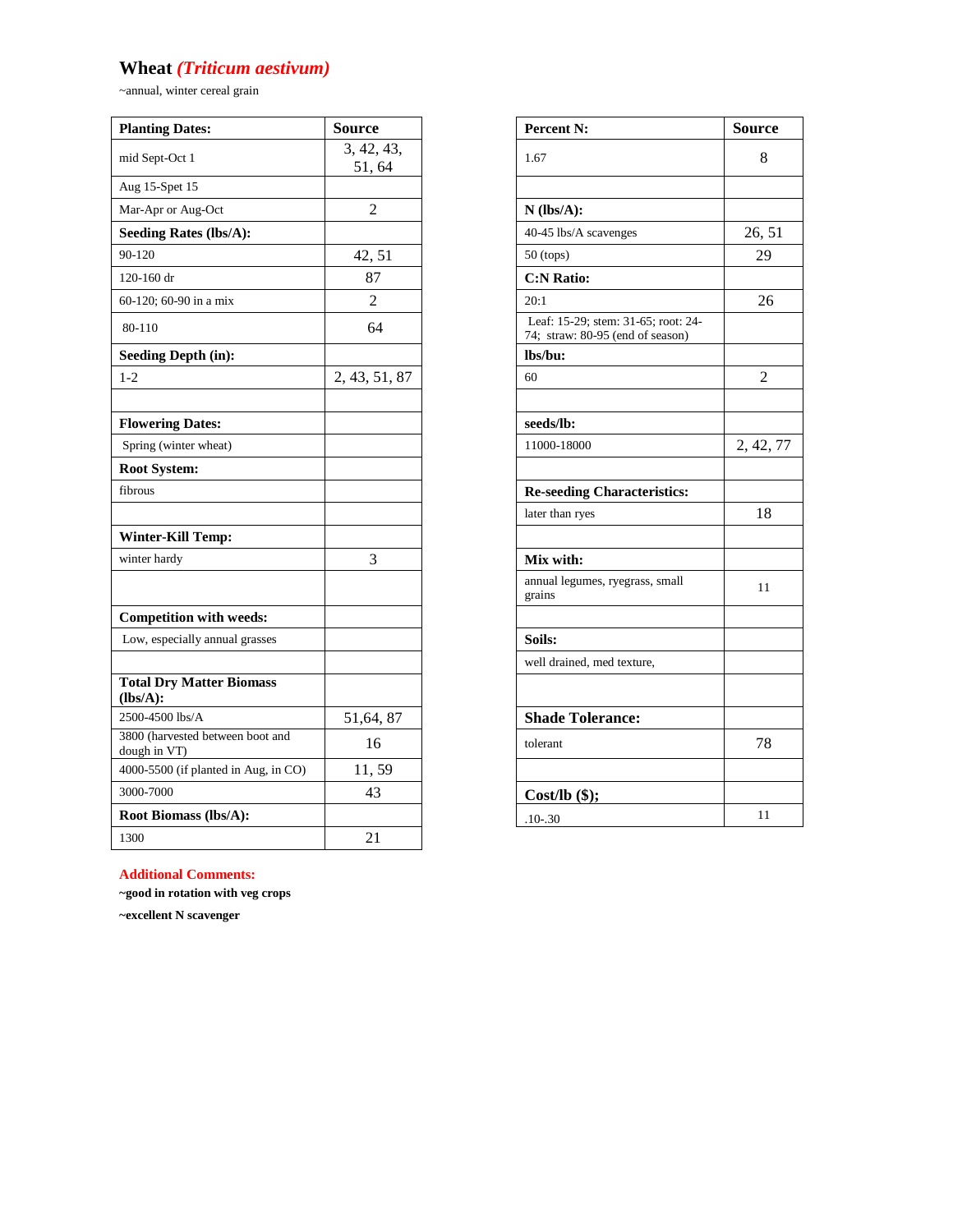2. Allied Seed. "Farm Science Genetics." *Seed Information Chart.* 2010. www.farmsciencegenetics.com (accessed 2011).

3. Bjorkman, Thomas and J.W. Shail. *Cornell Cover Crop Guide.* 2010. 2pp. Ver. 1.100716 http://calshortlamp.cit.cornell.edu/bjorkman/covercrops (accessed 2011).

8. Boquet, Donald., Robert Hutchinson, and Gary Breitenbeck. "Long Term Tillage, Cover Crop, and Nitrogen Rate Effects on Cotton: Yield and Fiber Properties." *Agron. J.*, 2004: 1436-1442.

11. Clark, Andy. *Managing Cover Crops Profitably (3rd edition).* Beltsville, Mayland: Sustainable Agriculture Network, USDA-SARE, 2007.

16. Darby, Dr. Heather. "Managing Cereal Grains for Forage." University of Vt Extension

18. Degni, Janice. "Cover Cropping; Evoloving Practice or Useless Chore?" *CCTTS Dairy and Field Crops Program*, October 2002: 3-7.

21. Granatstein, David. *Montana Organic Association.*

http://www.montanaorganicassociation.org/assets/DrylandFarmingGranatsteinHandout.pdf (accessed 2011).

26. Hatfield, H.L. and B.A. Stewart. "*Crops Residue Management."* Boca Raton. Lewis Publishers, 1994.

29. Holderbaum, J.F., A.M. Decker, J.J. Meisinger, F.R. Mulford, and L.R. Vough. "Fall-Seeded Legume Cover Crops for NO-Tillage Corn in the Humid East." *Agron. J.*, 1990: 117-124.

42. Monsanto Company. "Performance From Field to Feed." *2011 Trelay seeds Forage Products.* Livingston, WI, 2011.

43. Morse, Mark Schonbeck and Ron. *Rodale Institute.* 2004. http://newfarm.rodaleinstitute.org/features/0104/no-till/chart.shtml (accessed 2011).

51. Penn State Cooperative Extension. *Agronomy Guide 2009-2010.* http://extension.psu.edu/agronomy-guide (accessed 2011).

59. Sarrantonio, Marianne. *Northeast Cover Crop Handbook.* Emmaus,PA: Rodale Institute, 1994.

62. Stivers, L.J., D.C. Brainard, G.S. Abawi, and D.W. Wolfe. *Cover Crops for Vegetable Production in the Northeast.* Ithaca, New York: Cornell Cooperative Extension.

64. Stivers, L.J., D.C. Brainard, G.S. Abawi, and D.W. Wolfe. *Cover Crops for Vegetable Production in the Northeast.* Ithaca, New York: Cornell Cooperative Extension.

77. USDA NRCS Ohio. "Technical Note: Agronomy OH-." *Conservation Cover Establishment Guide.* Columbus, Ohio, June 2008.

78. USDA NRCS PLANTS Database. *PLANTS Database.* http://plants.usda.gov/java/.

87. Penn State University Extension. "Agronomy Facts." Penn State Crop and Soil Sciences. 2010.<http://www.cropsoil.psu.edu/extension/facts>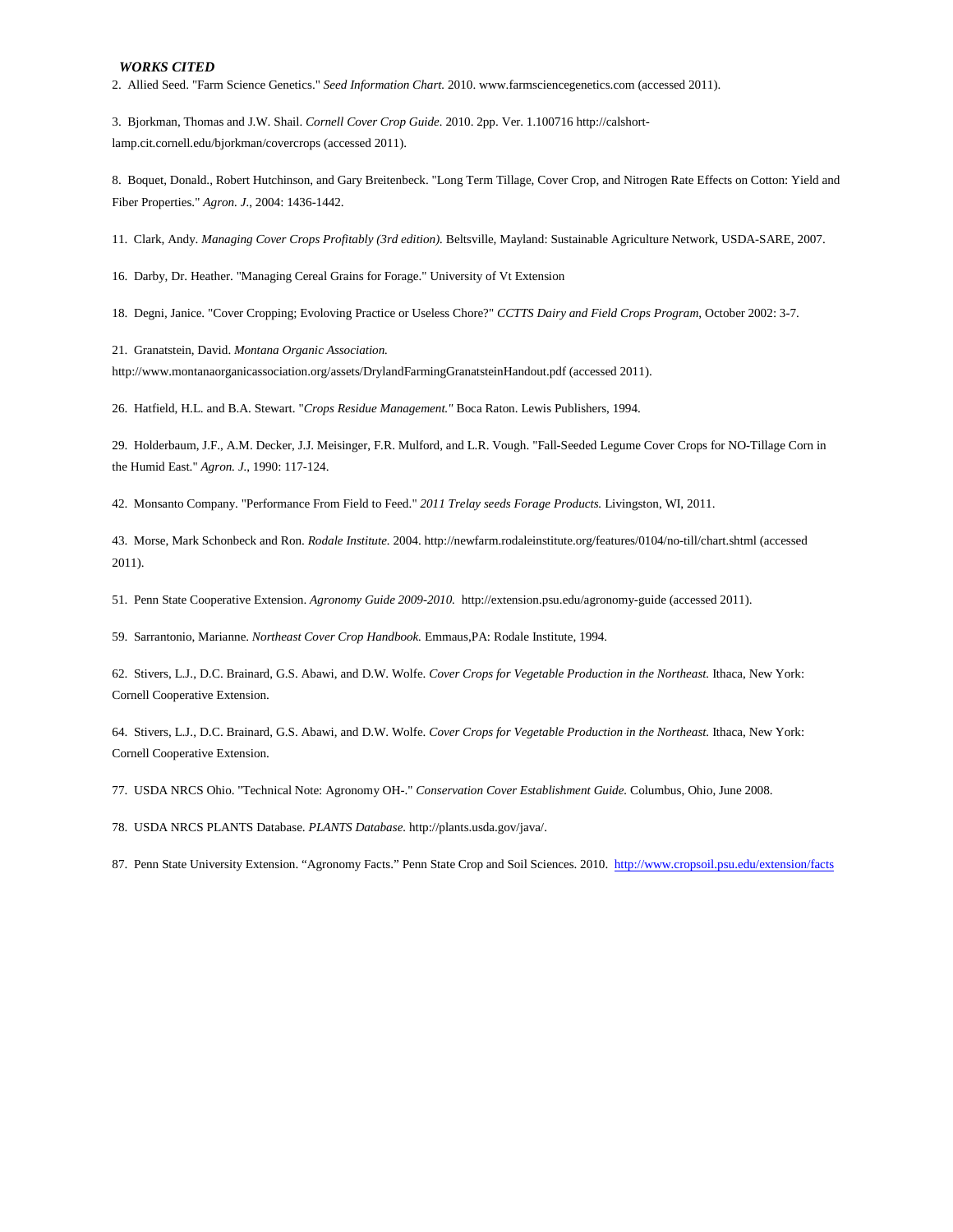# **White Clover (***Trifolium repens)*

~perennial, cool season legume

~'Ladino' is longer lived than 'Dutch' or 'New Zealand'

| <b>Planting Dates:</b>                   | <b>Source</b>          | Percent N:                                                     |
|------------------------------------------|------------------------|----------------------------------------------------------------|
| Feb-May or Aug-Oct                       | $\mathcal{D}_{\alpha}$ | $2 - 3$                                                        |
| early spring-late summer                 | 59.66                  |                                                                |
| spring or Aug 15-Sept 10                 | 3, 42                  | $N$ (lbs/A):                                                   |
| Feb 1-May 1 or July 20- Aug 20           | 77                     | 116 lbs/A to the system                                        |
| <b>Seeding Rates (lbs/A):</b>            |                        | ave 130 lbs/A (plow at bud or early flower stage and in<br>PA) |
| 4-6; 2-4 in a $\overline{\text{mix}}$    | 2, 71                  | <b>C:N Ratio:</b>                                              |
| $6 - 14$                                 | 59,66                  | 13:1                                                           |
| 5-9 dr; 7-14 bc                          | 3                      | 12:1                                                           |
| 8-10; 1-2 mix                            | 42                     |                                                                |
| <b>Seeding Depth (in):</b>               |                        | lbs/bu:                                                        |
| $.25 - 5$                                | 2, 77, 87              | 60                                                             |
|                                          |                        |                                                                |
| Innoculant:                              |                        | seeds/lb:                                                      |
| Rhizobium leguminsarum biovar trifoli    |                        | 711000-860000                                                  |
|                                          |                        |                                                                |
| <b>Flowering Dates:</b>                  |                        | <b>Re-seeding Characteristics:</b>                             |
| late spring-summer                       | 78                     | yes under favorable conditions                                 |
|                                          |                        | Also has creeping stolons                                      |
| Root System:                             |                        | Mix with:                                                      |
| shallow, taproot                         | 71,87                  | grasses                                                        |
|                                          |                        |                                                                |
| <b>Winter-Kill Temp:</b>                 |                        | Soils:                                                         |
| winter hardy                             | 71                     | $6-7$ pH                                                       |
|                                          |                        | tolerate wet, loam clay                                        |
| <b>Competition with weeds:</b>           |                        |                                                                |
| high (once established)                  | 71                     | <b>Shade Tolerance:</b>                                        |
|                                          |                        | tolerant                                                       |
| <b>Total Dry Matter Biomass (lbs/A):</b> |                        |                                                                |
| 600-1400                                 | 90, 54                 | $Cost/lb$ (\$):                                                |
| 3000-6500                                | 71                     | 1.10-4.00                                                      |
|                                          |                        | 2.00-3.00                                                      |
| Root Biomass (lbs/A):                    |                        |                                                                |
|                                          |                        |                                                                |

| <b>Planting Dates:</b>                   | <b>Source</b>  | Percent N:                                                     | <b>Source</b>                |
|------------------------------------------|----------------|----------------------------------------------------------------|------------------------------|
| Feb-May or Aug-Oct                       | $\overline{2}$ | $2 - 3$                                                        | 90, 71                       |
| early spring-late summer                 | 59,66          |                                                                |                              |
| spring or Aug 15-Sept 10                 | 3, 42          | $N$ (lbs/A):                                                   |                              |
| Feb 1-May 1 or July 20- Aug 20           | 77             | 116 lbs/A to the system                                        | 71                           |
| <b>Seeding Rates (lbs/A):</b>            |                | ave 130 lbs/A (plow at bud or early flower stage and in<br>PA) | 11, 59, 66                   |
| 4-6; 2-4 in a mix                        | 2, 71          | <b>C:N Ratio:</b>                                              |                              |
| $6 - 14$                                 | 59,66          | 13:1                                                           | 90                           |
| 5-9 dr; 7-14 bc                          | 3              | 12:1                                                           | 71                           |
| 8-10; 1-2 mix                            | 42             |                                                                |                              |
| <b>Seeding Depth (in):</b>               |                | lbs/bu:                                                        |                              |
| $.25 - 5$                                | 2, 77, 87      | 60                                                             | 2,48                         |
|                                          |                |                                                                |                              |
| Innoculant:                              |                | seeds/lb:                                                      |                              |
| Rhizobium leguminsarum biovar trifoli    |                | 711000-860000                                                  | 2, 42, 48, 49, 77,<br>78, 87 |
| <b>Flowering Dates:</b>                  |                | <b>Re-seeding Characteristics:</b>                             |                              |
| late spring-summer                       | 78             | yes under favorable conditions                                 | 71,87                        |
|                                          |                | Also has creeping stolons                                      | 3                            |
| <b>Root System:</b>                      |                | Mix with:                                                      |                              |
| shallow, taproot                         | 71,87          | grasses                                                        | 71                           |
| <b>Winter-Kill Temp:</b>                 |                | Soils:                                                         |                              |
| winter hardy                             | 71             | $6-7$ pH                                                       | 59, 87                       |
|                                          |                | tolerate wet, loam clay                                        | $\cdot$ 3                    |
| <b>Competition with weeds:</b>           |                |                                                                |                              |
| high (once established)                  | 71             | <b>Shade Tolerance:</b>                                        |                              |
|                                          |                | tolerant                                                       | 3, 11, 71                    |
| <b>Total Dry Matter Biomass (lbs/A):</b> |                |                                                                |                              |
| 600-1400                                 | 90, 54         | $Cost/lb$ (\$):                                                |                              |
| 3000-6500                                | 71             | 1.10-4.00                                                      | 11                           |
|                                          |                | $2.00 - 3.00$                                                  | 66                           |
|                                          |                |                                                                |                              |

### **Additional Comments:**

**~stoloniferous**

**~thrives in moist, shady condition**

**~causes bloat in horses**

**~poor summer growth, low yields**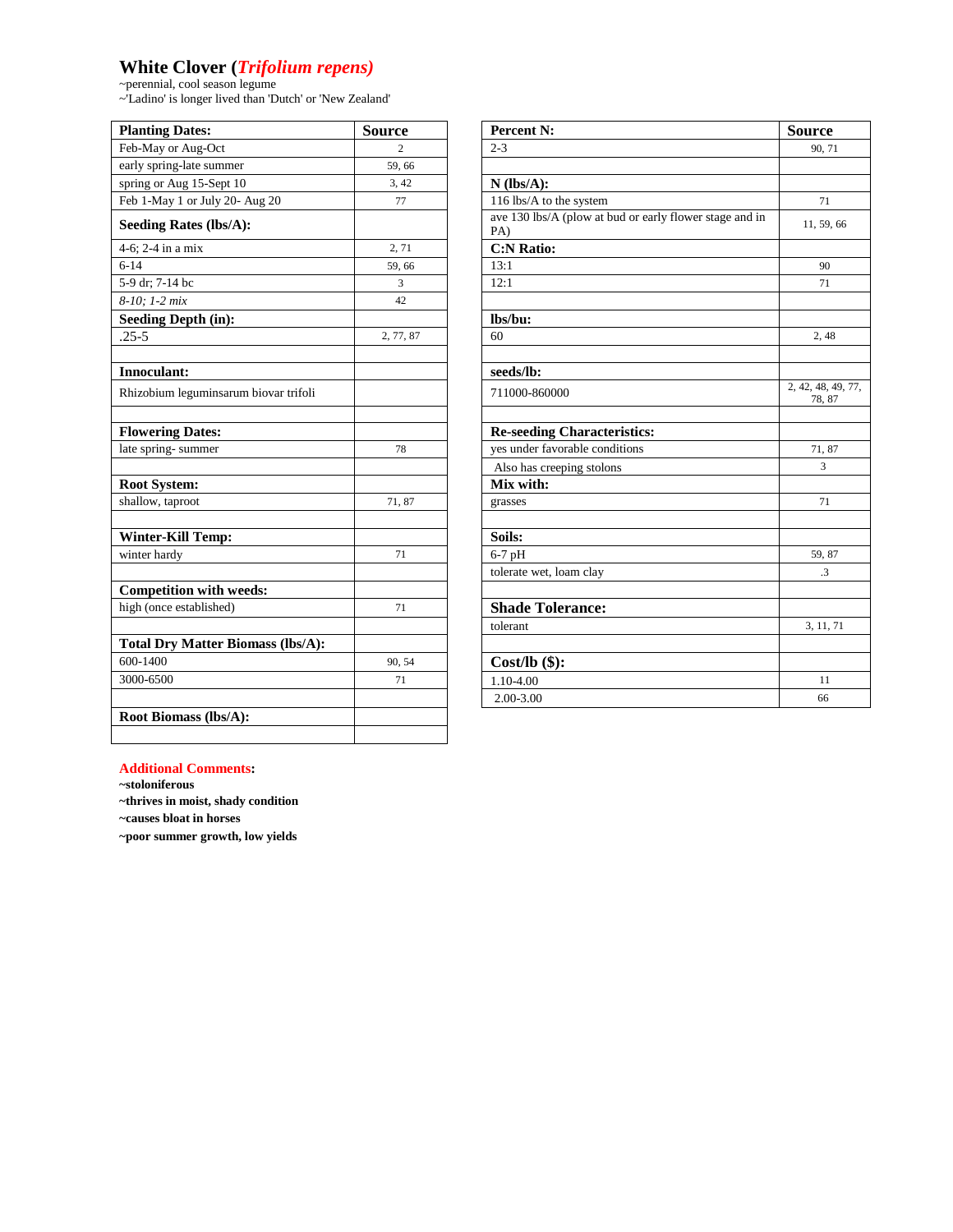2. Allied Seed. "Farm Science Genetics." *Seed Information Chart.* 2010. www.farmsciencegenetics.com (accessed 2011).

3. Bjorkman, Thomas and J.W. Shail. *Cornell Cover Crop Guide.* 2010. 2pp. Ver. 1.100716 http://calshortlamp.cit.cornell.edu/bjorkman/covercrops (accessed 2011).

11. Clark, Andy. *Managing Cover Crops Profitably (3rd edition).* Beltsville, Mayland: Sustainable Agriculture Network, USDA-SARE, 2007.

42. Monsanto Company. "Performance From Field to Feed." *2011 Trelay seeds Forage Products.* Livingston, WI, 2011.

48. North Dakota State University Extension Service. "Specialty Crops." *ProCrop.* http:www.ag.ndsu.edu/procrop (accessed March 29, 2011).

49. Ohio State University Extension, multiple authors. "Agronomy Guide 14th edition." *University of Ohio Extension.* 2005. http://ohioline.osu.edu/b472/.

54. Posner, James K. Stute and Joshua l. "Legume Cover Crop Options for Grain Rotations." *Agron. J.*, 1993: 1128-1132.

59. Sarrantonio, Marianne. *Northeast Cover Crop Handbook.* Emmaus,PA: Rodale Institute, 1994.

66. Penn State University. "Field Crop News." http://fcn.agronomy.psu.edu/ (accessed 2011)

71. University of California Sustainable Agriculture Research and Education Program. *UC SAREP Cover Crop Resorce Page.* http://www.sarep.ucdavis.edu/ccrop/ (accessed 2011).

77. USDA NRCS Ohio. "Technical Note: Agronomy OH-." *Conservation Cover Establishment Guide.* Columbus, Ohio, June 2008.

78. USDA NRCS PLANTS Database. *PLANTS Database.* http://plants.usda.gov/java/.

87. Penn State University Extension. "Agronomy Facts." Penn State Crop and Soil Sciences. 2010. <http://www.cropsoil.psu.edu/extension/facts>

90. Hoorman, J.J., Islam, Rafiq, and Sundermeir, Alan. "Sustainable Crop Rotations with Cover Cops." Ohio State University Extension Factsheet SAG 9-09. 2009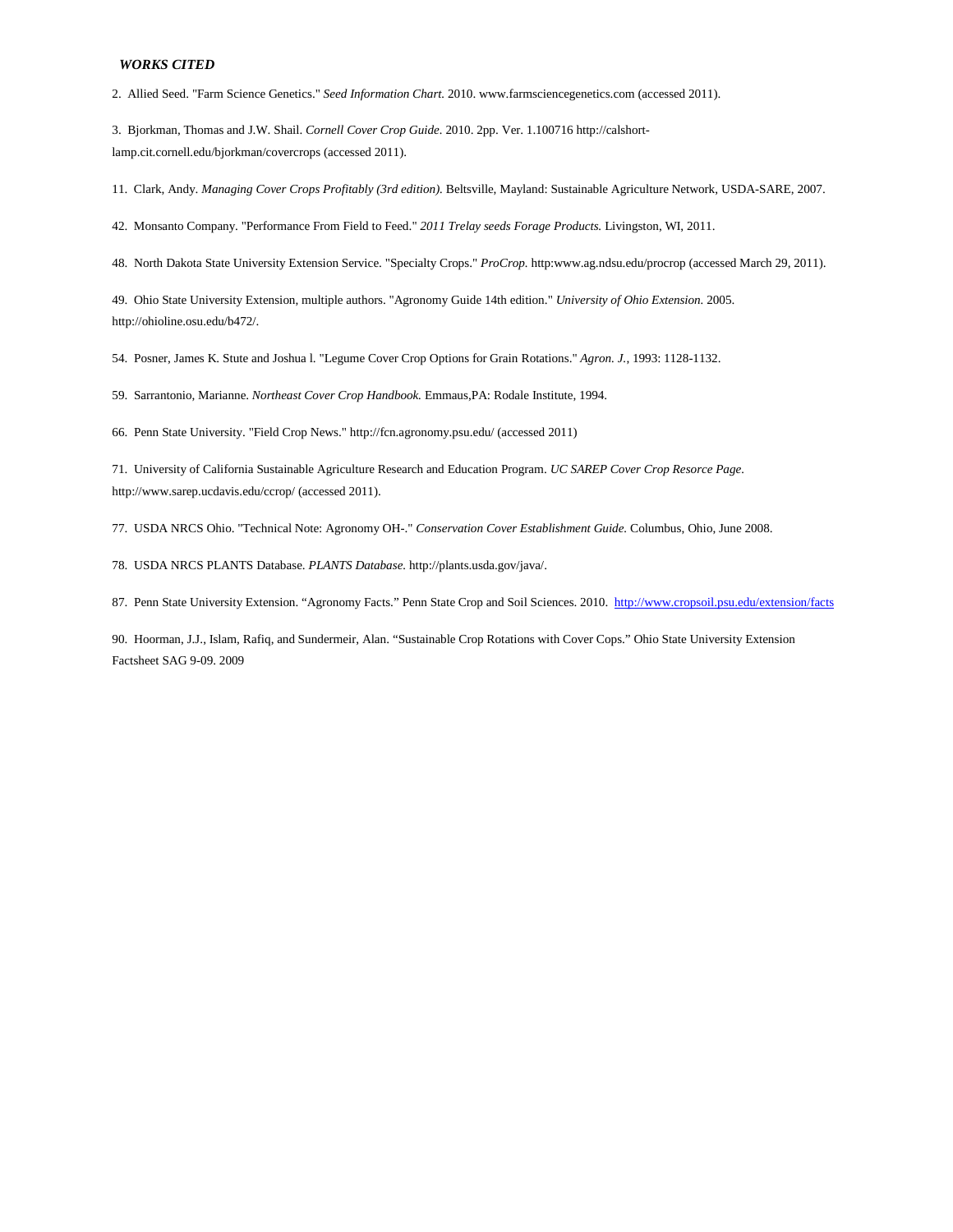#### *Works Cited and Additional References*

- 1. Akemo, Mary., Emilie Regnier, and Mark Bennett. "Weed Suppression in Spring Sown Rye-Pea Cover Crop Mixes." *Weed Technology*, 2000: 545-549.
- 2. Allied Seed. "Farm Science Genetics." *Seed Information Chart.* 2010. www.farmsciencegenetics.com (accessed 2011).
- 3. Bjorkman, Thomas and J.W. Shail. *Cornell Cover Crop Guide.* 2010. 2pp. Ver. 1.100716 http://calshortlamp.cit.cornell.edu/bjorkman/covercrops (accessed 2011).
- 4. Blackshaw, Robert., James Moyer, Ray Doram, and A. Lyle Boswell. "Yellow Sweet Clover, Green Manure, and its Residues Effectively Suppress Weeds During Fallow." *Weed Science*, 2001: 406-413.
- 5. Blackshaw, Robert., Louis Molnar, and James Moyer. "Sweet Clover Termination Effects on Weeds, Soil Water, Soil Nitrogen, and Succeeding Wheat Yield." *Agron. J.*, 2010: 634-641.
- 6. Blevins, R.L., J.H. Herbek. W.W. Frye. "Legume Cover Crops as a Nitrogen Source for No-Till Corn and Grain Sorghum." *Agron. J.*, 1990: 769-772.
- 7. Bodner, G., M. Himmelbauer, W. Loiskandl and H.P. Kaul. "Improved Evaluation of cover crop species by growth and root factors." *Agronomy for Sustainable Development* 30, no. 2 (2010): 465-464.
- 8. Boquet, Donald., Robert Hutchinson, and Gary Breitenbeck. "Long Term Tillage, Cover Crop, and Nitrogen Rate Effects on Cotton: Yield and Fiber Properties." *Agron. J.*, 2004: 1436-1442.
- 9. Bowman, Greg. "Cover-Cropping Guru Gteve Groff Champions Fall-planted Forage radish mixes to Renovate Field Lanes." *The New Farm*, November 10, 2005.
- 10. Cavigelli, Michael., Todd Martin, and Dale Mutch. *Oilseed Radish.* research findings, University of Michigan Extension, 1994.
- 11. Clark, Andy. *Managing Cover Crops Profitably (3rd edition).* Beltsville, Mayland: Sustainable Agriculture Network, USDA-SARE, 2007.
- 12. University of Rhode Island GreenShare Factsheets. *Cover Crops.* 2001. http://www.uri.edu/ce/factsheets/prints/covercrop.html (accessed 2011).
- 13. Crandall, S.M., M.L. Ruffo, and G.A. Bollero. "Cropping System and Nitrogen Dynamics under a Cereal Winter Cover Crop Preceding Corn." *Plant and Soil*, 2005: 209-219.
- 14. Creamer, N.G. and Baldwin,K.R. "Summer Cover Crops." *North Carolina State University Hort.* February 1999. http:www.ces.ncsu.edu/dept/hort/hil/hil-37.html (accessed 2011).
- 15. Dabney, D.J. Boquet and S.M. "Reseeding, Biomass, and Nitrogen Content of Selected Winter Legumes in Grain Sorghum Culture." *Agron. J.*, 1991: 144-148.
- 16. Darby, Dr. Heather. "Managing Cereal Grains for Forage." University of Vt Extension
- 17. Davis, Greg. "Cover Crops from a Seed Perspective." *The Natural Farmer*, Fall 1998: 20-23.
- 18. Degni, Janice. "Cover Cropping; Evoloving Practice or Useless Chore?" *CCTTS Dairy and Field Crops Program*, October 2002: 3-7.
- 19. Drinkwater, L.E., P. Wagoner, and M. Sarrantonio. "Legume-Based Cropping Systems Have Reduced Carbon and Nitrogen Losses." *Nature*, 1998: 262-265.
- 20. Fedco Seeds. "Cover Crops at a Glace." *Fedco Seeds, Maine.* 2010. http://www.fedcoseeds.com/ogs/covercrop\_chart.htm (accessed 2011).
- 21. Granatstein, David. *Montana Organic Association.* http://www.montanaorganicassociation.org/assets/DrylandFarmingGranatsteinHandout.pdf (accessed 2011).
- 22. Groff, Steve. "Mixtures and Cocktails: Soil is meant to be covered." *Journal of Soil and Water and Conservation*, 2008 Vol. 63, No. 4: 110a-113a.
- 23. Hargrove, G.D. Hoyt and W.L. "Legume Cover Crops for Improving Crop and Soil Management in the Southern US." *HortScience*, 1986: 397-402.
- 24. Hargrove, W.L. "Winter Legumes as a Nitrogen Source for No-Till Grain Sorghum." *Agron. J.* , 1986: 70-74.
- 25. Hashemi, Stephen J Herbert and A. Masoud. "Brassica Crops." *U Mass publications.* 2002. http://www.umass.edu/cdl/publications?Brassica.htm (accessed 2011).
- 26. Hatfield, H.L. and B.A. Stewart. "*Crops Residue Management."* Boca Raton. Lewis Publishers, 1994.
- 27. Henry, David C.,, Robert W. Mullen, Clayton E. Dygert, Keith A. Diedrick, Alan Sundermeier. "Nitrogen Contribution from Red Clover for Corn following Wheat in Western Ohio." *Agron. J.*, 2010: 210-215.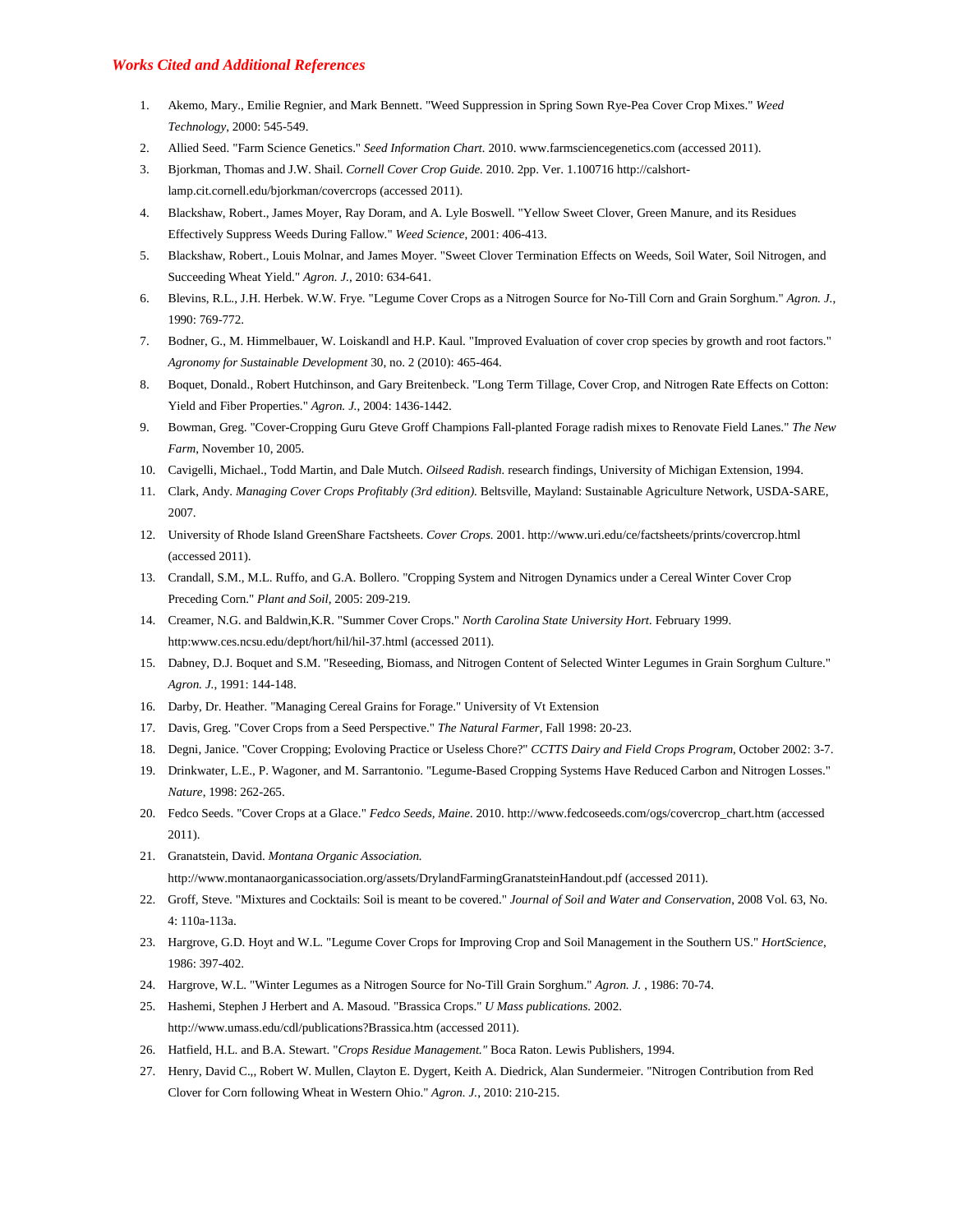- 28. Hobbie, Sarah. "Effects of Plant Species in Nutrient Cycling." *TREE*, 1992: 336-339.
- 29. Holderbaum, J.F., A.M. Decker, J.J. Meisinger, F.R. Mulford, and L.R. Vough. "Fall-Seeded Legume Cover Crops for NO-Tillage Corn in the Humid East." *Agron. J.*, 1990: 117-124.
- 30. Hoyt, Julian Drelich and David. "The Alternative Forage, Brassicas." *Brassicas.* NY: Black River/St. Lawerence South Central and Sullivan Trails Resource Conservation and Development Councils, 1980's.
- 31. Hu, S., N.J. Grunwald, A.H.C. van Bruggen, G.R. Gamble, L.E. Drinkwater, C.Shennan, and M.W.Demment. "Short-Term Effects of Cover Crop Incorporation on Soil Carbon Pools and Nitrogen Availability." *Soil Sci.Soc. Am. J.* , 1997: 907-911.
- 32. Ingels, Chuck.Mark Van Horn, Robert Bugg, and Rick Miller. "Selecting Cover Crops." *California Agriculture 48(5)* 43-48.
- 33. Johnny's Seed. *Farm Seed.* 2011. http://www.johnnyseeds.com/t-catalog\_extras\_cover\_crops.aspx (accessed 2011).
- 34. Johnson, Dr. Keith. "Perennial Ryegrass." *Purdue Forage Information.* 2007. http;//www.agry.purdue.edu/ext/forages/ForageID/grasses/P\_rye.htm (accessed March 2011).
- 35. Jung, Gerald., Willis McClellan, Robert Byers, Charles Gross, Robert Kocher, Herbert Reed. "Old Forage Crops may Make Comeback." *Crops and Soil Magazine*, 1979: 17-19.
- 36. Justes, Eric., Bruno Mary, and Bernard Nicolardot. "Comparing the Effectiveness of Radish Cover Crop, Oilseed Rape Volunteers, and Oilseed Rape Residues Incorporation for Reducing Nitrate Leaching." *Nutrient Cycling in Agroecosystems*, 1999: 207-220.
- 37. Kamprath, E..J., W.V. Chandler and B.A. Krantz. "Winter Cover Crops: Their effects on corn yields and soil properties." *North Carolina State*, 1958: 1-47.
- 38. Kelley, Betsey O'Toole and Stephen J. Herbert and Sarah. *Growth of Rye, Oat and Vetch Cover Crops.* 2002. http://www.umass.edu/cdl/researchPubs/a-cc-Betsey.rpt-02.htm.
- 39. Kinyangi, J.M., A.J.M. Smucker, D.R. Mutch, and R.R. Harwood. *Managing Cover Crops to Recycle Nitrogen and Protect Groundwater.* Hickory Corners: Michigan State University Extension, 2001.
- 40. Leep, Kurt Thelen and Rich. "Wheat as an Early Spring Forage Source."
- 41. Magdoff, Fred. and Harold Van Es. "Chapter 10: Cover Crops". In *Building Soils for Better Crops: Sustainable Soil Management.* pgs 101-112. SARE 2009.
- 42. Monsanto Company. "Performance From Field to Feed." *2011 Trelay seeds Forage Products.* Livingston, WI, 2011.
- 43. Morse, Mark Schonbeck and Ron. *Rodale Institute.* 2004. http://newfarm.rodaleinstitute.org/features/0104/no-till/chart.shtml (accessed 2011).
- 44. Mutch, Dale. "Effects of Nitrogen on Oilseed Radish." Hickory Corners, MI: Michigan State University Extension, 2003.
- 45. Mutch, Mathieu Hgouajio and Dale. "Oilseed Radish: A New Cover Crop for Michigan." *Extension Bulletin E 2907.* Hickory Corners, MI: Michigan State University Extension, Project Green, April 2004.
- 46. Mutch, Sieglinde Snapp and Dale R. *Cover Crop Choices for Michigan Vegetables.* Michigan State University, 2003.
- 47. No Till on the Plains. "Cover Crops from No Till on the Plains." *Sunn Hemp Management Guide for Kansas, Oklahoma, and Nebraska.* 2003-2011. http://www.notill.org/cover\_crops/sun\_hemp.htm (accessed 2011).
- 48. North Dakota State University Extension Service. "Specialty Crops." *ProCrop.* http:www.ag.ndsu.edu/procrop (accessed March 29, 2011).
- 49. Ohio State University Extension, multiple authors. "Agronomy Guide 14th edition." *University of Ohio Extension.* 2005. http://ohioline.osu.edu/b472/.
- 50. Oregon State University. *Species.* 2009. http://forges.oregonstate.edu/fi/cover-crops/species (accessed 2011).
- 51. Penn State Cooperative Extension. *Agronomy Guide 2009-2010.* http://extension.psu.edu/agronomy-guide (accessed 2011).
- 52. Penn State University. *Agronomy Guide 2011-2012.* http://agguide.agronomy.psu.edu (accessed 2011).
- 53. Pennsylvania Cover Crop Management Extension Group. "Results from 2009-2010 Cover Crop Trials." *Pennslyvania Cover Crop Network.* 2009-2010. http://pacovercrop.ning.com (accessed March 30, 2011).
- 54. Posner, James K. Stute and Joshua l. "Legume Cover Crop Options for Grain Rotations." *Agron. J.*, 1993: 1128-1132.
- 55. Purdue University. *Alternative Field Crops Manual.* September 1990. http://www.hort.purdue.edu/newcrop/afcm/rye.html (accessed March 29, 2011).
- 56. Purdue Forage Information." *Purdue University Agronomy Extension.* 2007. http://www.agry.purdue.edu/ext/forages/ForageID (accessed 2011).
- 57. Rector, Natalie., Tim Harrigan, Dale Mutch, and Sieglinde Snapp. "Cereal Rye: Manure and Livestock's New Best Friend." *Manure Sense*, February 2009: 21-23.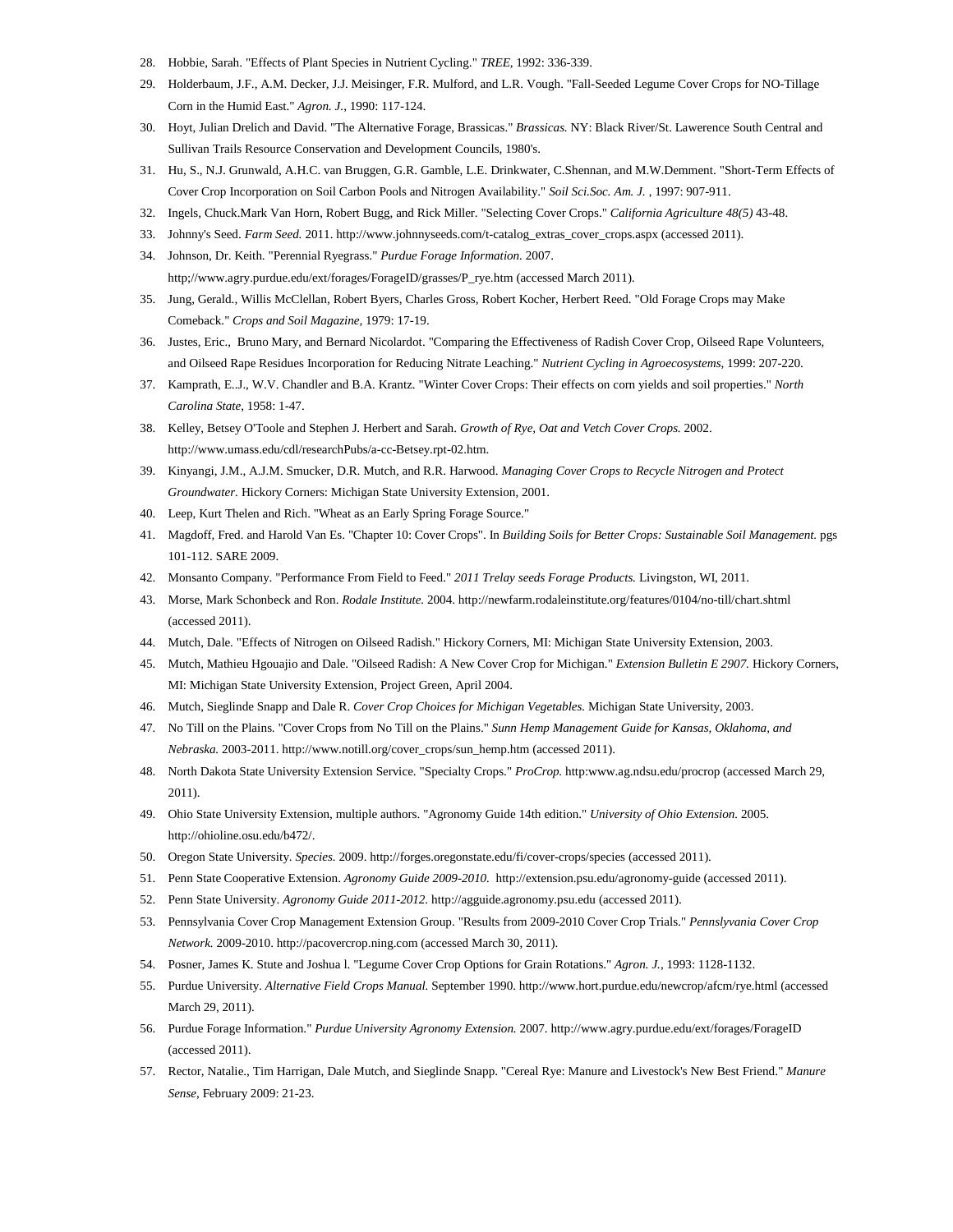- 58. Reeves, Kipling S.Balkcon and D.Wayne. "Sunn-Hemp Utilized as a Legume Cover Crop for Corn Production." 1994.
- 59. Sarrantonio, Marianne. *Northeast Cover Crop Handbook.* Emmaus,PA: Rodale Institute, 1994.
- 60. Schmidt, W.H., D.K. Myers, R.W. Van Keuren. *Value of Legumes for Plowdown Nitrogen.* 2001. http://ohioline.osu.edu/agffact/0111.html (accessed 2011).
- 61. Snapp, S.S. et al. "Root, Shoot Tissues of Brassica juncea and Cereal secale Promote Potato Health." *Plant and Soil*, 2007.
- 62. Snapp, S.S., S.M. Swinton, R. Labarta, D. Mutch, J.R. Black, R. Leep, J. Nyiraneza, and K. O'Neil. "Evaluation Cover Crop for Benefits, Costs and Performance within Cropping System Niches." *Agron. J.*, 2005: 322-332.
- 63. Staton, Jack Knorek and Mike. "Red Clover." *Michigan Cover Crop Species.* University of Michigan Extension.
- 64. Stivers, L.J., D.C. Brainard, G.S. Abawi, and D.W. Wolfe. *Cover Crops for Vegetable Production in the Northeast.* Ithaca, New York: Cornell Cooperative Extension.
- 65. Sule, David Sample and Mark. "Winter Rye for Extending the Grazing Season." *Ohio State University Extension Online.* http://ohioline.osu.edu/agf-fact/0026.html (accessed march 31, 2011).
- *66.* Penn State University. "Field Crop News." http://fcn.agronomy.psu.edu/ (accessed 2011)
- 67. Sullivan, Preston. *Overview of Cover Crops and Green Manures.* ATTRA, 2003.
- 68. Sundermeier, Alan. "Agronomic Crops Team On-Farm Research Projects 1998." *The Ohio State University Bulletin.* 1998. http;//ohioline.osu.edu/sc166/sc166\_29.html (accessed 2011).
- 69. Traunfeld, Jon. *Cover Crops for Vegetable Gardens.* 2009. www.growit.umd.edu (accessed 2011).
- 70. University of Rhode Island GreenShare Factsheets. "*Cover Crops*." http://www.uri.edu/ce/facsheets/prints/covercrop.html
- 71. University of California Sustainable Agriculture Research and Education Program. *UC SAREP Cover Crop Resorce Page.* http://www.sarep.ucdavis.edu/ccrop/ (accessed 2011).
- 72. Univeristy of Massachucettes. *Brassica Crops.* 2002. http://www.umass.edu/cdl/publications/Brassica.htm (accessed 2011).
- 73. University of Wisconsin Extension Service.n *Alternative Crops.* 2007. www.uwex.edu/ces/forage/pubs/altcrop.pdf (accessed 2011).
- 74. Uprendra M. Sainju, Bharat P. Singh, Wayne F. Whitehead, and Shirley Wang. "Accumulation and Crop Uptake of Soil Mineral Nitrogen as Influenced by Tillage, Cover Crops, and Nitrogen Ferilization." *Agron. J.*, 2007: 682-691.
- 75. USDA NRCS Indiana. *Table 1a-Winter Cover Crops in FOTG.* Indiana NRCS, 2008.
- 76. USDA NRCS Ohio. "Seeding Tables." *Appendix A-Seeding Tables.* Columbus, Ohio, April 2008.
- 77. USDA NRCS Ohio. "Technical Note: Agronomy OH-." *Conservation Cover Establishment Guide.* Columbus, Ohio, June 2008.
- 78. USDA NRCS PLANTS Database. *PLANTS Database.* http://plants.usda.gov/java/.
- 79. Vyn, Tony., Ken Janovicek, Murray Miller, and Eric Beauchamp. "Soil Nitrate Accumulation and Corn Response to Preceding Small Grain Fertilization and Cover Crops." *Agron. J.*, 1999: 17-24.
- 80. Wagger, Noah N. Ranels and Michael G. "Nitrogen Release from Grass and Legume Cover Crop Monocultures and Bicultures." *Agron. J.*, 1996: 777-782.
- 81. Weil, Charles White and Ray. "Forage Radish and Cereal Rye Cover Crop Effects on Mycorrhizal Fungus Colonization of Maize Roots." *Plant Soil*, 2009.
- 82. Weil, Charles White and Ray. "Forage Radish Cover Crops Increase Soil Test Phosphorus Surrounding Radish Taproot Holes." *SSSAJ*, 2011: 121-130.
- 83. Weil, Guihua Chen and Ray R. "Penetration of Cover Crop Roots Through Compacted Soils." *Plant Soil*, 2009.
- 84. Weil, Raymond. *Multipurpose Brassica Cover Crops for Sustaining Northeast Farmers.* project, University of Maryland: SARE, 2007.
- 85. Wyland, L.J., L.E. Jackson, W.E. Cheney, K. Klonsky, S.T. Koike, and B. Kimple. "Winter Cover Crops in a Vegetable Cropping System: Impacts on Nitrate Leaching, Soil Water, Crop Yield, Pests and Management costs." *Agriculture, Ecosystems, and Environment*, 1996: 1-17.
- 86. Yvonne E. Lawley, Ray Weil, and John Teasdale. "Forage Radish Cover Crops Suppresses Winter Annual Weeds in Fall Before Corn Planting." *Agron. J.* , 2011: 137-144.
- 87. Penn State University Extension. "Agronomy Facts." Penn State Crop and Soil Sciences. 2010. <http://www.cropsoil.psu.edu/extension/facts>
- 88. Jensen, E.S. "Seasonal Patterns of Growth and Nitrogen in Field-Grown Pea." Plant and Soil, 1987:29-37.
- 89. Sieglinde S. Snapp, Kanchan U. Date, William Kirk, Katherine O'Neil, Amy Kreman, and George Bird. "Root, Shoot Tissues of *Brassica juncea*, Cereal secale Promote Potato Health." Plant Soil, 2007: